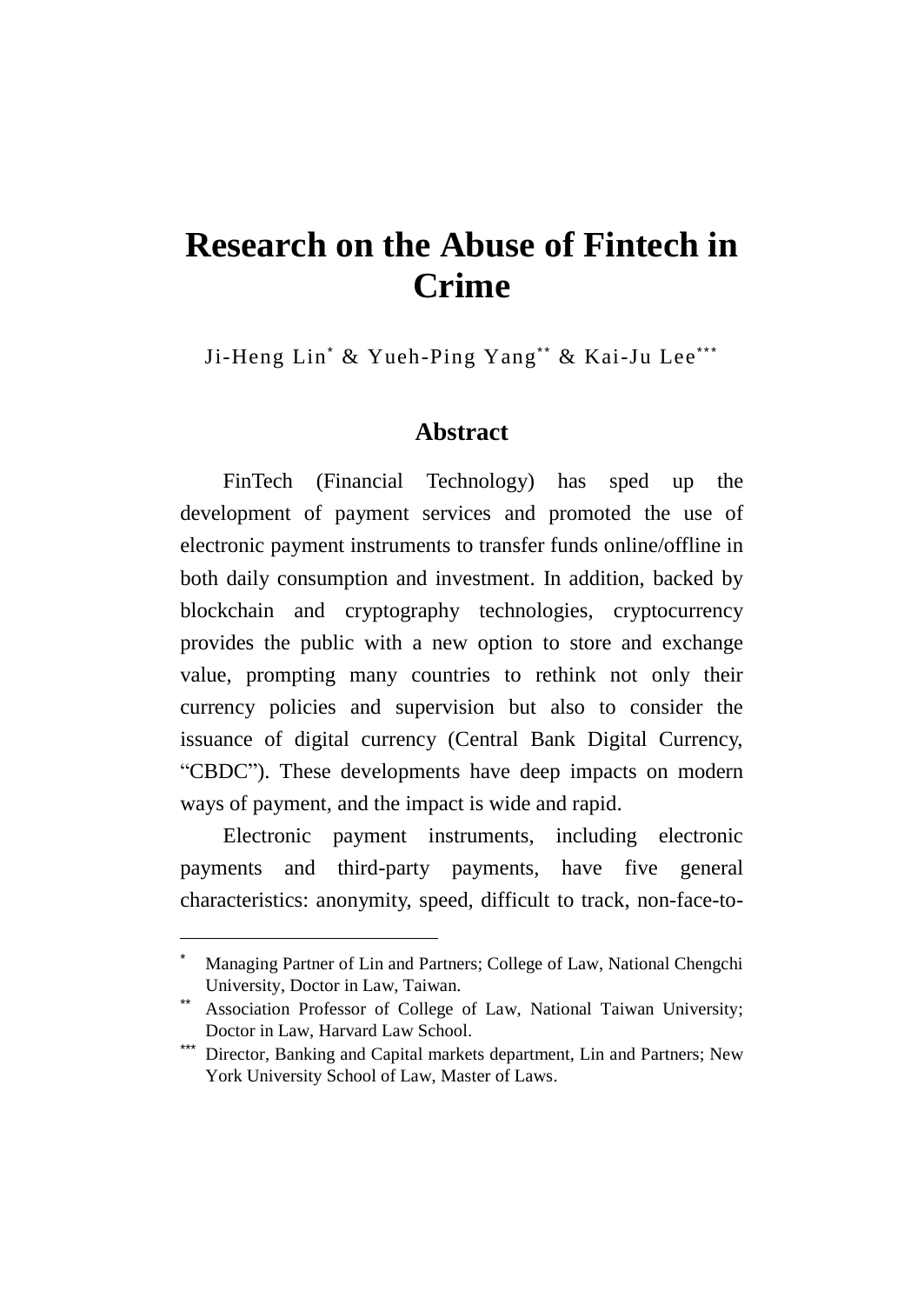face, and cross-border. These characteristics provide criminals with a new instrument to commit crimes. There have been many criminal cases in Taiwan that have employed electronic payment instruments as part of the crime. Through a comprehensive empirical analysis and typology, we have found that criminals often use electronic payment instruments to commit fraud, gambling, theft of electronic payment account for consumption, theft of personal information to create fraudulent payment account, and others. The number of such cases and the monetary amount involved are also considerable, showing that the current electronic payment instrument structure contains significant loopholes in terms of regulations and anti-money laundering supervision. As a result, electronic payment instruments have gradually become an instrument for crimes.

Cryptocurrency itself also experiences high price fluctuation, resulting in a relatively high investment risk. In addition, in recent years, some fraud cases involved the collection of public money in the name of blockchain and/or cryptocurrency. However, except for Security Token, which is a security regulated by the Securities and Exchange Act, and Money Laundering Control Act, the current laws and regulations do not directly regulate cryptocurrency; as a result, the Financial Supervision Commission recently released a press release to remind the public of the potential risks of cryptocurrency investments. In this study, we analyzed all the related court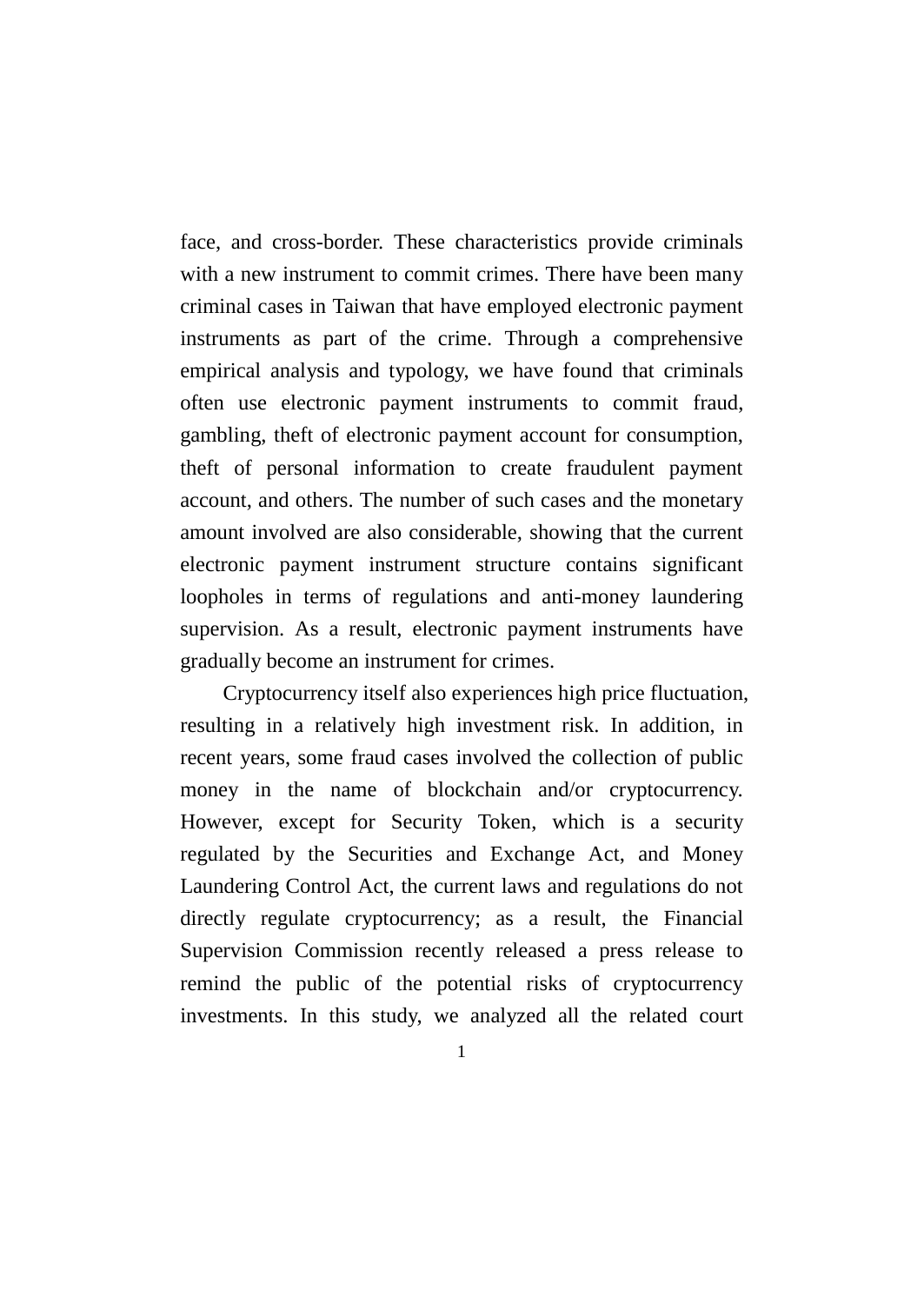judgements and summarized six major types of crimes related to cryptocurrency, including cryptocurrency as a medium for transaction, delivey of personal data, delivery of cryptocurrency account, payment instrument, money laundering of illicit income, and theft of electricity for mining. The number of such cases grows each day.

Recent regulatory amendments have affirmed the AML obligations of both third-party payment businesses and cryptocurrency businesses. That said, related competent authorities still face challenges when supervising the businesses to implement their said obligations in this regard. This research proposes that investigation authorities may establish communications with competent authorities and report to the latter the businesses that fail to implement AML obligations as observed during the investigation. Based on this information, competent authorities may designate certain business as top priority for inspection to implement the risk-based approach supervision. Besides, the investigation authorities may further establish a FinTech criminal database that collects investigation data for the analysis of FinTech-related crime. Through the assistance of technology, investigation authorities, with limited supervisory resources, can more comprehensively and timely supervise this complex system and identify the businesses for which enhanced supervision is appropriate. Finally, to reduce the crimes using FinTech as a criminal instrument, this research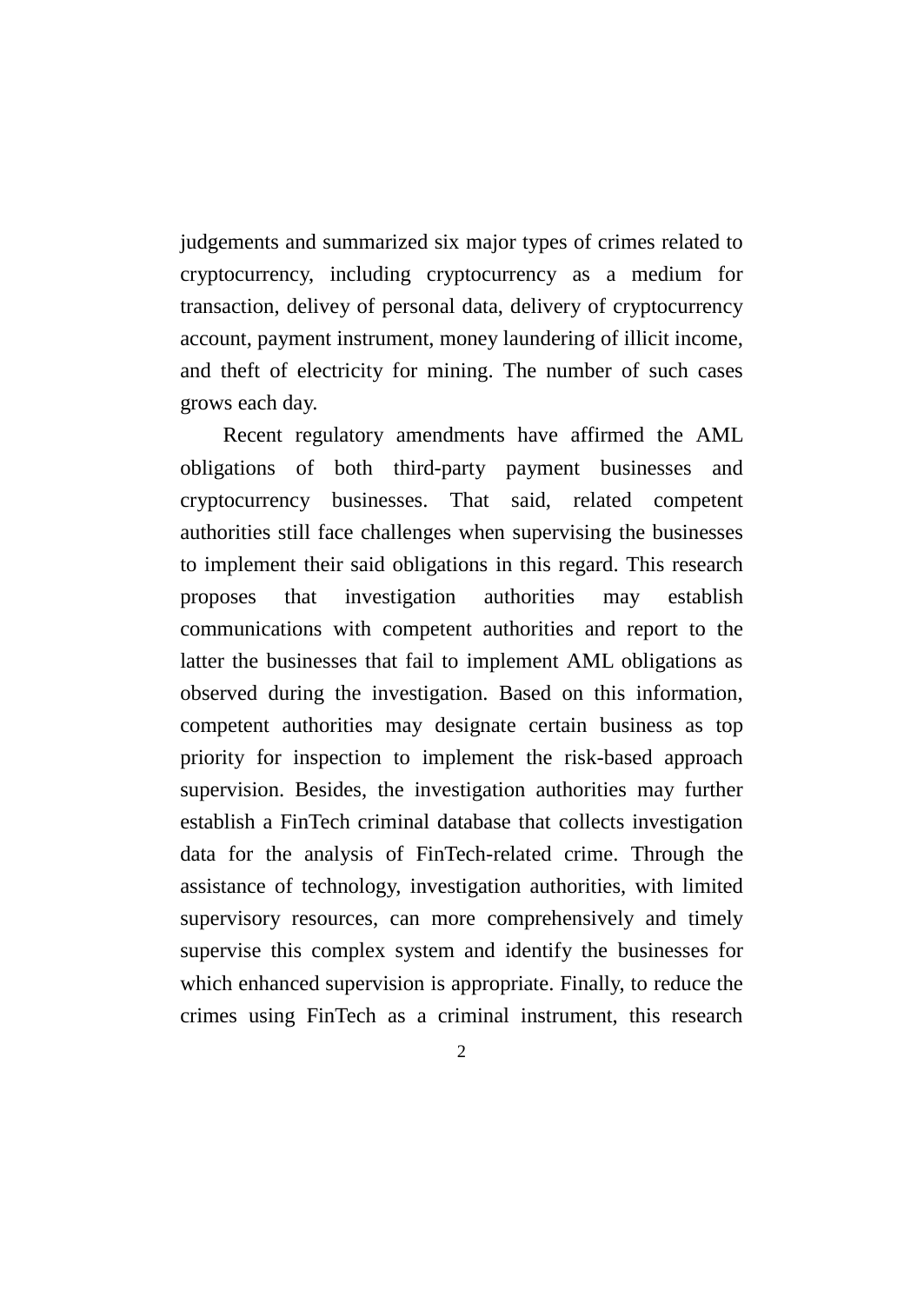proposes to introduce a provision under the Criminal Law penalizing the counterfeits of digital payment instruments to fill the loophole under the current Article 201-1 of the Criminal Law that applies only to card payment instruments. In this way, the authenticity and trustworthiness of digital payment instruments may be enhanced.

**Keywords:** Electronic Payment, Third-party Payment, Cryptocurrency, Virtual Asset, Money Laundering, Fintech, Legal Compliance, Criminal Investigation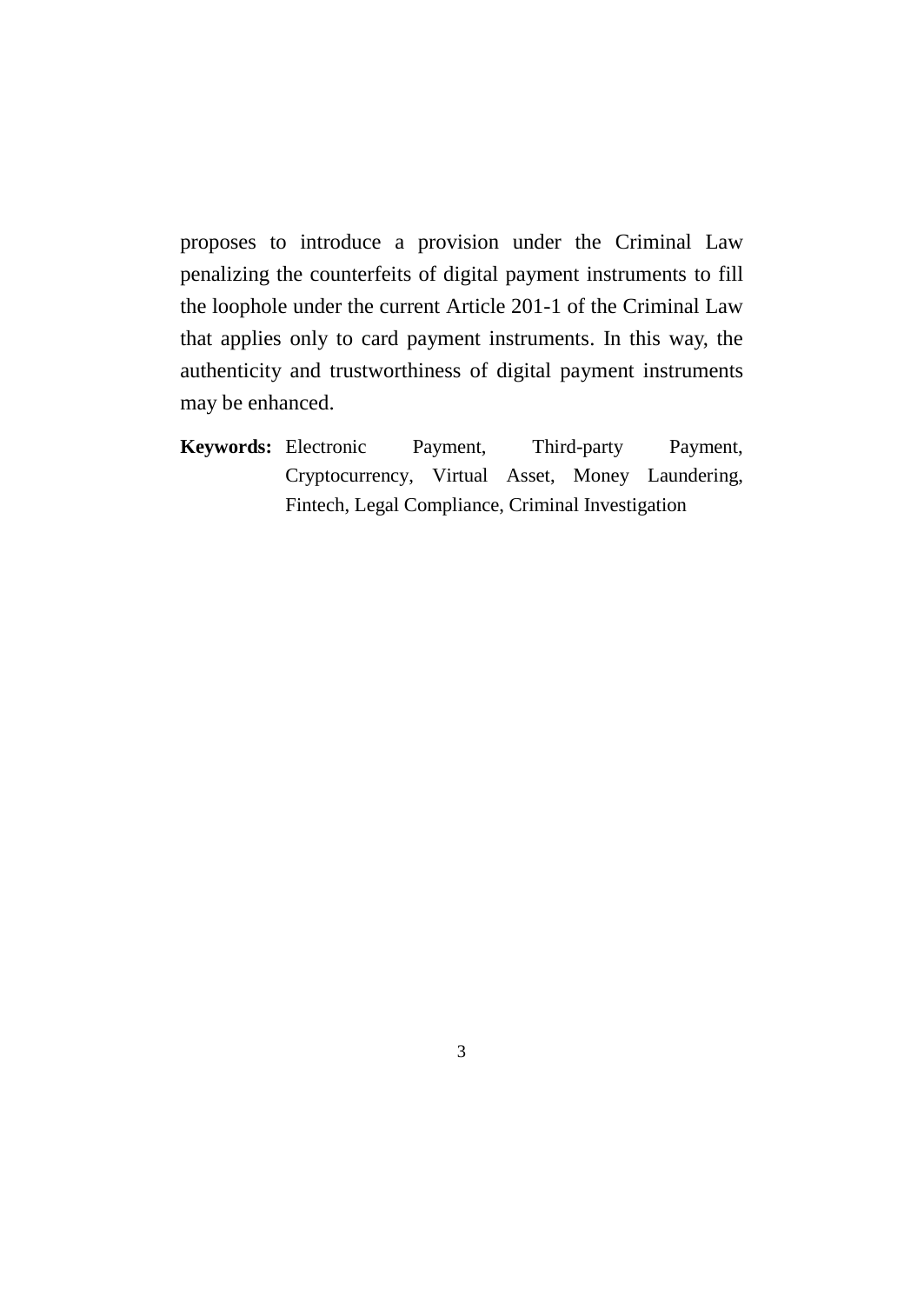# Chapter 1. Research Background

FinTech (Financial Technology) has sped up the development of payment services and promoted the use of electronic payment instruments to transfer funds online/offline in both daily consumption and investment. In addition, backed by the blockchain and cyptography technologies, cryptocurrency provides the public with a new option to store and exchange value, prompting many countries to rethink not only their currency policies and supervision, but also to consider the issuance of digital currency (Central Bank Digital Currency, "CBDC"). These developments have deep impacts on modern ways of payment, and the impact is wide and rapid. On the other hand, payment instrutments derived from such emerging financial technologies have gradually become criminal instruments or money laundering instruments used by criminals in committing crimes, causing challenges to criminal investigations. The main purpose of this research is to sort out the types and practices of abuse of emerging financial technology in crimes in Taiwan, including electronic payment instrutments and cryptocurrency, and then propose feasible policy responses. As far as "electronic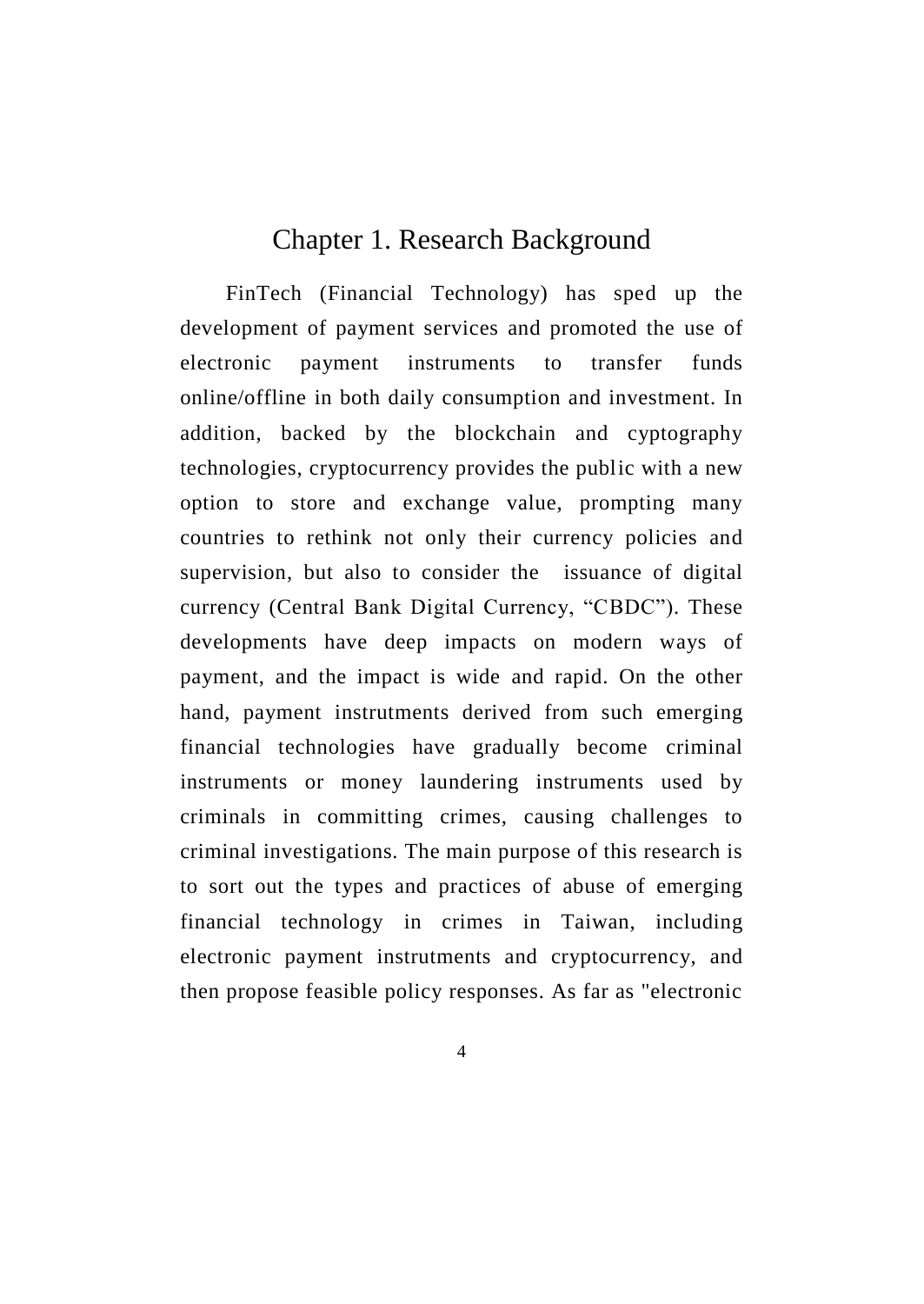payment instruments" are concerned, this research adopts a broad definition, including the businesses referred to in paragraph 1 of Article 4 of the Act Governing Electronic Payment Institutions, and also includes two types of narrowly defined electronic payment and third-party payment, as defined below:

1. Narrow definition of electronic payments

In a narrow sense, electronic payment institutions refer to institutions that handle the collecting and making of payments for real transactions as an agent, receive stored funds, engage in domestic and foreign small-amount remittances business, engage in buying and selling foreign currencies and currencies issued by Mainland China, Hong Kong, or Macao (hereinafter referred to as foreign currencies) related to the aforementioned businesses.

At present, there are 5 exclusive electronic payment institutions, 4 electronic ticket institutions under the old law, and 23 concurrent electronic payment institutions, such as: JKOPAY, GAMA PAY, O'Pay, Pay2go, ezPay, etc.

#### 2. Third-party payments

This refers to only the business of collecting and paying substantive transaction funds as an agent, where the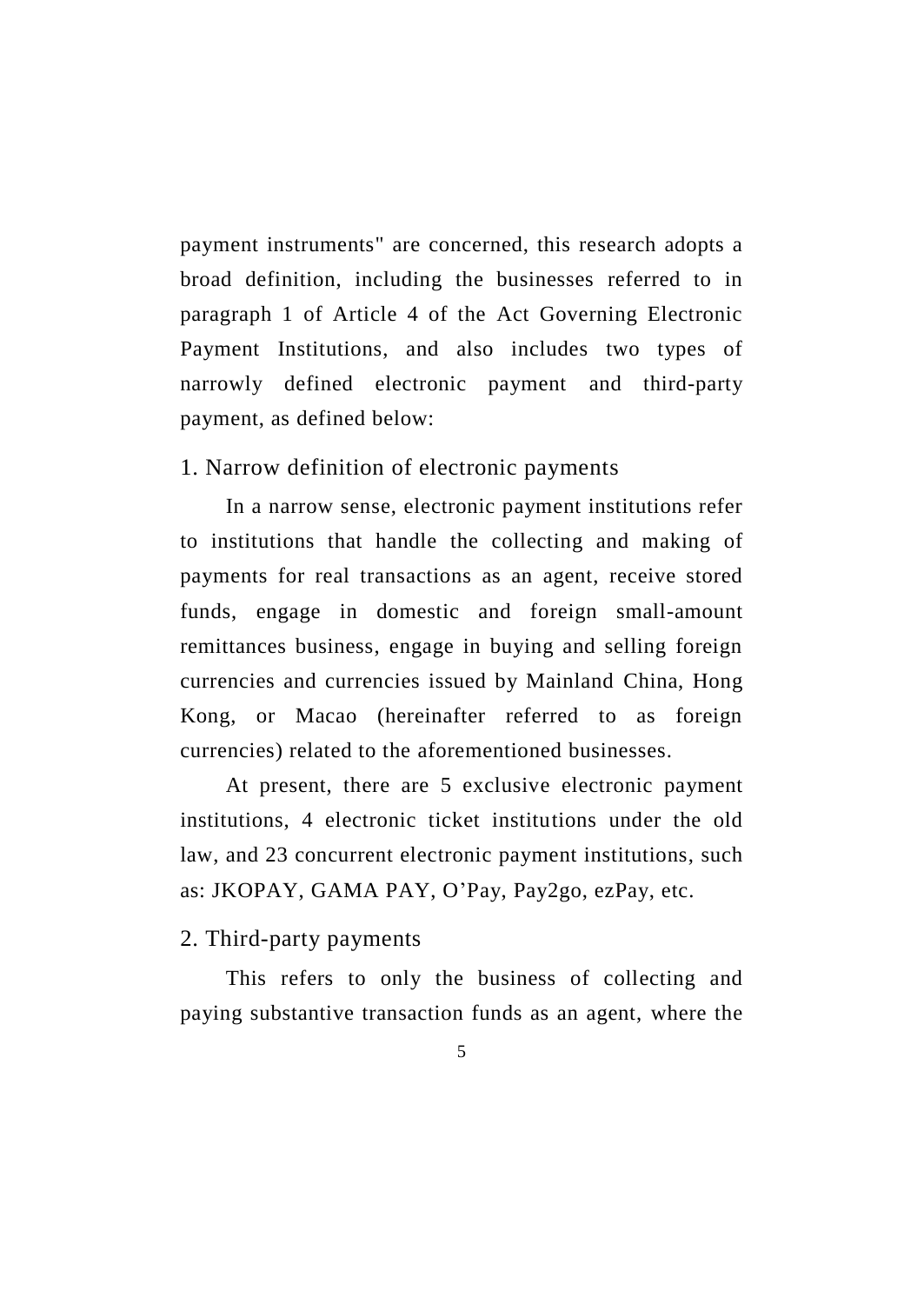average daily balance of the collection and payment items in the custody of the agent does not exceed NT\$2 billion. Popular providers are LINE Pay, ECPAY, NewwbPay, PChomePay Payment, Yahoo Easy Pay, HyPocket, Swipy, SmilePay, etc.

The electronic payment instrutments referred to in this research does not include the following common mobile payment instrutments:

#### A. Mobile Payments

This refers to the cooperation between the credit card issuer and the coded service provider and the use of coded technology to enable the cardholder to convert the physical credit card number into a code and load it into a mobile device such as a mobile phone for consumer transactions after the completion of application and identity verification procedures. Popular providers are Google Pay, Apple Pay, Samsung Pay and Taiwan Pay.

#### B. Mobile Banking Card

This refers to downloading personalized data to mobile devices through cloud-based transmission, and issuing financial cards with mobile transaction functions. A popular provider is Taiwan Pay "Financial Card Cloud Payment".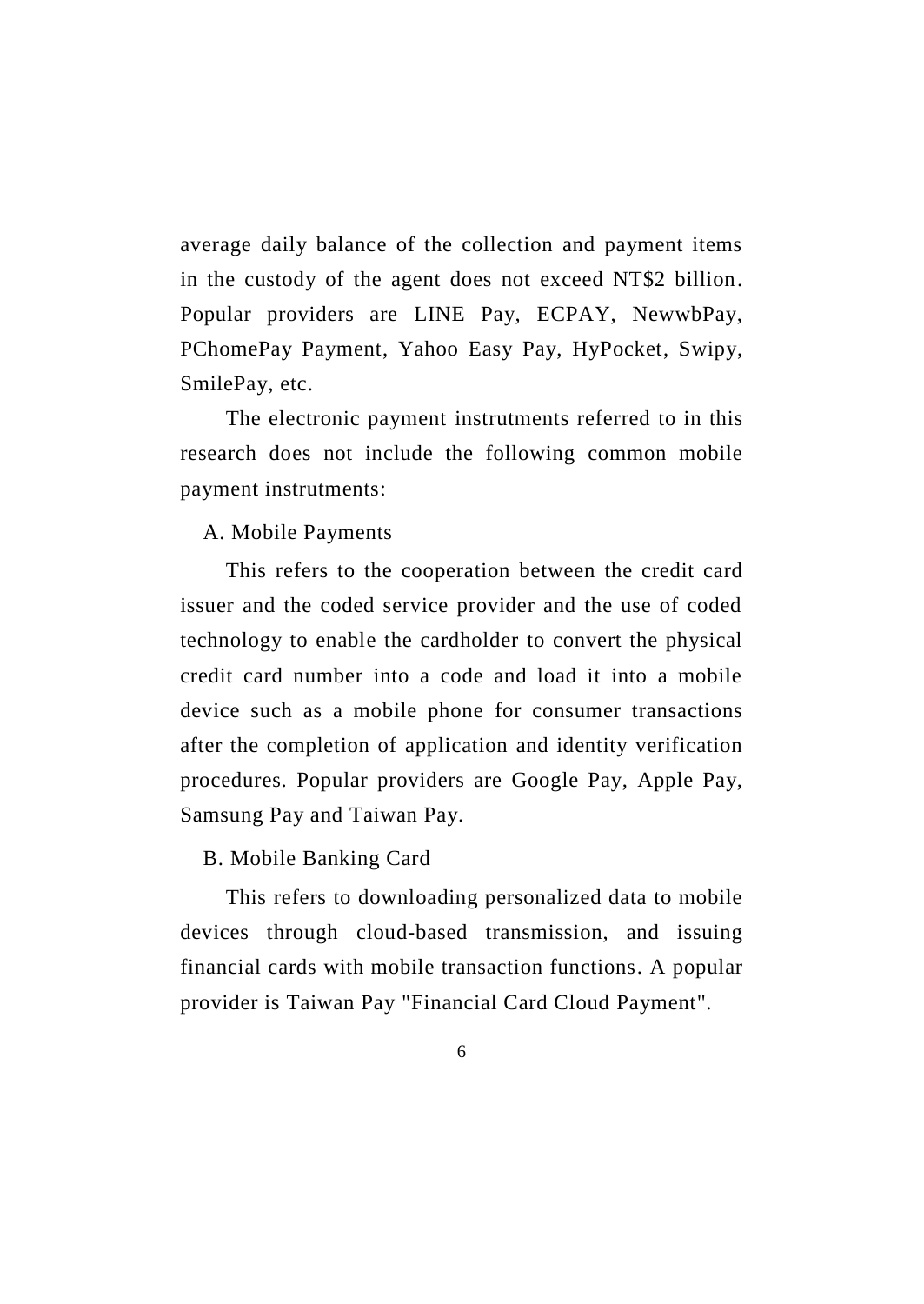#### C. Mobile Point of Sale (mPOS)

Also known as mobile credit card machine, this refers to using an APP on a mobile phone or tablet that allows the device to act as an acquiring device, and then through the card swiping or chip card method, allows the store to accept payments by credit card at any time.

#### 3. Cryptocurrency

As far as cryptocurrency is concerned, the term " cryptocurrency " in this research is defined under the laws of Taiwan, which means "using cryptography and distributed ledger technology or other similar technologies, which recognized the value that can be stored, exchanged or transferred digitally and used for payment or investment purposes." At present, most advanced countries in the world have not regarded the pure use of cryptocurrency as a criminal act. However, because cryptocurrency has the function of commending a certain asset value when used as an investment instrutment or a means of payment, this has led to incidents of domestic and foreign investment fraud, money laundering, violations of the Securities Exchange Law and illegal deposit. According to its nature, it can be divided into: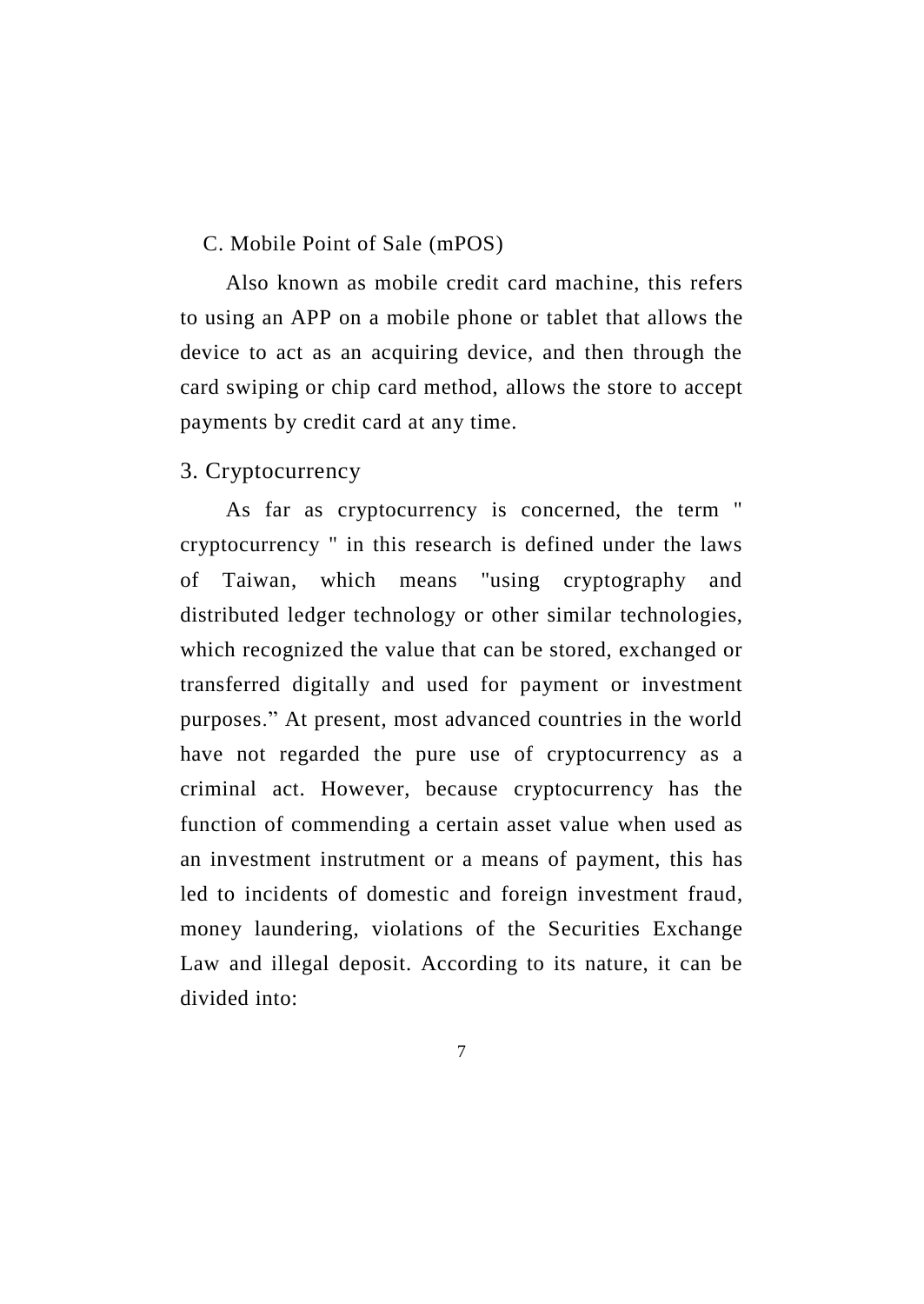#### A. Payment Tokens

These are only used for payment, and has no further functions or connection to other uses.

#### B. Utility Tokens

These are tokens that provide digital access rights for other applications or services.

#### C. Asset Tokens

These are used to reflect the underlying value of a physical entity or a company's surplus or dividends, or other financial products (stocks, bonds, and derivatives) including but not limited to Bitcoin, Ethereum, USDT or other cryptocurrency used as the objects or instruments of crime.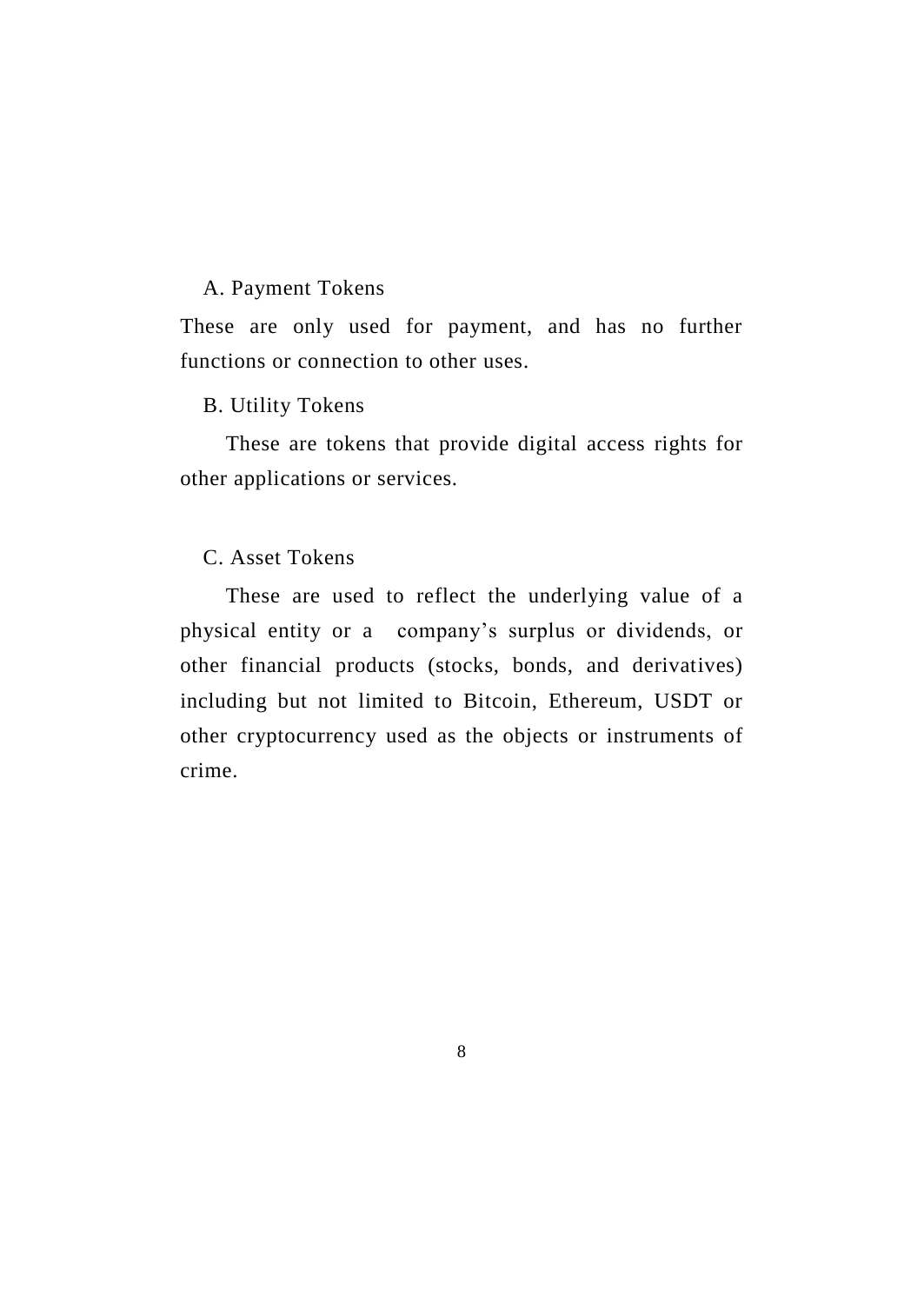# Chapter 2. Difficulties for Law Enforcement Agencies to Detect Crimes Related to Emerging Fintech

1. The characteristics of crimes related to electronic payment instruments

Theoretically, electronic payment instrutments have certain characteristics that are conducive for use as criminal tools, which may constitute obstacles or challenges for criminal investigation. They have been the subject of attention of the Financial Action Task Force (FATF) and international academic research literature. Based on the empirical data of judicial judgments in Taiwan, this research summarizes the use of electronic payment tools in crimes in Taiwan, and then concludes that the challenges brought by electronic payment instrutments to criminal investigations in Taiwan are mainly related to the following characteristics: anonymity, multi-layered, speed, non-faceto-face contact, and cross-border nature.

A. Anonymity

As a result of the use of Internet technology in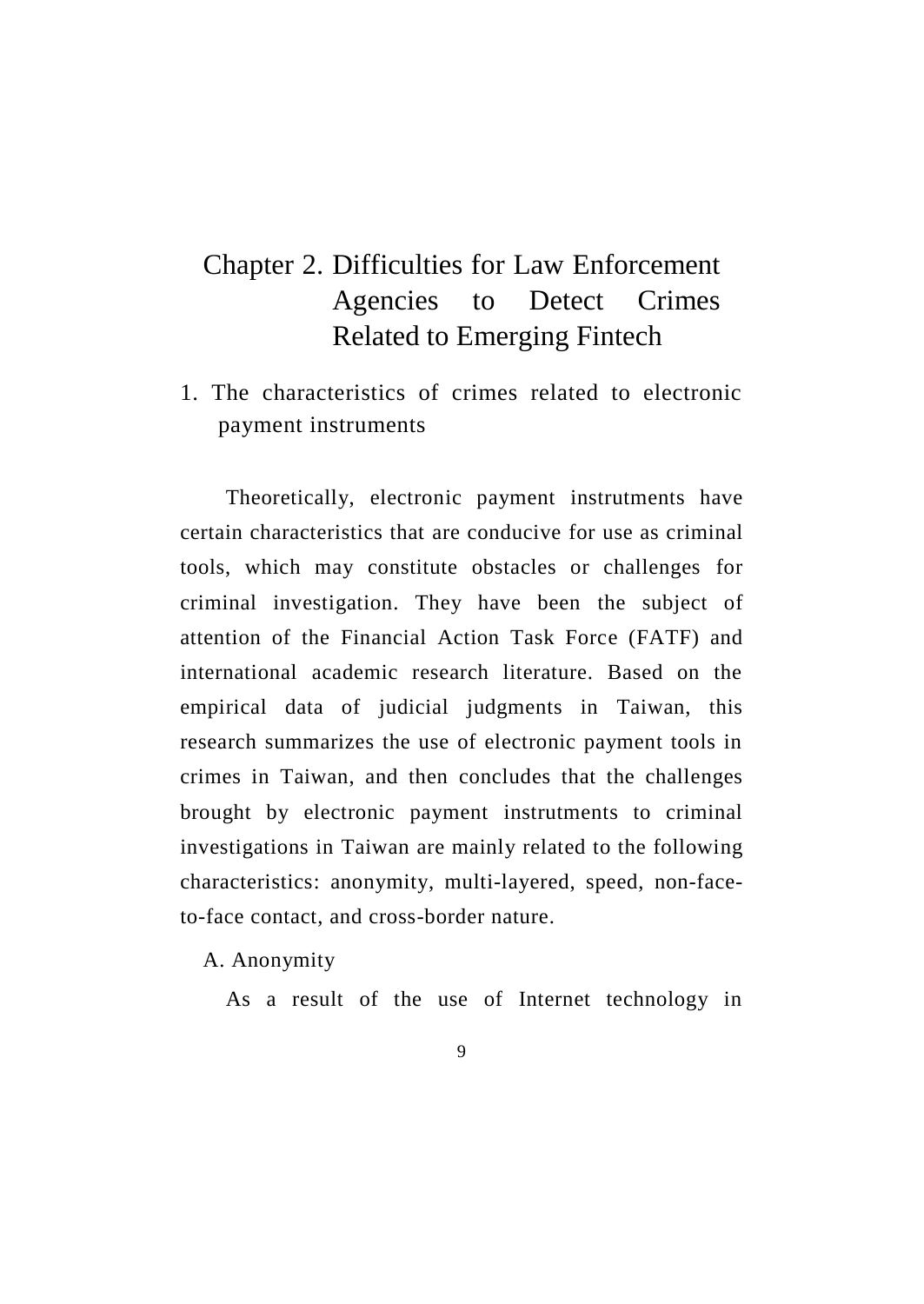electronic payment instruments, such instruments carry with it the anonymity that is common in the Internet world, thereby increasing the difficulty of criminal investigation. What needs to be emphasized is that the anonymity referred to here is not limited to absolute anonymity where no real name is used at all, but also includes anonymity where the identity is easier to hide, resulting in more complicated procedures required to trace the real identity of the individuals involved.

Specifically, the results of the second chapter of this research show that many crimes involving electronic payment tools involve the use of so-called "virtual accounts", which can be seen in the following judgments: the Taipei District Court 109, Yi Zi No. 783 Criminal Judgement, the Taipei District Court 107, Sen Jien Zi No. 643 Criminal Judgmen, and the Taichung District Court Su Zi No. 2311 Criminal Judgment. The crime is the use of electronic payment or third-party payment to conduct transactions. This type of payment transaction will generate a set of corresponding virtual accounts for the purpose of receiving funds when the transaction occurs. After the criminal obtains the virtual account, the criminal provides the virtual account number for the victim to remit money.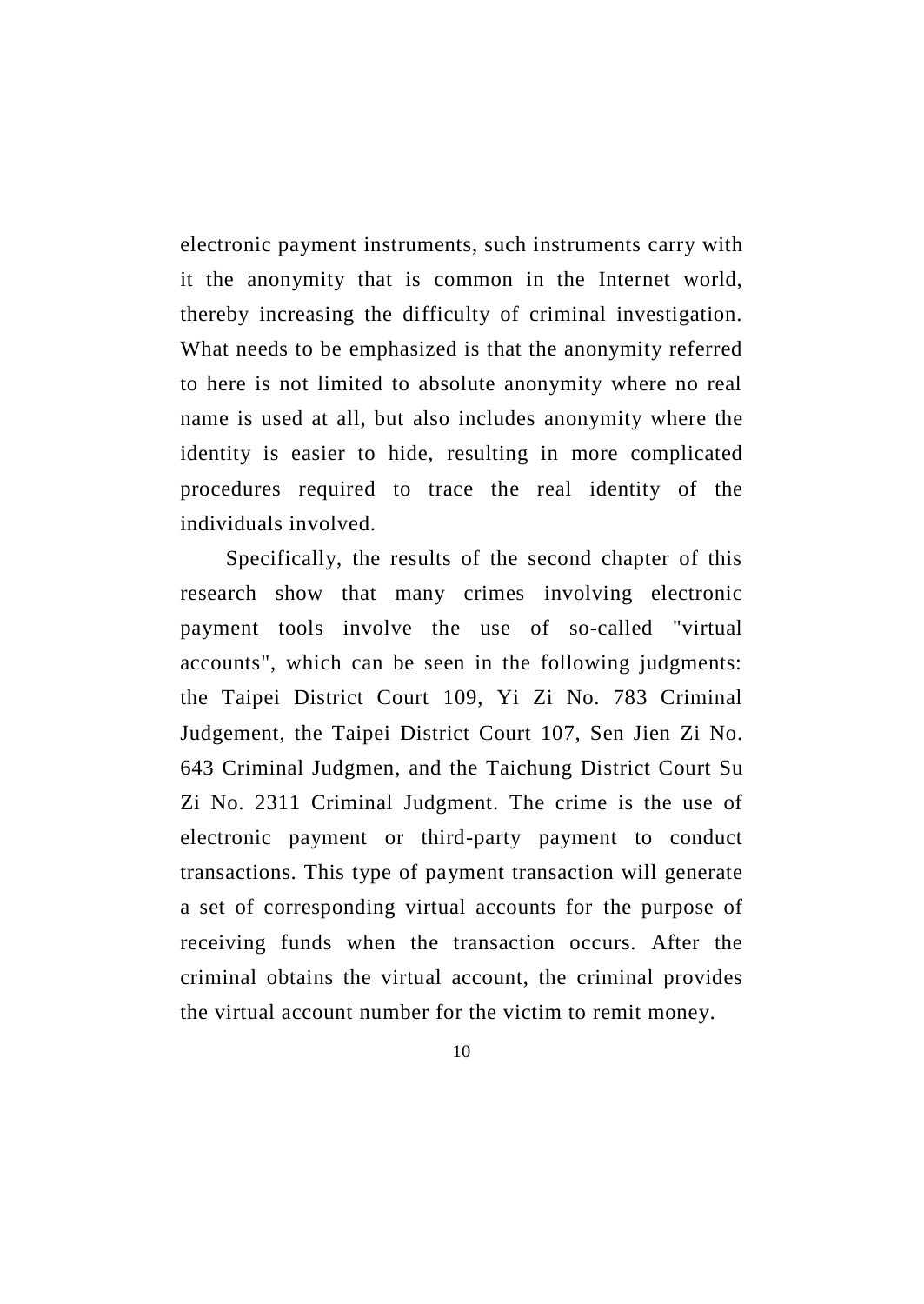The original function of the virtual account was to protect consumers. It was hoped that the virtual account can serve as a temporary relay point for the transaction between the buyer and the seller. After the seller confirms the order and the buyer obtains the goods, the amount remitted by the buyer into the virtual account will be transferred to the seller's physical account. However, in practice, the application for a virtual account can be completed with simply personal information such as ID card number and physical account number, which is relatively convenient and easy. Therefore, criminals in Taiwan commonly steal other people's personal information to create virtual accounts. Compared with physical bank accounts, virtual accounts have a relatively loose connection with the real identity of the account owner due to the fact that such accounts can be created easily. Therefore, such accounts have a certain degree of relative anonymity. It takes a significant effort for law enforcement to uncover the real identity of the owner of the virtual account, thus increasing the difficulty of criminal investigation.

In addition, in practice, virtual accounts are mostly for single use; that is, they usually become invalid after the conclusion of the online transaction. This also increases the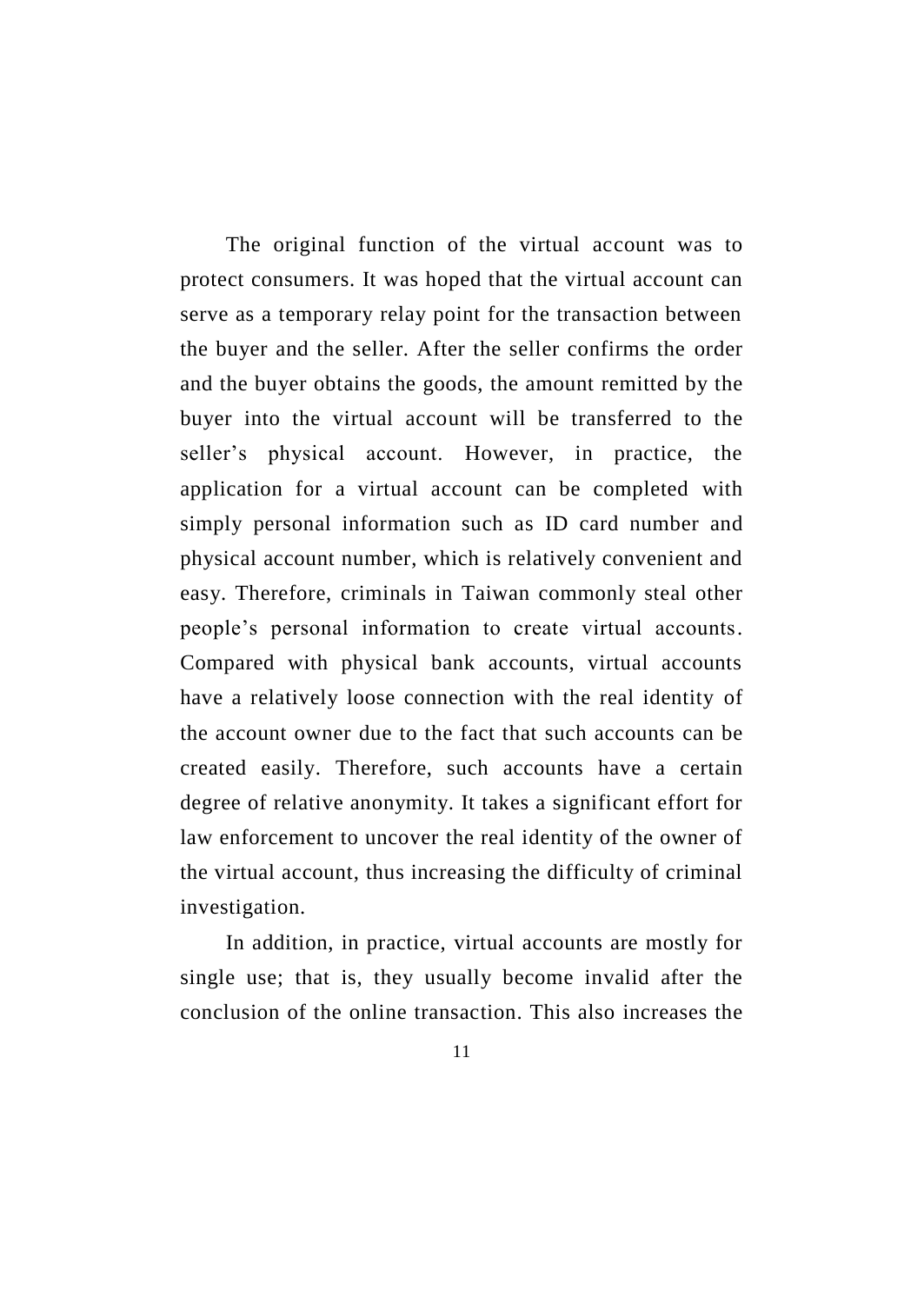relative anonymity of electronic payment instruments and the difficulty of criminal investigation. Although the inspection agency can theoretically identify the physical bank account linked to the virtual account, and then the bank to which the account belongs can retrieve the information to know the identity of the physical account owner linked to the virtual account, the difference between physical and virtual accounts is that when the criminal uses a physical bank account, the prosecuting agency can quickly freeze the physical account and identify the holder of that account when it learns of the crime; in contrast, further investigation is required to discover the identity of the virtual account holder, which can easily cause delays and difficulties for the police when tracing crimes.

This study also found that many crimes (especially fraud) using electronic payment tools occur in shopping transactions on online platforms. In this type of transaction, the buyer usually does not know the seller's real identity, and only knows the payment account or virtual account to which the payment should be made; in practice, the buyer even often goes to the convenience store to use the super merchant code to pay in cash. The virtual account, therefore, in addition to the relative anonymity of the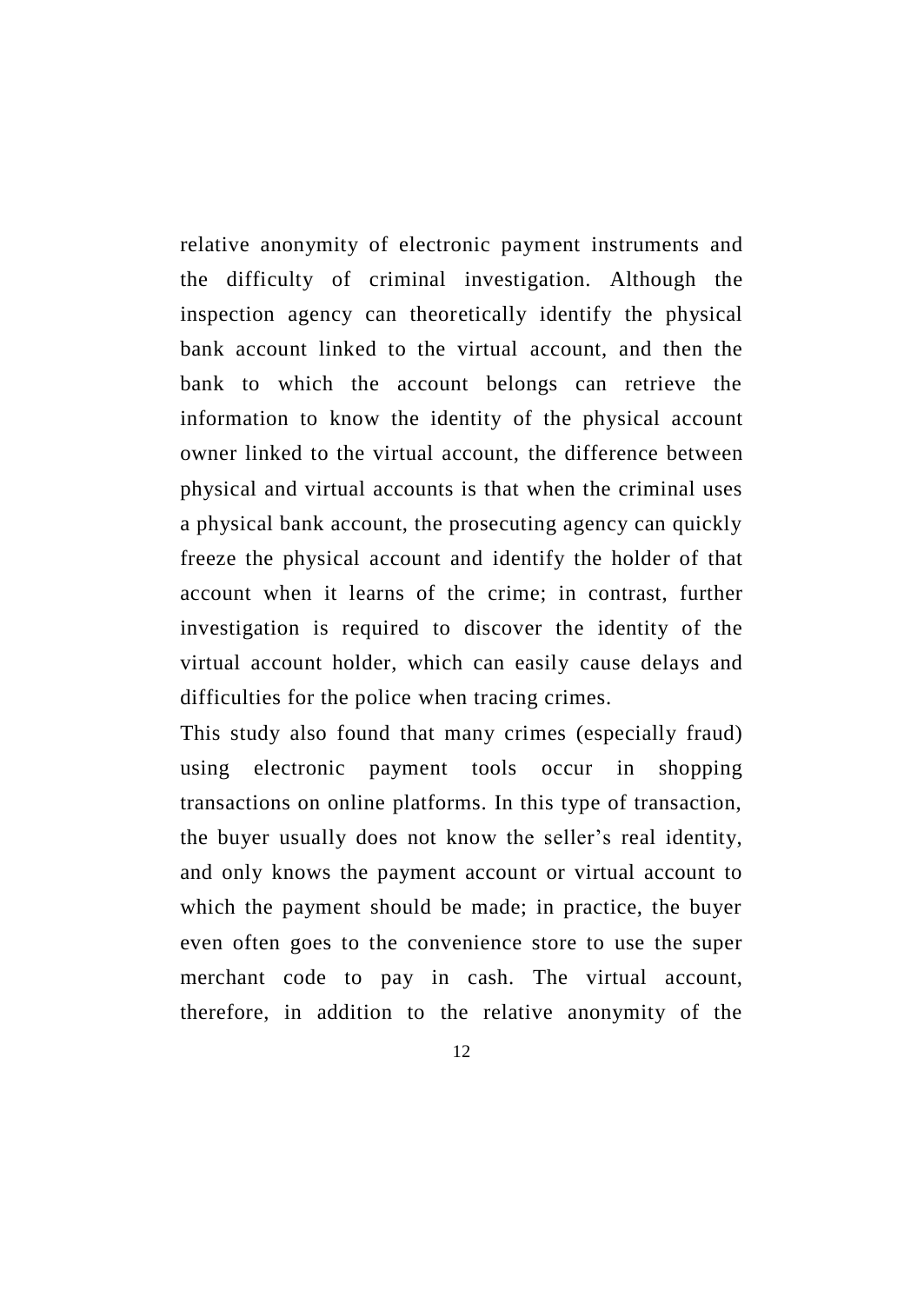seller's use of the virtual account, even the victim (the buyer) has anonymity. In the case that both the offender and the victim have a certain degree of anonymity, a certain degree of investigative burden may be placed on the notification, investigation, evidence collecting, or even the use of resources in the investigation and trial of related cases.

#### B. Multi-layered

One of the characteristics of electronic payment instruments is that they increase the flow of funds to intermediaries, thereby increasing the layers and complexity of the flow of funds. Take electronic payment and thirdparty payment as examples, when a user applies to create his payment account, he usually binds his existing bank entity account, and the payment company itself also needs to set up a special account in the bank. Therefore, a multilayered payment system of "payer bank  $\rightarrow$  payment provider  $\rightarrow$  payee bank" is formed. The Hsinchu District Court's 106 Yi Zi No. 1114 Criminal Judgment, and the Taoyuan District Court 106 Yi Zi No. 2293 Criminal Judgment are good examples of this complexity.

The direct effect of the payment industry's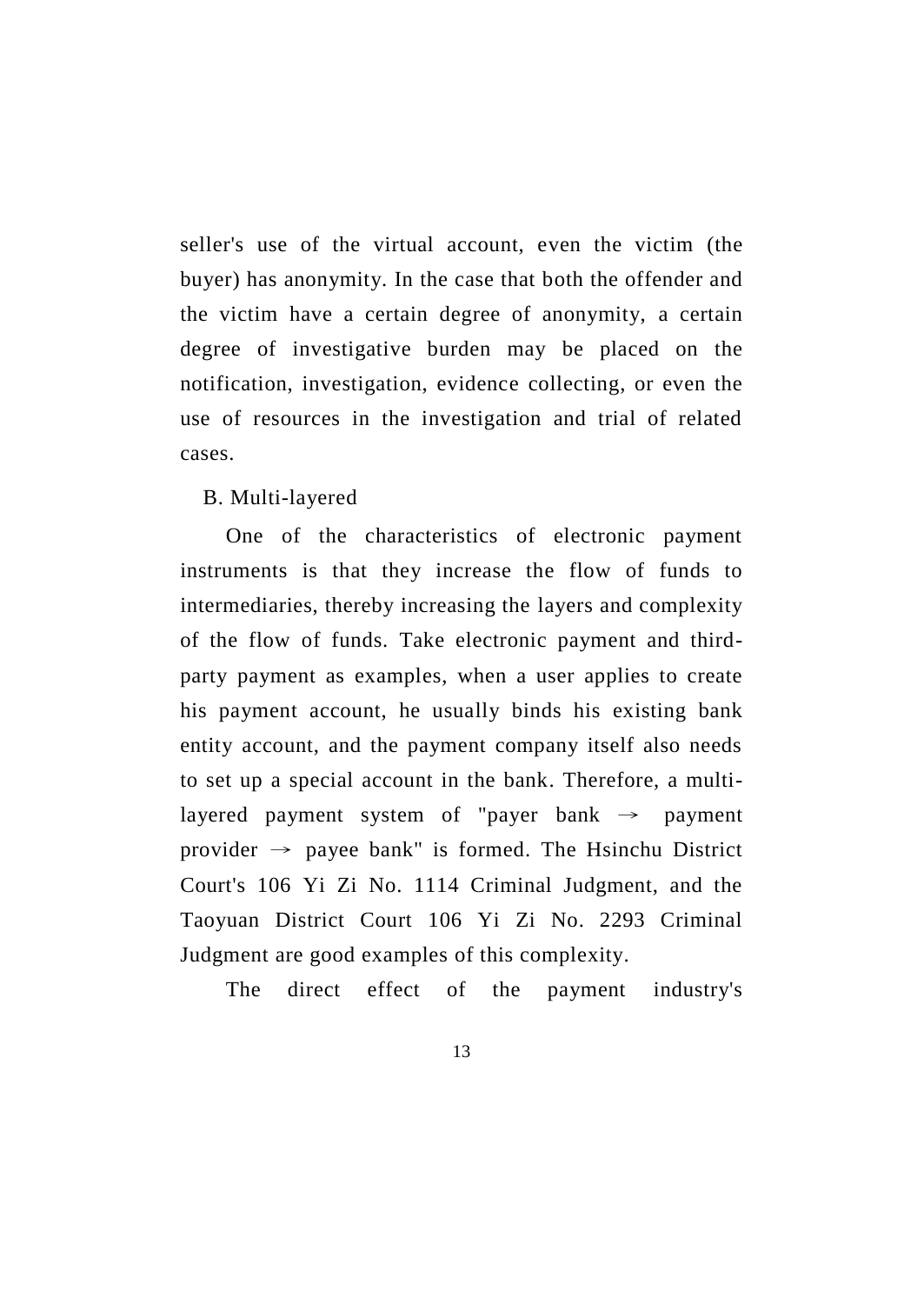intermediary cash flow is that both the payer's bank and the payee's bank only handle the cash flow with the payment service provider, so the payer's bank will not have access to the payee's information, and the payee's bank will not have access to the payer's information. When the investigating agency conducts investigations, it is not easy to obtain a full picture of the cash flow directly from the bank records, and it must rely on the payment service provider that acts as an intermediary to grasp the complete information about the cash flow.

What is more complicated is that, in practice, thirdparty payment providers and electronic payment providers also cooperate, thus forming a more complicated payment relationship. For example, the electronic payment company Oupay must comply with the real-name system and other anti-money laundering regulations, so it requires both buyers and sellers to be its members before Oupay can conduct payment transactions. However, in order to expand its business, it has started to cooperate with its third-party payment company in September 2016. Green World Technology has reached a technical cooperation with Oupay, so that the cash flow collection from non-Oupay members will be handled by Green World Technology. In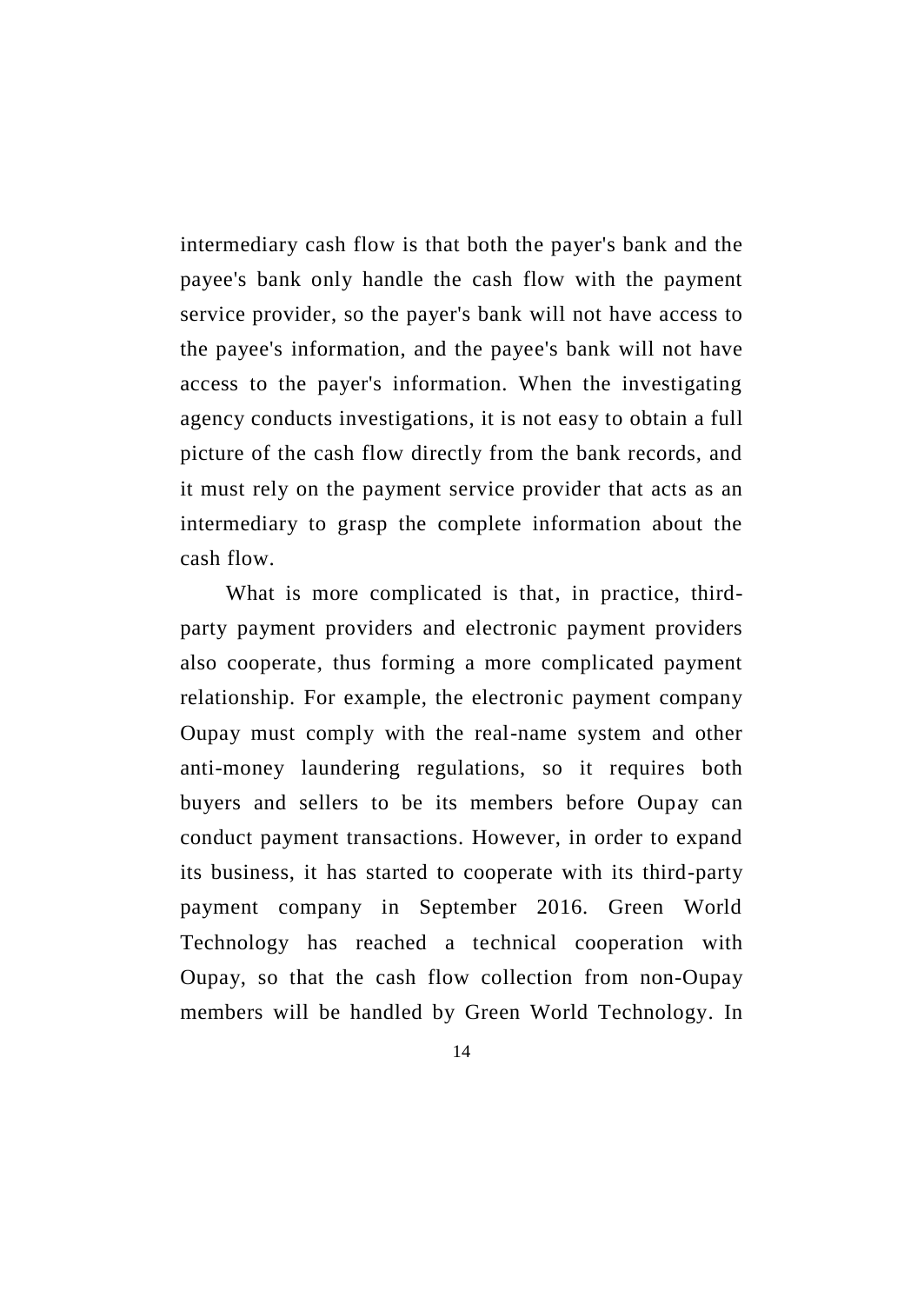this case, the electronic payment industry may not have direct dealings with either the payer or the payee, so there is no relevant information about the payer or the payee, and the third-party payment industry does have direct dealings with the payer or payee. However, because the money laundering prevention and control requirements it is required to comply with are relatively confusing, it may not have fully implemented such requirements. In such a situation where a third-party payment company and an electronic payment company participate in the transaction at the same time, the cash flow is actually more complicated, and the investigator may face greater challenges in determining the flow of funds when investigating crimes.

C. Speed

Electronic payment instrutments have the convenience of fast account creation, and the fund transfer process is more convenient and faster than traditional financial institutions such as banks, and the required verification procedures are also simpler. Especially with mobile devices, payment and collection procedures can be completed quickly, which is also an advantage of electronic payment tools compared to traditional payments. Precisely due to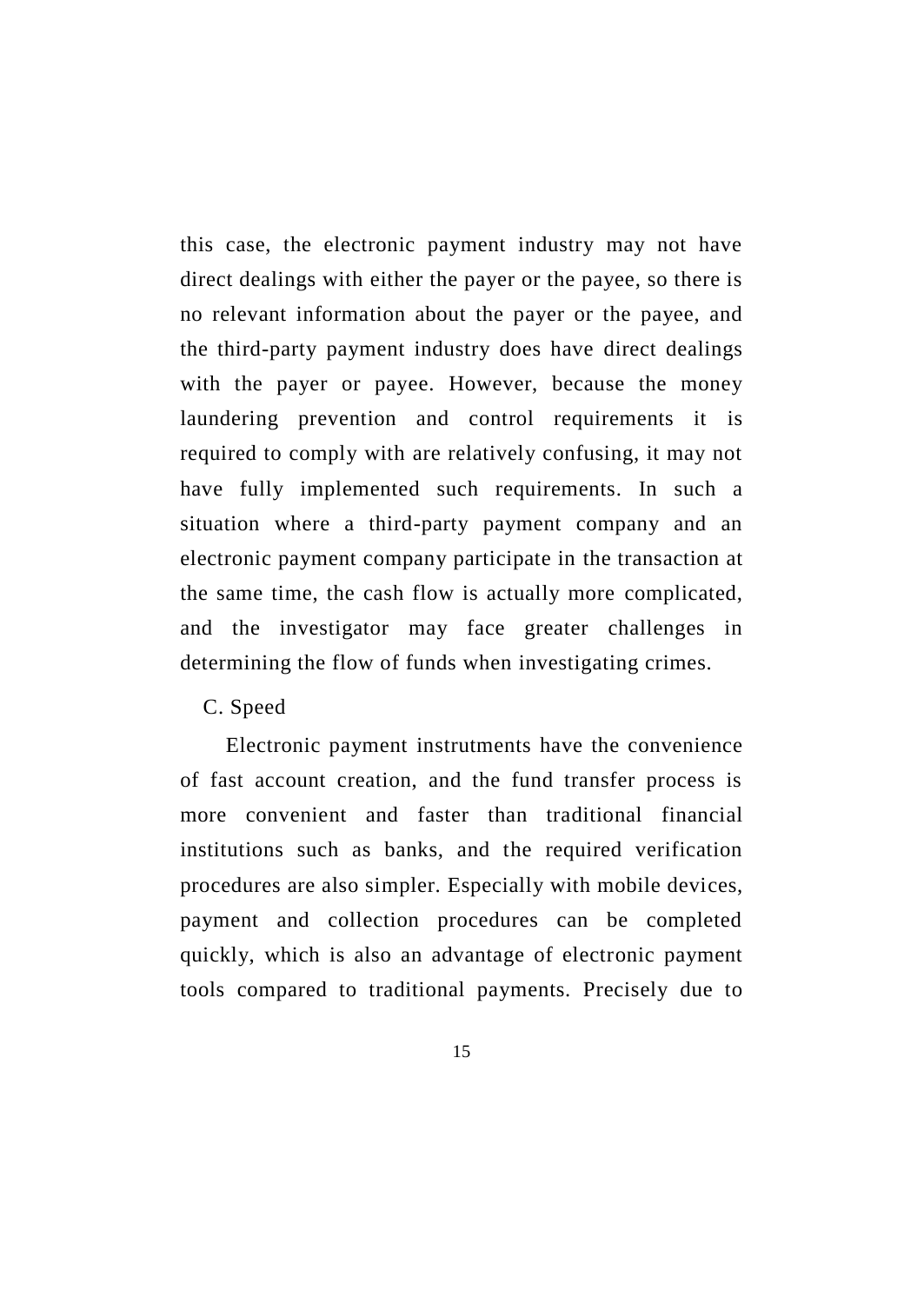this characteristic of speeding up transactions, electronic payment tools are, at the same time, more likely to be used as criminal instrutments.

For example, in the case of creating virtual accounts as described above, since virtual accounts are convenient to create and are often only used for a single transaction as described above, criminals can create a large number of virtual accounts in a short period of time for fund collection purposes. When the prosecuting agency receives a report and requests payment companies or related banks to obtain physical account information, criminals can commit more crimes with a large number of virtual accounts. Therefore, even if the prosecutorial agency can finally track down the offender, the number and scale of victims may continue to expand during the investigation process due to the speed of electronic payment instruments.

In fact, as the empirical study of judicial judgments in this study shows, electronic payment tools are widely used in small-value fraud cases. However, many small-value fraud cases have a large number of victims, and the crime can span many years. For example, the case of Taitung District Court 108 Yuan Jin Su Zi No. 47 Criminal Judgment spanned from 2018 to 2019, and Taichung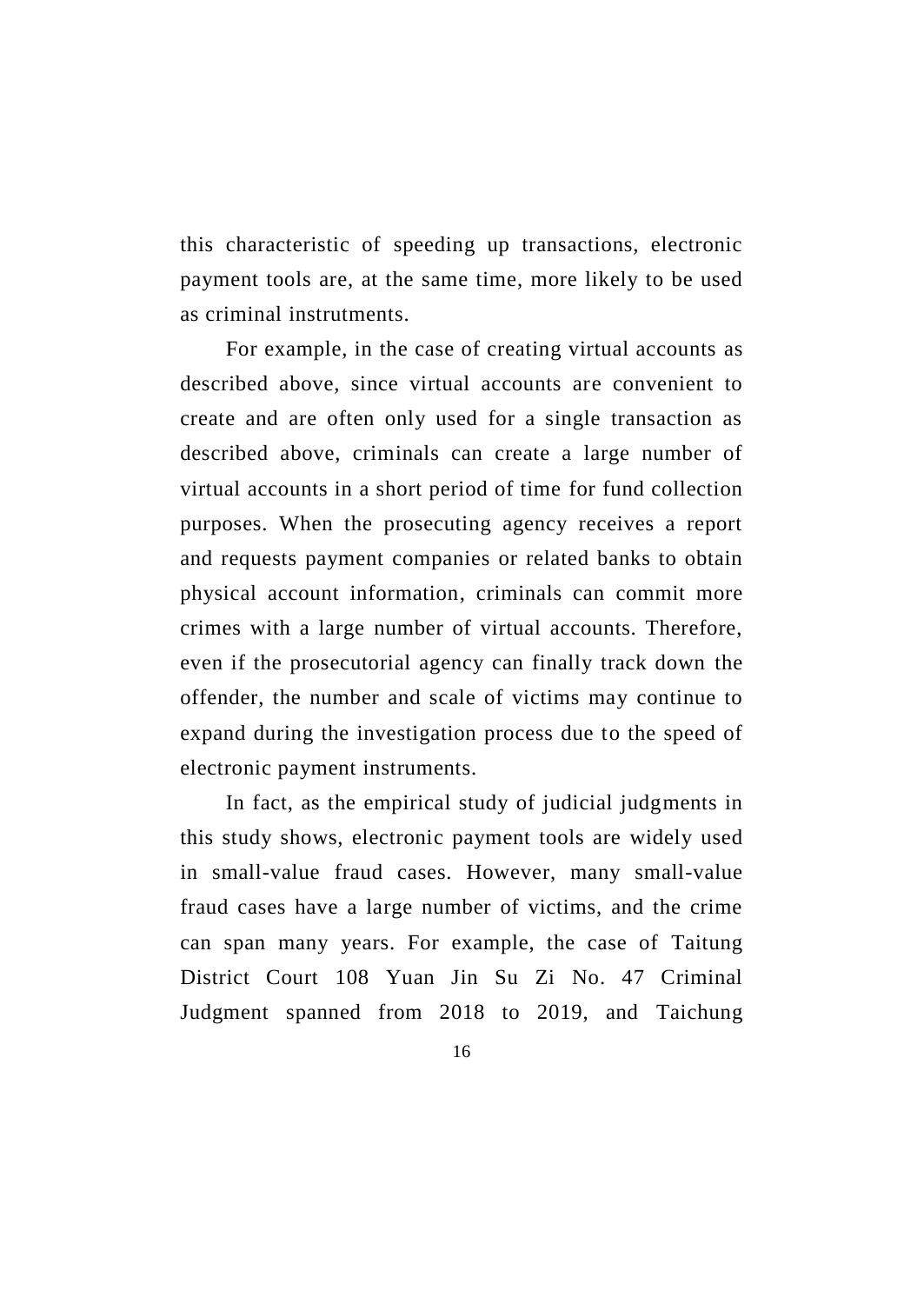District Court's 108 Jianshang Zi Criminal Judgment No. 445 spanned from 2015 to 2016. The number of victims and the time distribution of such cases show that the speed of electronic payment instrutments may aggravate the overall degree of victimization of related crimes and increase the time pressure for investigation by the prosecuting agency.

#### D. Non-face-to-face contact

Electronic payment instruments rely on the internet to provide payment services. Therefore, payment institutions do not directly contact payment service users face-to-face. Instead, the server determines the correctness of the account and password through identification to determine whether to grant access to or use of a specific account. In this context, not only users of electronic payment tools such as transaction counterparties will not know the real identity of each other, but the payment institutions themselves face the challenge of user identification when users apply to set up an account or initiate a specific transaction. Criminals may fraudulently use the identity of the payment account holder to conduct transactions, thereby causing harm to the account holder.

For example, in the case of stealing the identity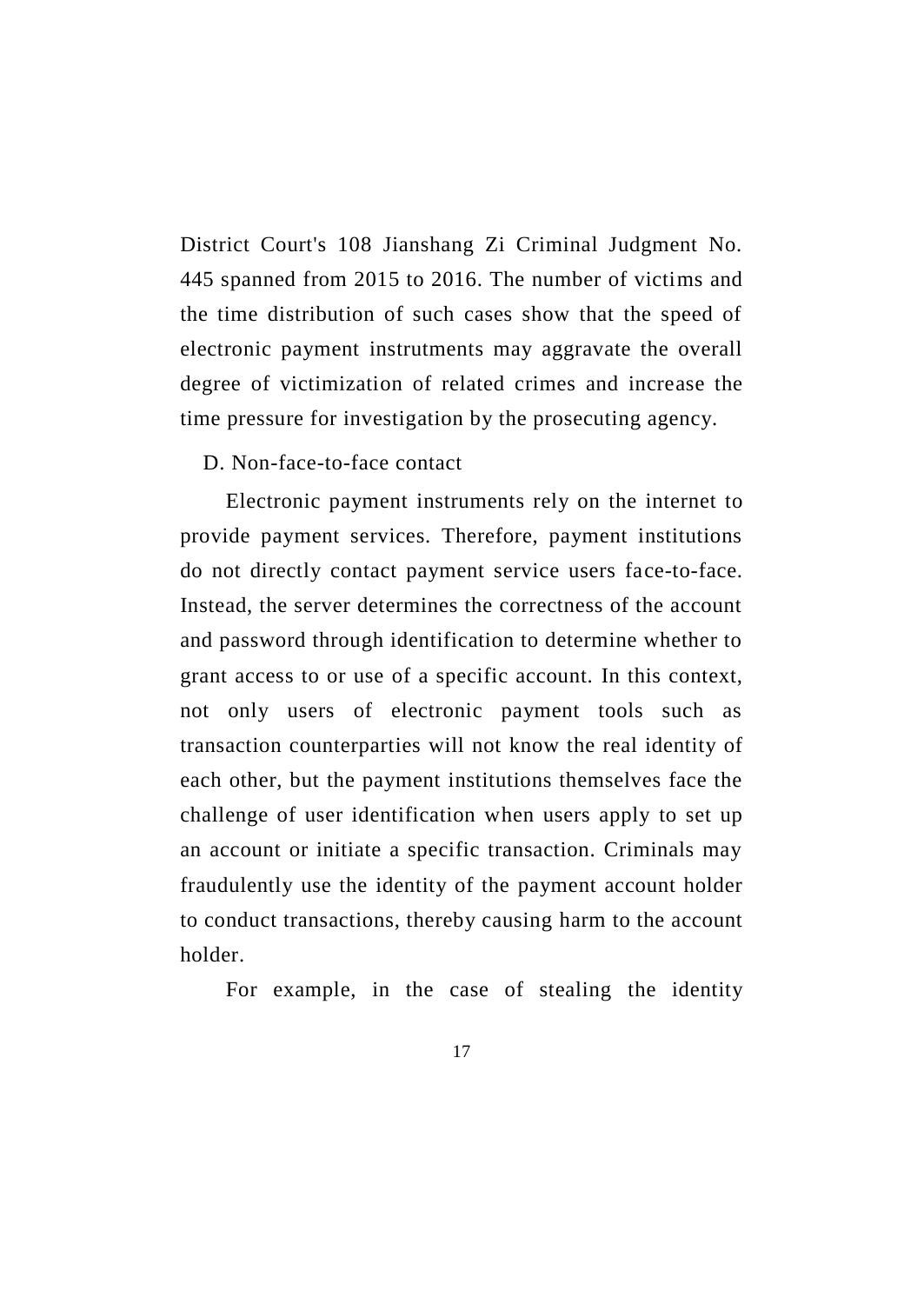information of others and using the payment platform for consumption, the criminal may steal the victim's credit card information in the victim's payment account for online consumption payment, causing the victim's property loss. At this time, the electronic payment industry acts as a collection and payment service and facilitates the cash flow settlement of credit card transaction funds. In this process, the electronic payment industry connects to the credit card authentication center to obtain authentication from the bank. Therefore, as long as the card number and authorization code are filled in correctly, the payment will be approved, so that it is not easy to identify that the consumer is not actually the credit card holder or payment account holder, and it is not easy to prevent theft from happening in the first place. It is true that the above-mentioned hacking methods may also occur when physical credit cards are used, such as stolen credit cards. However, the non-face-to-face contact feature of electronic payment tools allows criminals to perform authentication procedures through account numbers and authorization codes without the need to steal or forge physical cards, thereby greatly reducing the cost of stealing credit cards, and allows for the more efficient commission of crimes.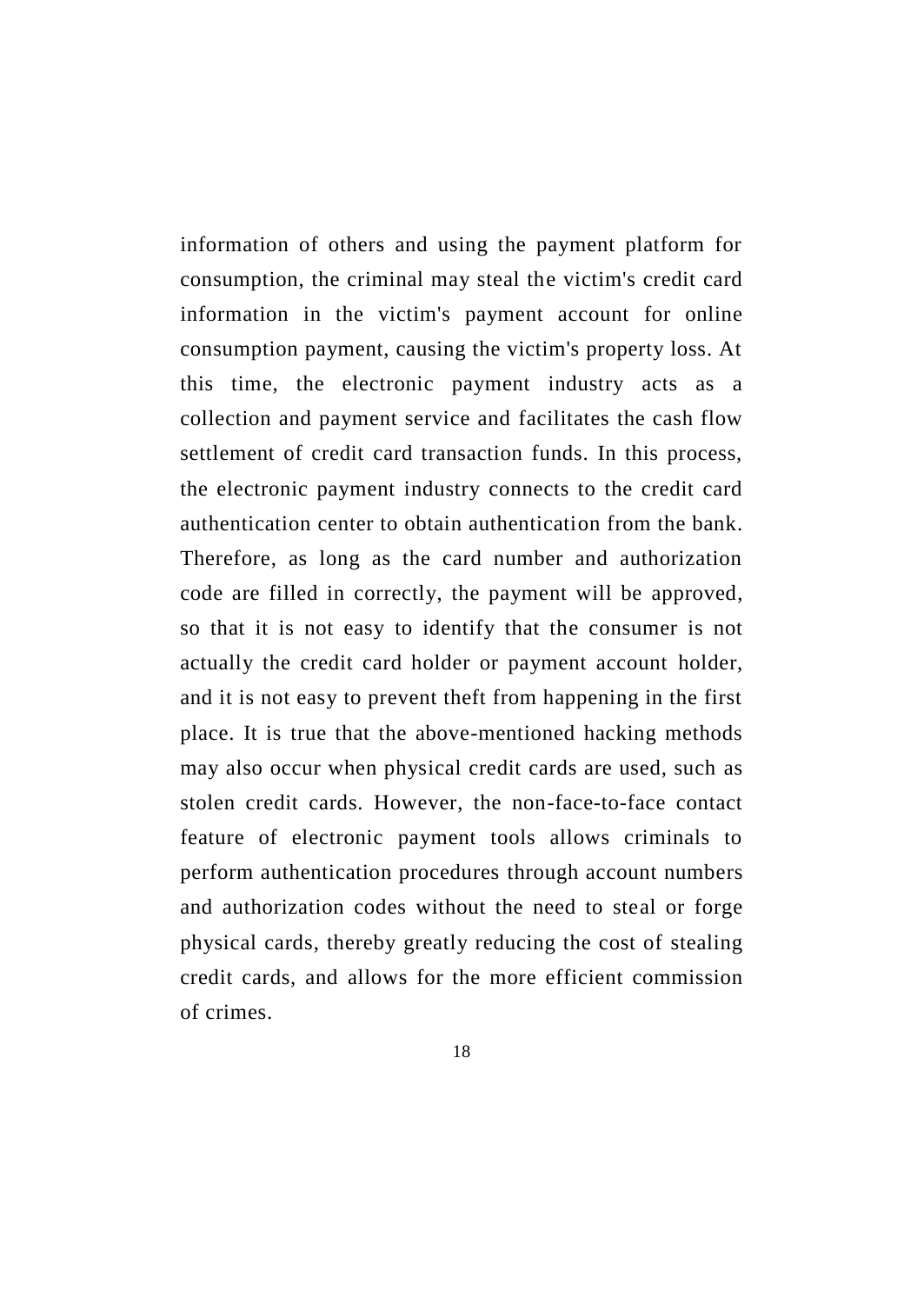Another common criminal tactic is that the criminal uses social networking sites to post specific auction information as a seller to induce the victim to place an order, and simultaneously, he purchases equivalent products from unrelated sellers as a buyer, and then obtains a set of virtual account from the seller. The criminal then passes the virtual account provided by the seller to the victim to instruct payment to the virtual account, but the criminal does not in fact ship the goods to the victim after obtaining the goods he purchased from the seller. The victim essentially pays the seller on behalf of the offender, and the victim does not actually obtain the goods purchased from the offender. This is the case in the New Taipei District Court 107 Jien Zi No. 103 Criminal Judgment and the New Taipei District Court Shen Su Zi No. 2352 Criminal Judgment. The establishment of this criminal method is also due to the non-face-to-face contact nature of electronic payment tools, which allows criminals to easily embezzle others' virtual accounts for their own use and hide their identity behind the Internet.

In addition to the above-mentioned theft of other people's electronic payment accounts, the nature of nonface-to-face contact has also caused a common practice in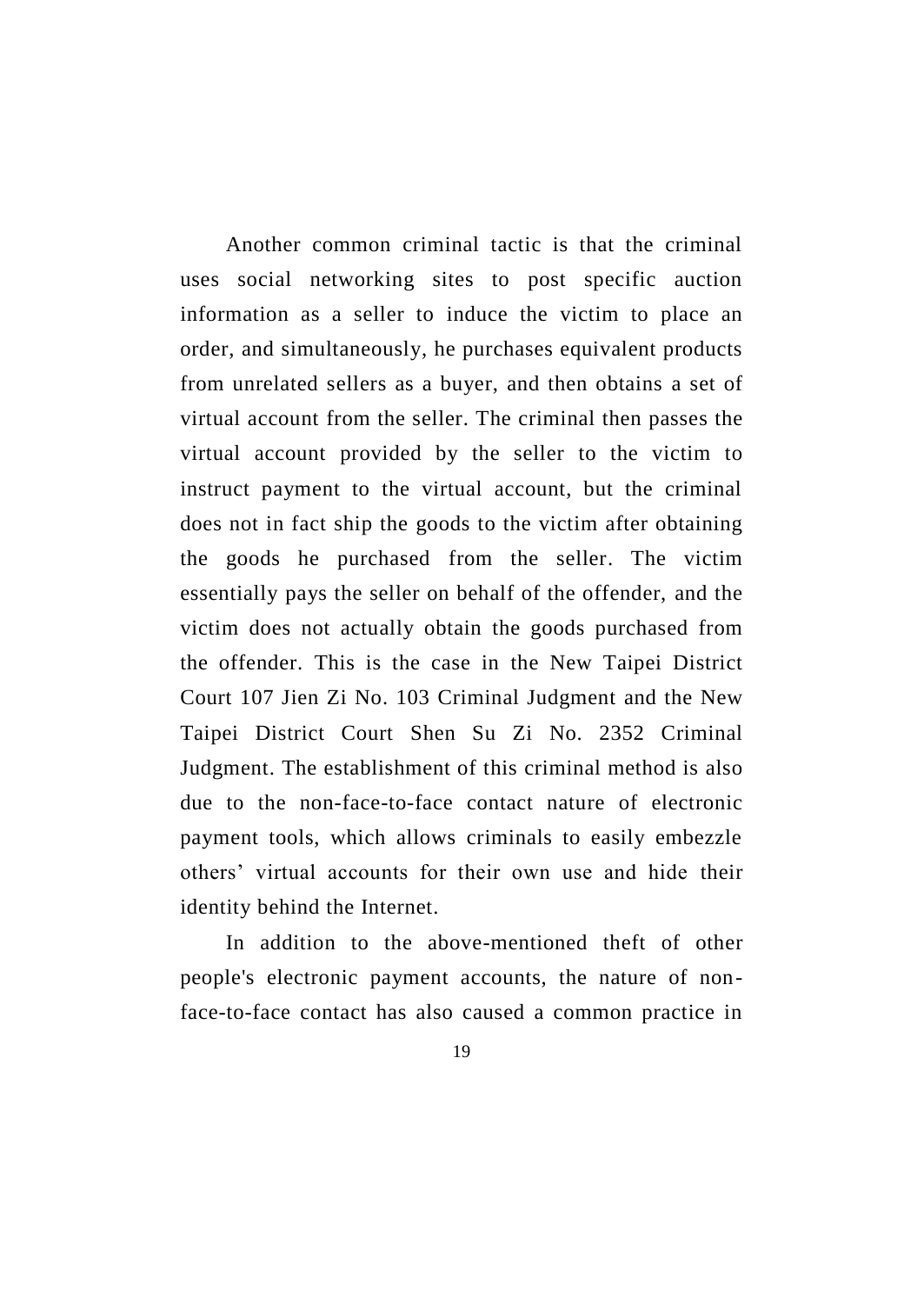Taiwan in the form of "stealing other people's information to set up electronic payment accounts". Covered by nonface-to-face contact, criminals can create an electronic payment account that appears to belong to others by setting a series of account and password information as long as they obtain the basic personal information of others, and then can use the account and password for criminal purposes. By completing all transactions through authentication, the offender can use the electronic payment account of this unknowing person to cover his crime. Under such criminal methods, the prosecuting agency may only detect the person whose personal funds have been stolen for the purpose of setting up an account during the investigation, but if there is no evidence that the person was involved in committing the crime, the prosecuting agency will not be able to prosecute. Therefore, it increases the difficulty of criminal investigation by prosecutors.

E. Cross-border

Electronic payment instruments use the Internet to provide payment services. Due to the far-reaching nature of the Internet, payment services supported by payment companies can cover users outside Taiwan and can be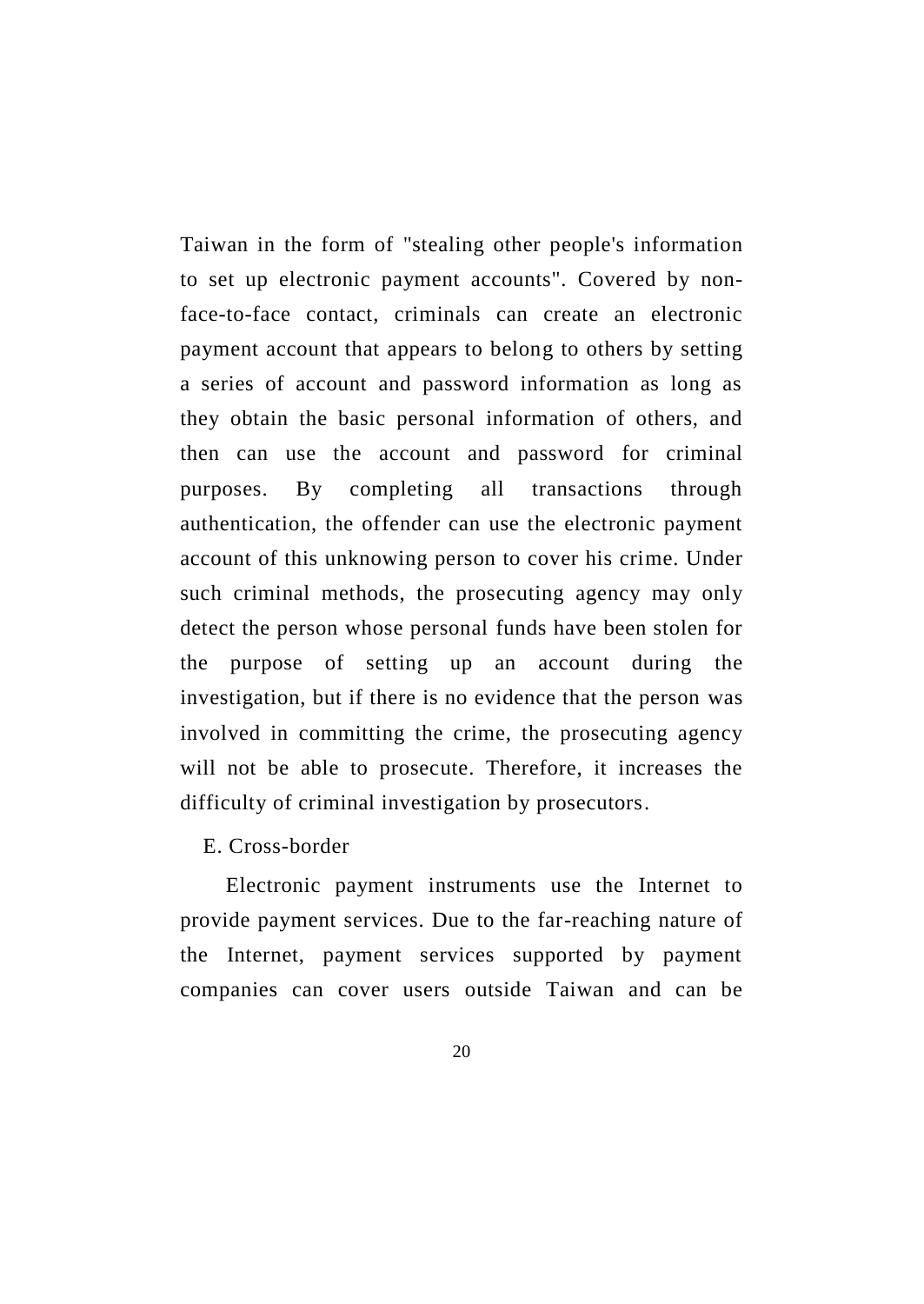spread across numerous countries. Therefore, they have a certain degree of cross-border nature and may be used for cross-border crimes. The investigation agency, therefore, faces the challenge of cross-border investigations.

The empirical study of judicial judgments in this research shows that although the proportion of electronic payment tools used in cross-border crimes in Taiwan is not very high, it is still worthy of attention. In the cases collected in this study, the criminals involved in crossborder crimes include illegal operation of online gambling platforms, illegal operation of exchange business, violation of multi-level marketing management measures and other large-scale crime types. From this we can see that the amount of electronic payment instrutments used in crossborder crimes in Taiwan is relatively large, and most of them are long-term crimes that last for a long period of time. The foreign country or region involved is mainly mainland China, but there are also other countries such as Thailand or South Korea. As such, it is clear that criminals have also taken advantage of the cross-border nature of electronic payment tools to commit crimes in Taiwan.

2. The Characteristics of Crimes Related to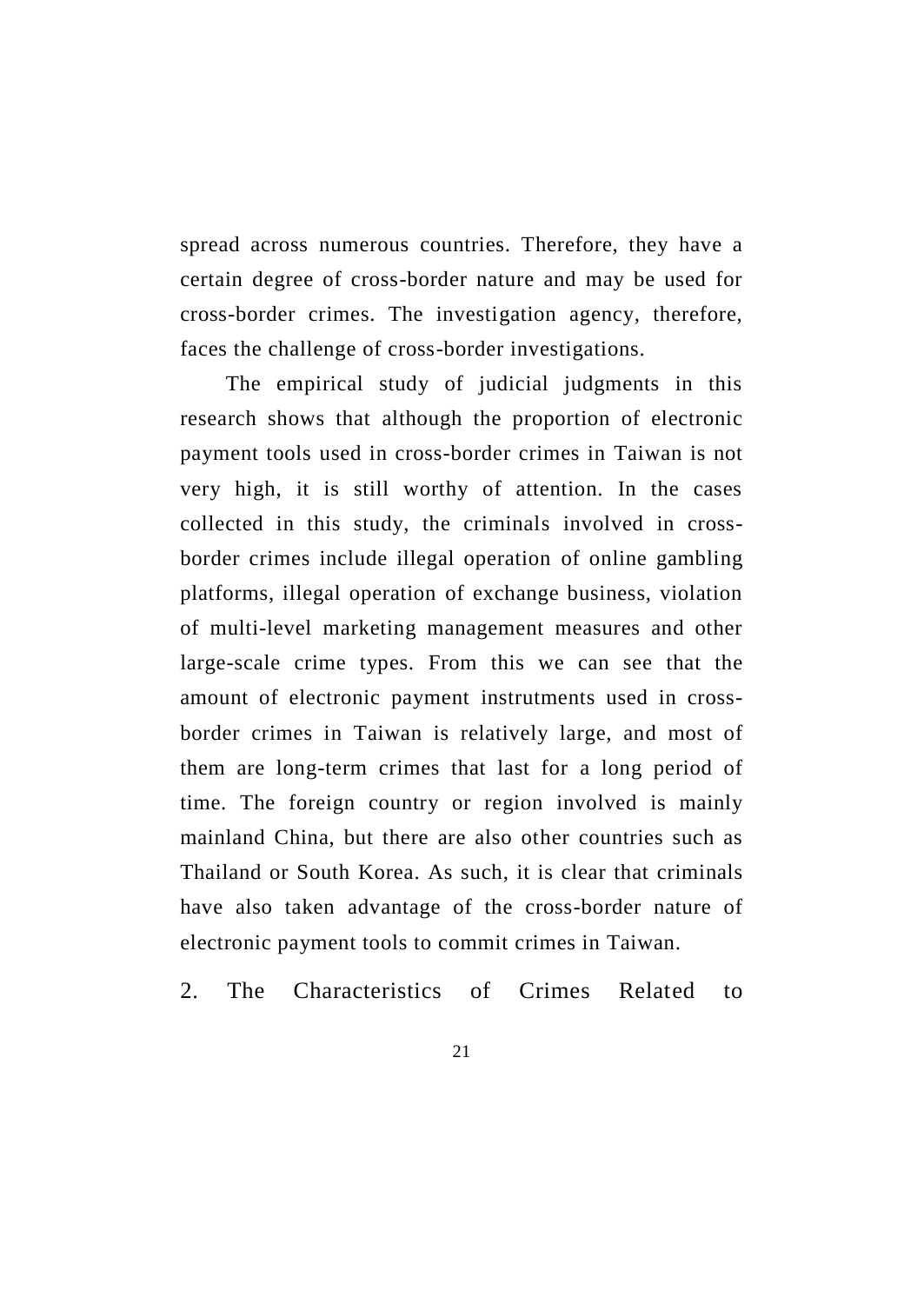## Cryptocurrency

Crpytocurrency can also be used as a digital payment tool, using the blockchain network to provide the same payment service. Therefore, virtual currency-related crimes may also have the aforementioned five criminal characteristics, and there are other obstacles or challenges in related criminal investigations, as described below.

#### A. Illegal activities on the darknet

One of the challenges in detecting cryptocurrencies is illegal activities on the darknet. The illegal activities of the dark web are closely related to virtual currency. Virtual currency enables criminals to engage in underground illegal operations (such as the sale of drugs) and escape money laundering investigations. Criminals want to avoid being survielled by others in the process of paying for virtual currency or data transmission. As such, many anonymous networks such as the Onion browser (Tor) have gradually received attention, and many illegal websites have also begun to flourish. Darknet transactions are prevalent with crytocurrency as the means of payment, of which Bitcoin is the largest. Since cryptocurrency can hide the real identity of users, it can also evade government and bank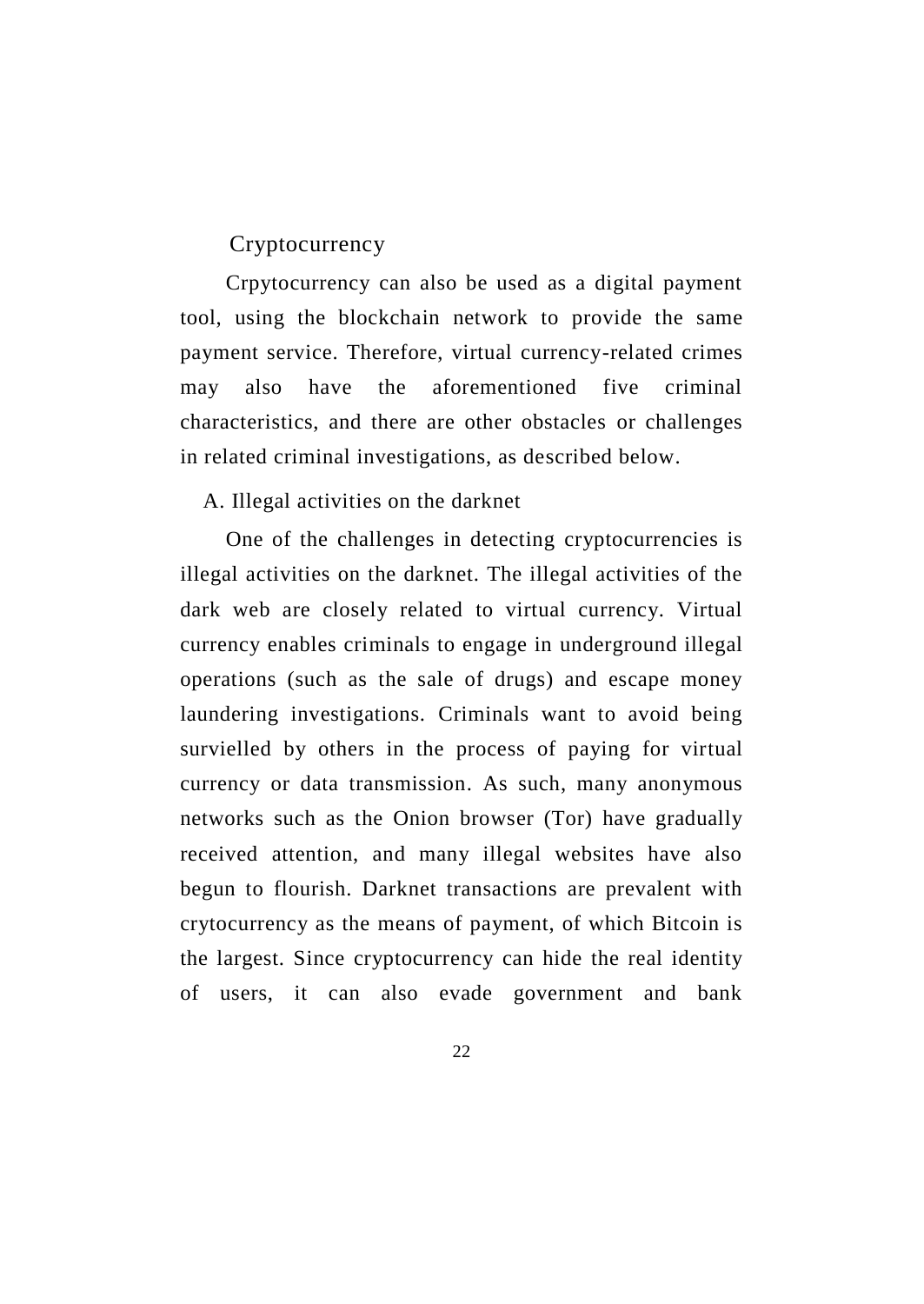supervision. According to a study by Chainalysis, a blockchain analysis organization, the average Bitcoin transaction volume in the darknet market in 2018 was as high as US\$2 million per day. As in the aforementioned "Silk Road" money laundering case, the website also provides the provision of crimes such as contract killing and human trafficking in addition to drug dealing.

The use of Bitcoin for third-party payment is an online payment method that has gradually been widely valued by the world in recent years. This method combines both virtual currency (Bitcoin) and existing online payment technology, and uses the CNC server (Command & Control Server) and the Internet bot virus, to create a new "complex criminal behavior" and method to "hide criminal cash flow". However, when the criminal perpetrator uses Bitcoin to launder money quickly and frequently, it may also be the criminal's "fatal weakness". Although cryptocurrency transactions are secret, the blockchain they use allows law enforcement agencies to track criminal activities based on the data recorded on the blockchain. This actually provides law enforcement agencies with tools that can identify "users"; that is, most law enforcement agencies actually hope that these criminals will continue to use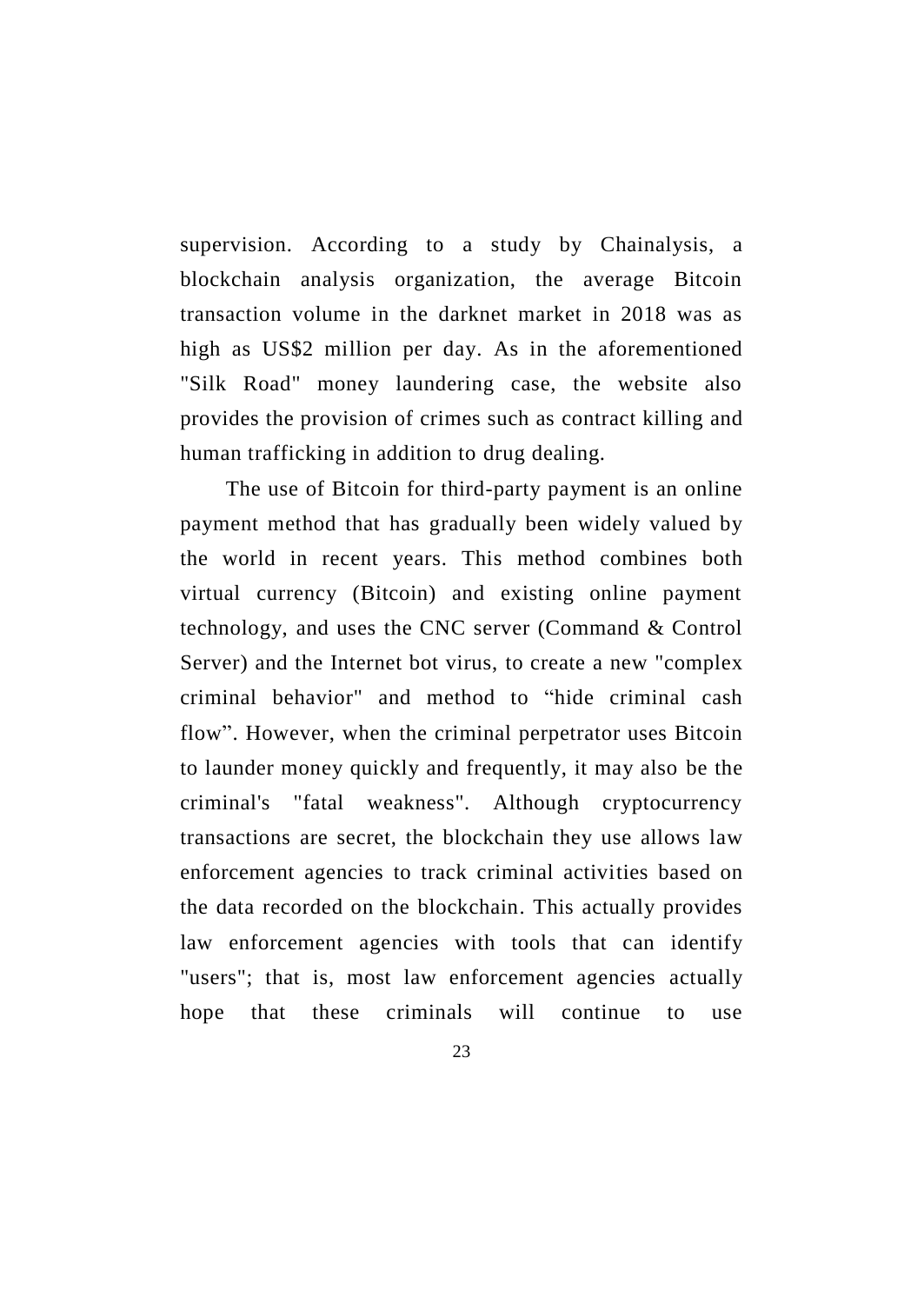cryptocurrency to fund illegal activities, as this will make investigations easier. The Global Ledger on the blockchain also provides good clues for investigators: government departments and others can view the information without subpoenaing any banks.

FATF regulatory guidelines suggest that countries should ensure that virtual asset service providers (VASPs) must retain the necessary and accurate user information of the sender and the payee when transferring funds, and submit these information to the payee's institution. The main features of cryptocurrency, however, seem to conflict with these regulatory guidelines. Most privacy coins emphasize that they are "completely anonymous and untraceable", which makes it almost impossible for privacy coins to meet FATF's requirements for retaining user information on virtual asset services. However, according to data from the United States Drug Enforcement Administration (DEA), although privacy coins other than Bitcoin are more attractive alternatives, they are currently too small in scale, and the world's current major virtual currency exchanges have all delisted privacy coins. The current market for privacy coins other than Bitcoins is not sufficiently liquid to be a viable payment instruments for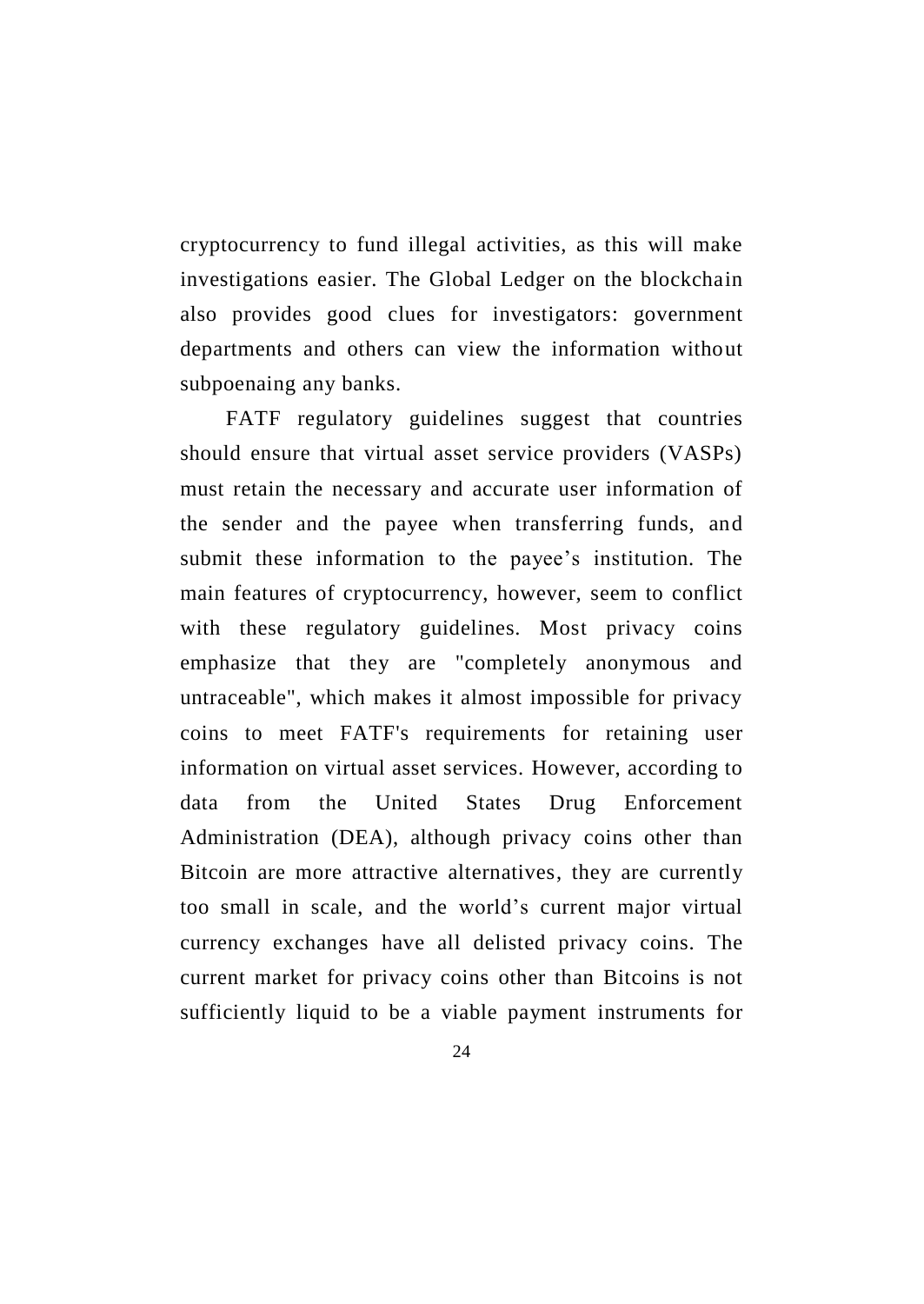criminals.

There have been numerous cases of crimes related to Bitcoin in Taiwan. For example, taking Bitcoin as an example of criminal crimes, criminals who use Bitcoin as the subject of fraud to obtain property, instead of using legal currency as the subject of illegal money collection, commit the crime of fraud and profit. This is very different from the traditional method of illegal fundraising (the Taiwan High Court 107 Jin Son Zi No. 83 Criminal Judgment); the Taipei District Court also ruled in 2013 in case about a suspect who used the Internet to download the anonymous Internet browser package software Tor, and then opened an account on the Mt.Gox bitcoin trading website, transfered a considerable amount of U.S. dollars into that account, and then logged on to the "Silk Road" website to pay Mexican and Italian sellers, in Bitcoin, for the purchase of cannabis and had them delivered to designated locations within Taiwan. As a result, he was convicted of the ordinances on the prevention and control of drug harm (the Taipei District Court Su Zi No. 222 and No. 644 Judgments). In addition to the problem of dummy accounts, in order to avoid being surveilled by others in the process of payment of encrypted currency or data transmission, many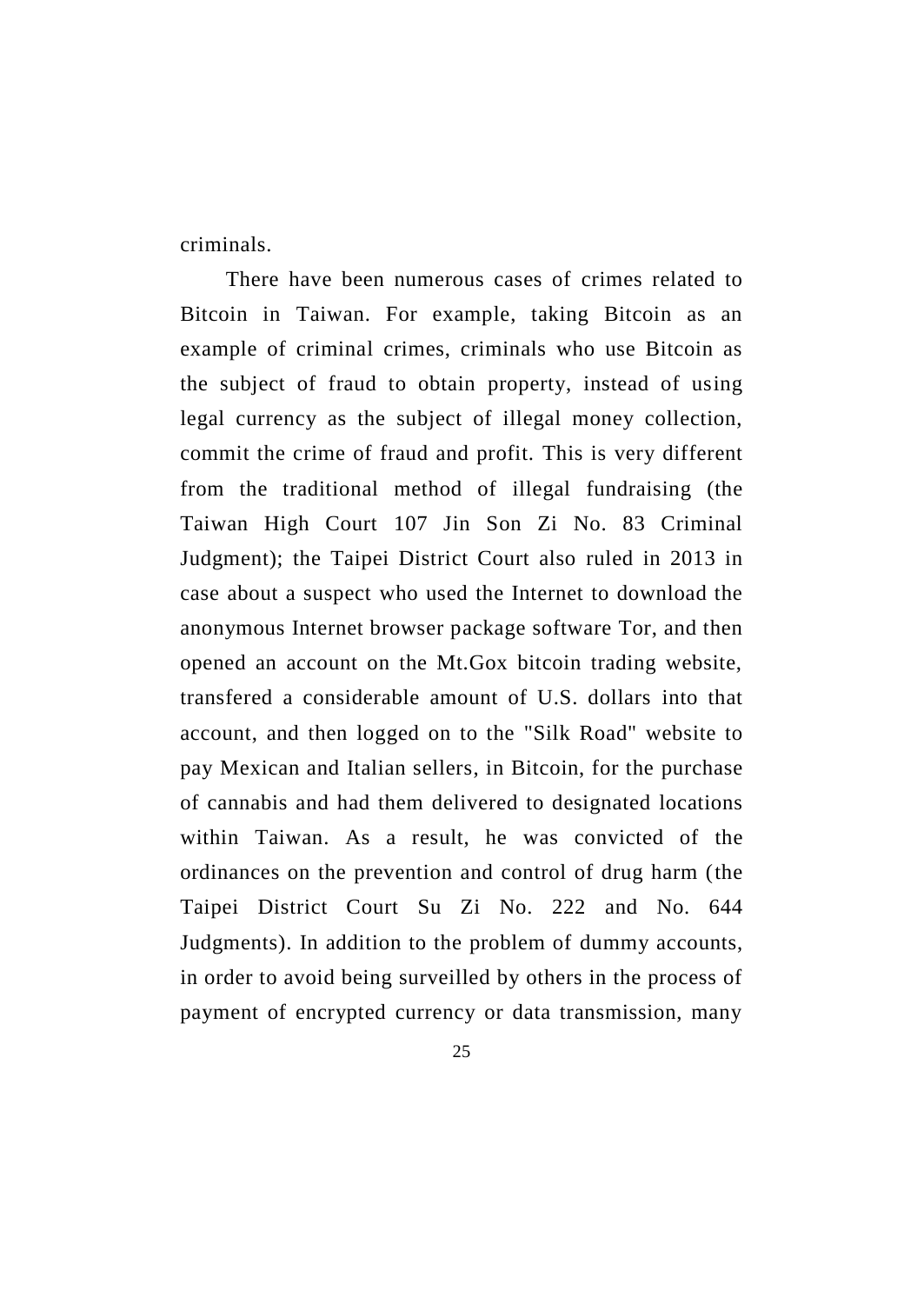anonymous networks like the Tor network have gradually received the attention of drug traffickers. Many illegal websites have also begun to flourish. For example, in the aforementioned "Silk Road" money laundering case, this website also provides the provision of crimes such as contract killing and human trafficking in addition to drug dealing.

B. The flow of illegal income from Cryptocurrency is difficult to grasp

In recent years, due to the prevalence of cross-border transactions in virtual currencies (which have the same five characteristics as mentioned previously), criminals have used virtual currencies to launder money as such currencies are easily used by criminals to avoid tracking. Analysis using the three stages of typical money laundering behaviors shows that virtual currencies are clearly used for money laundering. Illegal funds (placement) are transferred to virtual currency wallet addresses (layering), and finally transferred to other virtual currency trading platforms or businesses to be used to purchase other services, commodities, and even legal currency (integration). For money laundering, the currency flow of the above-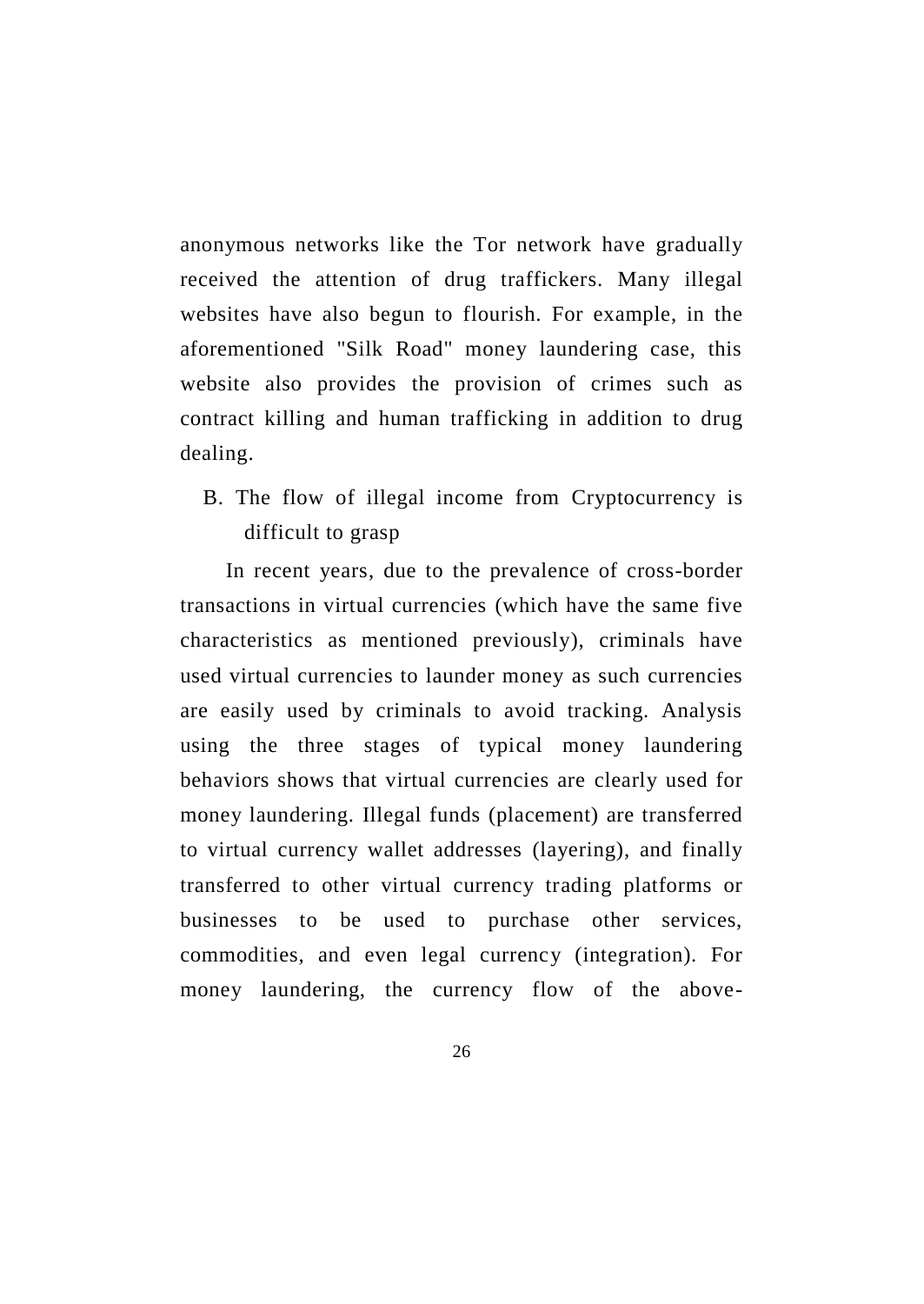mentioned multi-layered virtual currency is usually extremely complicated, which makes it difficult for law enforcement agencies to grasp the flow of criminal proceeds.

However, crytocurrency is not as unmanageable and invisible as imagined. The reason is that although crytocurrency is anonymous (there is no real-name requirement for opening a crytocurrency wallet), another feature is that all transaction records are recorded in the blockchain. The blockchain distributed ledger has the "transparency" of the transaction process. This feature has also become an opportunity for investigating money laundering crimes.

Taiwan Money Laundering Control Act announced an amendment bill on November 7, 2018. According to Article 5, Item 2 of the law, cryptocurrency platforms and trading businesses are subject to the provisions of the law on financial institutions, including the establishment of internal money laundering prevention systems, control and audit system, conduct confirmation of customer identity, record keeping, declaration of currency transactions above a certain amount, and declaration of suspected money laundering or terrorist transactions. In addition, FATF has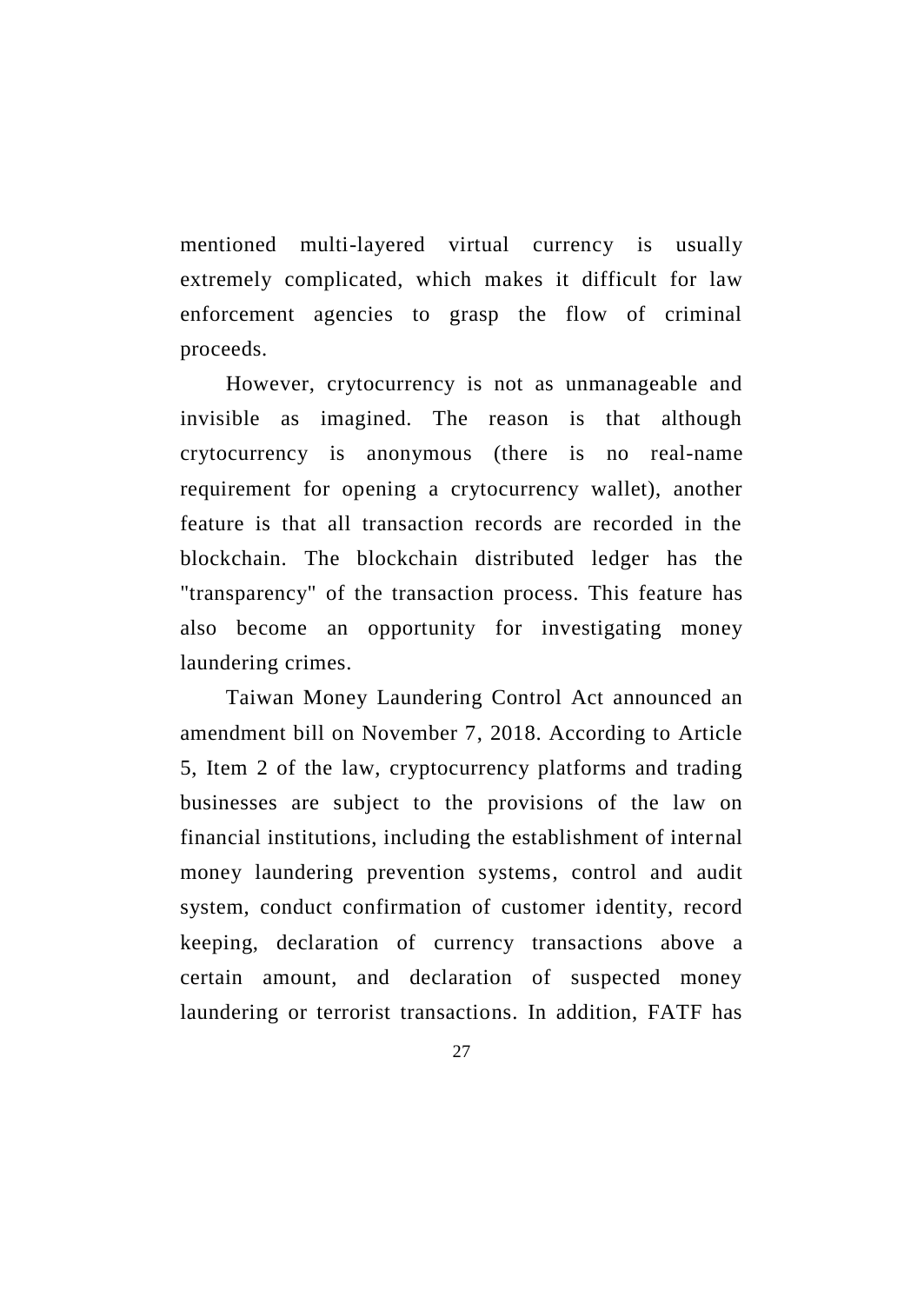required virtual asset (cryptocurrency) service providers to follow FATF's 15th recommendation and other anti-money laundering regulations.

On November 7, 2018, the Executive Yuan designated the Financial Supervisory Commission as the authority in charge of money laundering prevention for this industry, and on April 7, 2021, the scope of this industry was designated. In consideration of the recommendations issued by the FATF, the Executive Yuan formulated the

"Regulations Governing Anti-Money Laundering and Countering the Financing of Terrorism for Enterprises Handling Virtual Currency Platform or Transaction" (hereinafter referred to as the "Regulation"). The virtual currency platform and transaction business enterprises specified in Article 2 of the Regulation refer to the following:

1. Exchange between virtual currencies and fiat currencies, such as New Taiwan Dollar (hereinafter referred to as NTD), foreign currencies, and currencies issued by Mainland China, Hong Kong, or Macao.

2. Exchange between one and more forms of virtual currencies.

3. Transfer of virtual currencies.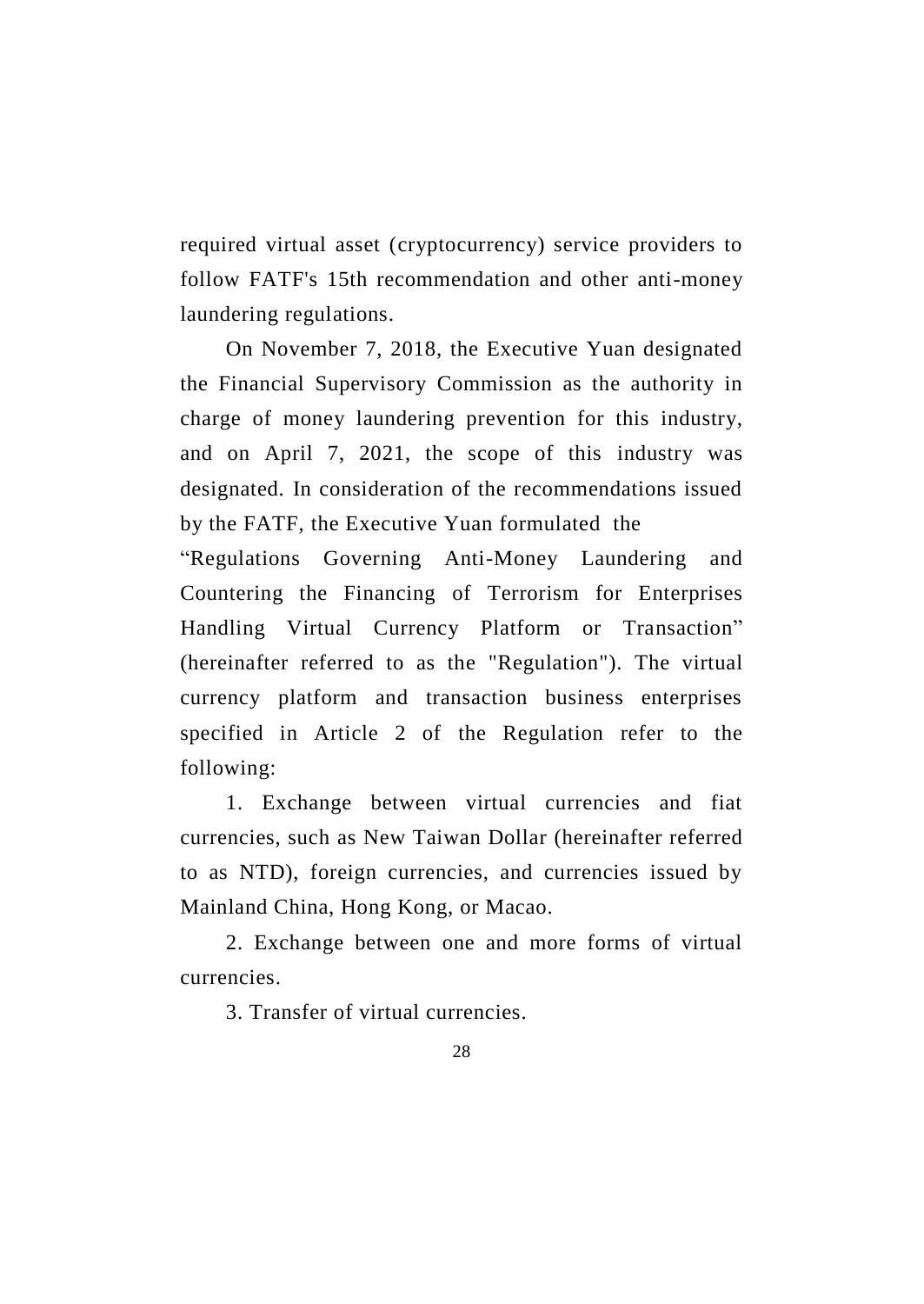4. Safekeeping or administration of virtual currencies or instruments enabling control over virtual currencies.

5. Participation in and provision of financial services related to an issuer's offer or sale of virtual currencies.

In other words, virtual currency companies outside the scope of this business (typically wallet software companies that "do not provide safekeeping of private keys") and those who are not part of Taiwan's money laundering prevention law system may have the possibility of creating loopholes in the money laundering prevention system. The research conducted a focused discussion to understand the relevant virtual currency investigation practices, the illegal proceeds of related financial technology crimes, and concluded that, indeed, the above-mentioned loopholes were used to launder money or transfer the illegal proceeds to the dummy accounts to complete the concealment of the illegal proceeds. Due to the lack of currently available investigation tools, the flow of virtual currency is difficult to be grasped by investigative agencies.

In addition, Article 7 of the Regulation[ie "Travel Rule"] stipulates"" that, "If this business acts as the transferor of virtual currency transfers, it shall obtain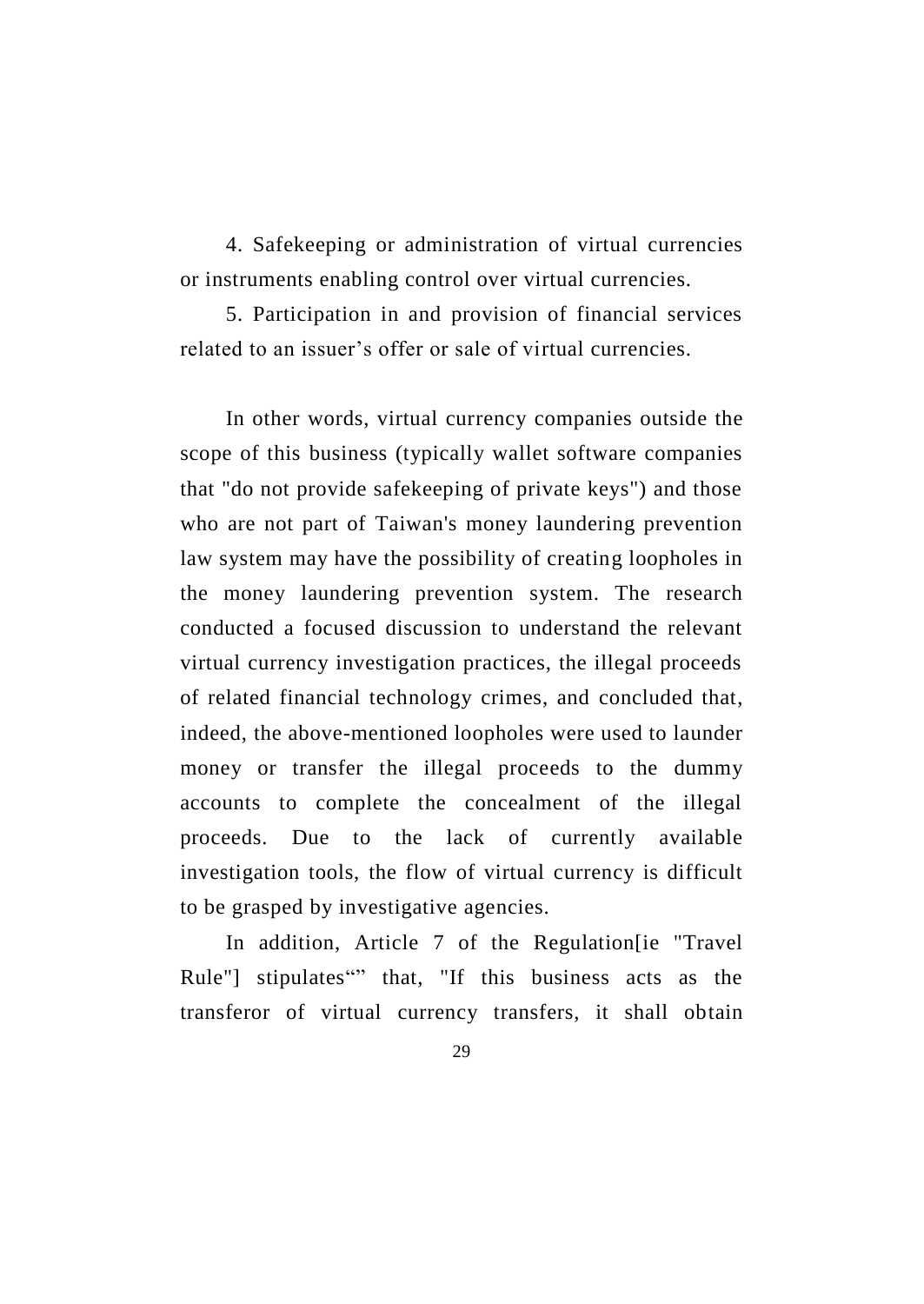necessary and correct customers who transfer cryptourrency (hereinafter referred to as "transferor"). The information and necessary customer information for receiving virtual currency shall be kept, and the previous information shall be kept, and the previous information shall be provided immediately and safely to the business acting as the receiving party. When requested by the prosecutors and judicial police agencies to provide them immediately, should cooperate with the handling...; if this business acts as the recipient of virtual currency transfers, appropriate measures should be taken to identify whether the virtual currency transfers lack the necessary information, and appropriate follow-up actions should be taken, and information about the originator and receipient of the acquired transfers should be kept." Therefore, if the statutory obligations of the travel rules are implemented, the real-name system and virtual currency cash flow information such as the transferor and recipient of the virtual currency can be controlled by the judicial investigation agency.

In October 2018, FATF revised and approved the 15th recommendation, mentioning that countries should ensure that virtual currency service providers (VASPs) are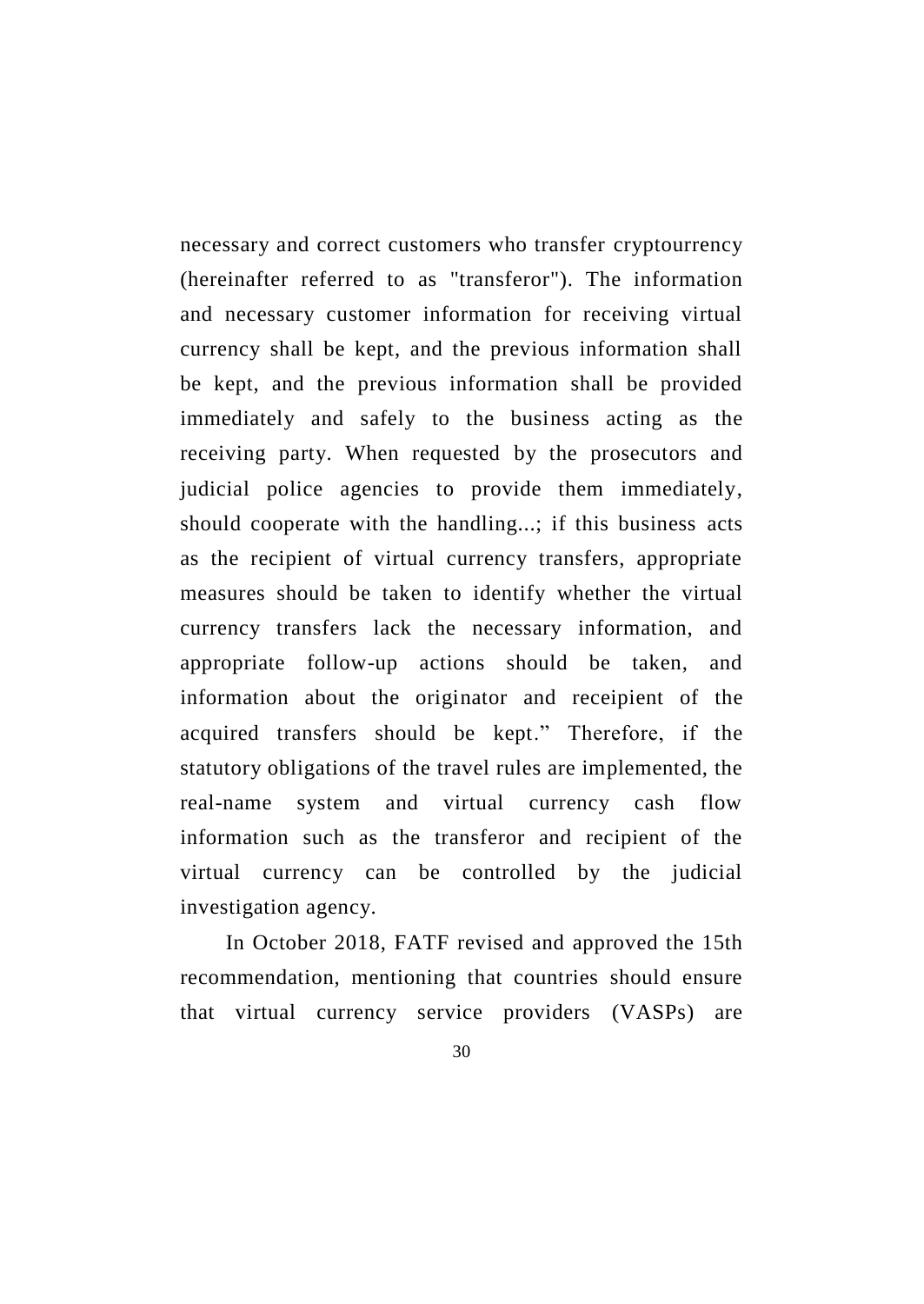supervised to prevent money laundering and terrorism financing. In June 2019, the FATF issued the 15th recommendation which contained specific guidelines for supervising virtual currency service providers. Subsequently, the FATF issued a review report in June 2020, promising to further revise the guidelines and evaluate and amend the proposal for Article 15; FATF also issued the draft guidelines for the prevention of money laundering by virtual currency operators in March 2021 (hereinafter referred to as the "FATF Draft Guidelines"), and just ended the public comment process in April of the same year. FATF is expected to discuss and announce the final version of the draft guidelines in October 2021, including the revised definition of virtual currency, the scope of applicable industry, specific recommendations for preventing money laundering, and whether to establish a "Travel Rule", etc. After the FATF issued the above draft FATF guidelines (including the Travel Rule), due to the considerable range of amendments to the existing money laundering prevention standards and measures, and the related obligations of virtual currency operators have been greatly increased, industry associations and academic institutions in various countries have publicly expressed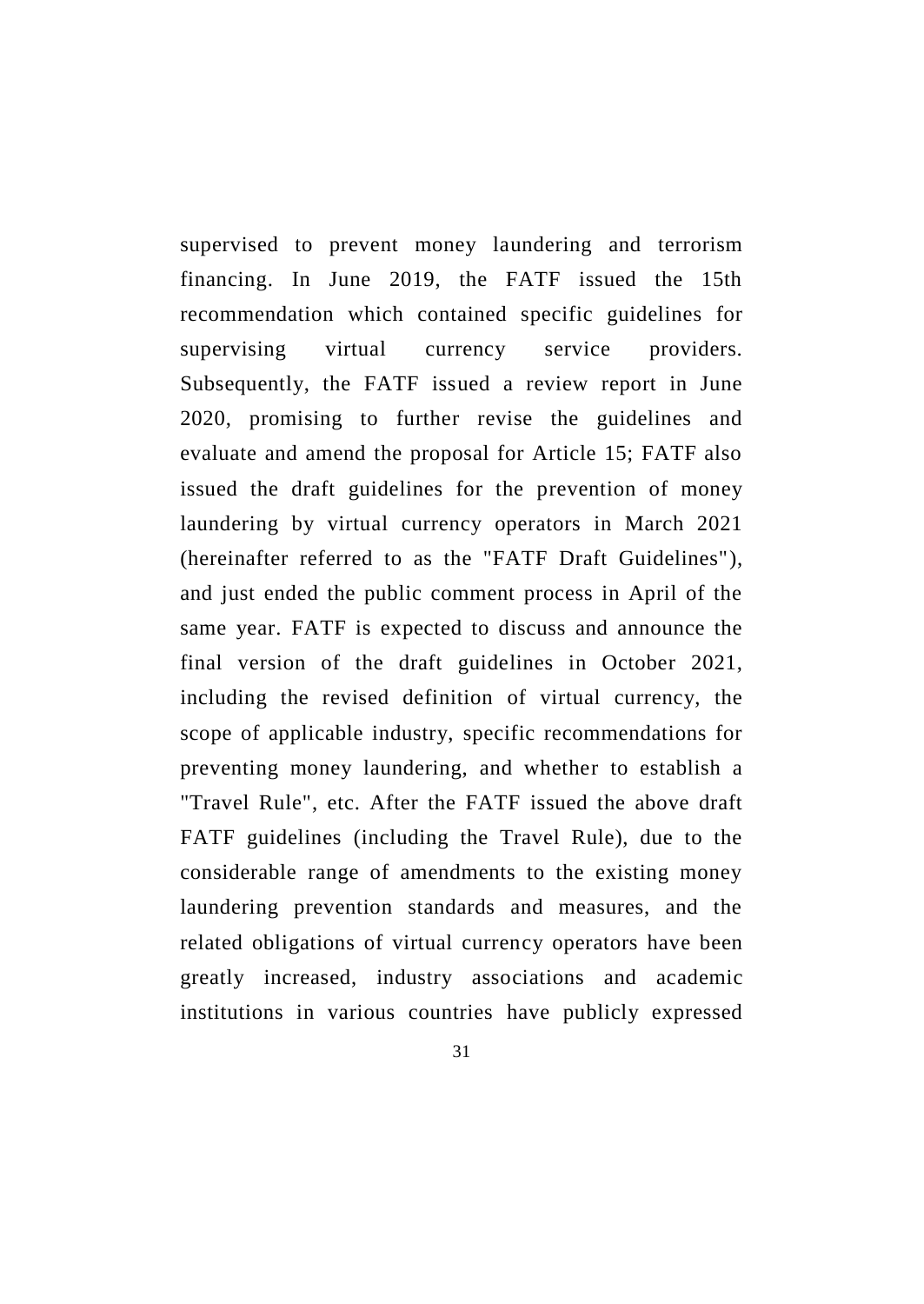many opinions. Whether the standards set by the FATF guidelines draft will be officially announced in the future is still inconclusive; therefore, most of the current governments have not yet initiated formal amendment procedures in accordance with the draft FATF guidelines, including the provisions of Article 18 of Regulation: "Except for Article 7 which will be implemented separately by this Council, it will be implemented on July 1,  $100<sup>th</sup>$  year of the Republic of China. " Therefore, under the current law, if the flow of virtual currency involves the transfer between different virtual currency platforms, especially if it involves foreign virtual currency platform operators (without establishing a branch or subsidiary in Taiwan), the flow of related virtual currency will also be difficult to be grasped by investigative agencies, which increases the difficulty of investigating and detaining illegal gains.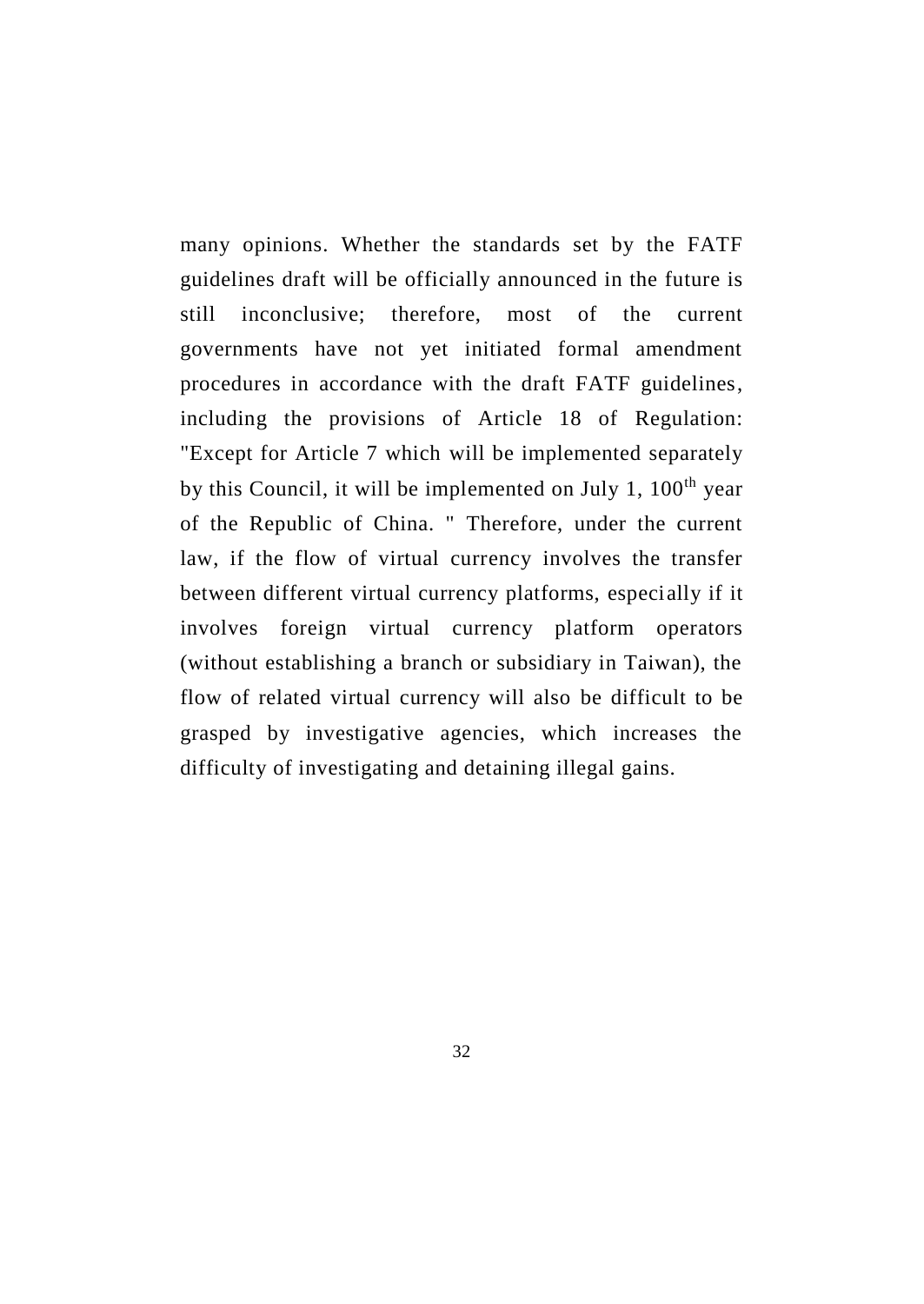# Chapter 3. Empirical Analysis and Typology of Types of Crimes by Electronic Payment Tools

1. Analysis of the Trend of International Development

This study found that the types of crimes involved in electronic payment tools are mainly fraud and money laundering. The following is a brief introduction.

Fraud has always been one of the main types of crime faced in international business activities. According to a study by Association for Financial Professionals (AFP) in 2020, the number of fraud in B2B trading activities has increased significantly in the past five years. As shown in Figure 1 below, by 2018 and 2019, more than 80% of the interviewed institutions stated that it had encountered fraud.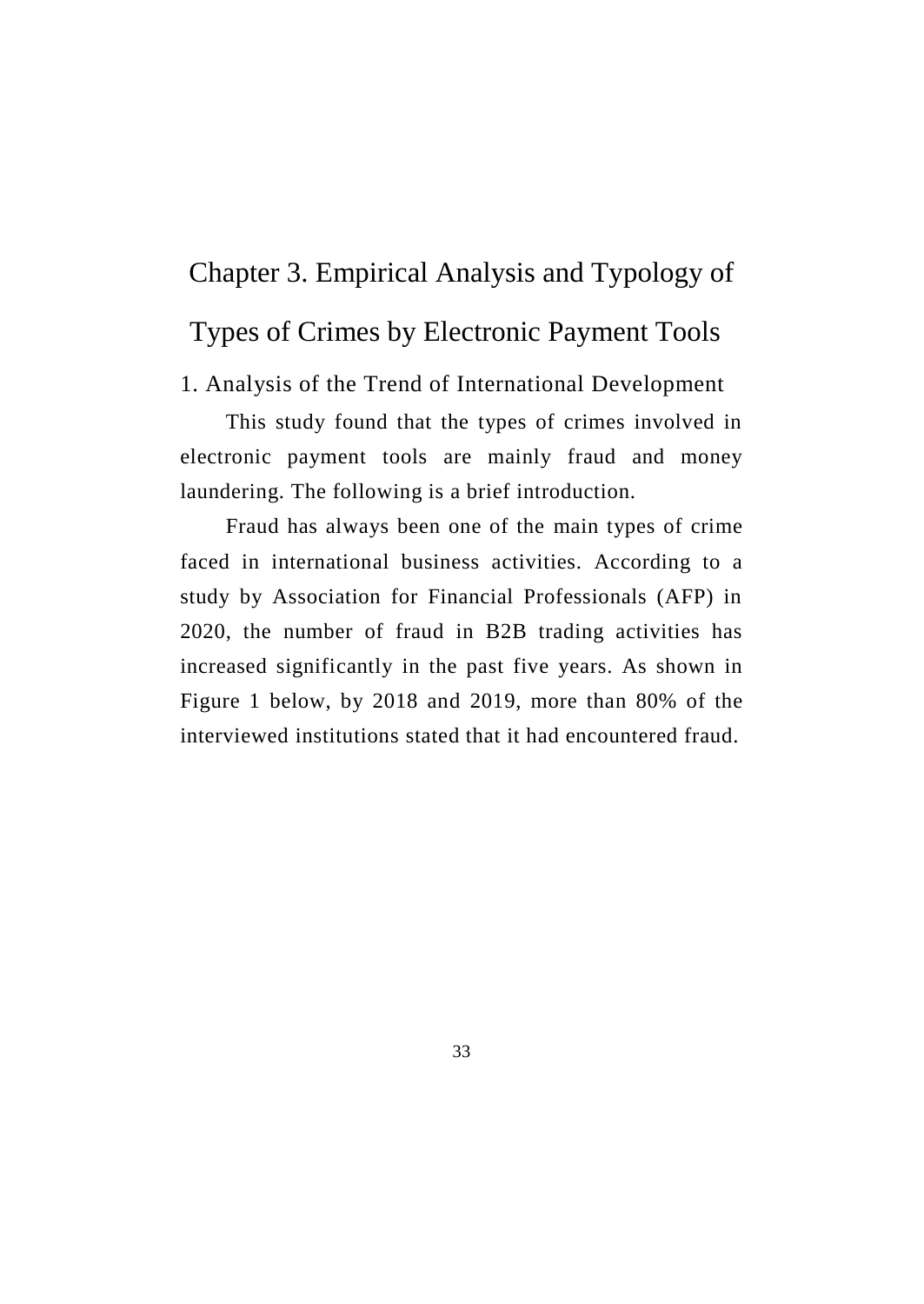#### Figure 1

Fraud rate of international business organizations (2009- 2019)



Note: 2020 AFP Payments Fraud and Control Survey Report: Key Highlights

With the changes in payment methods in recent years, the payment methods used in fraudulent activities have also changed to a certain extent. As shown in Figure 2 below, the largest payment methods used in fraudulent activities are still cheques and wire transfers, followed by credit cards, financial cards, corporate business cards and other automatic transfer services (Automated Clearing House, ACH). However, emerging payment methods such as fast payment systems and even electronic wallets have gradually become the payment methods used by fraudulent activities.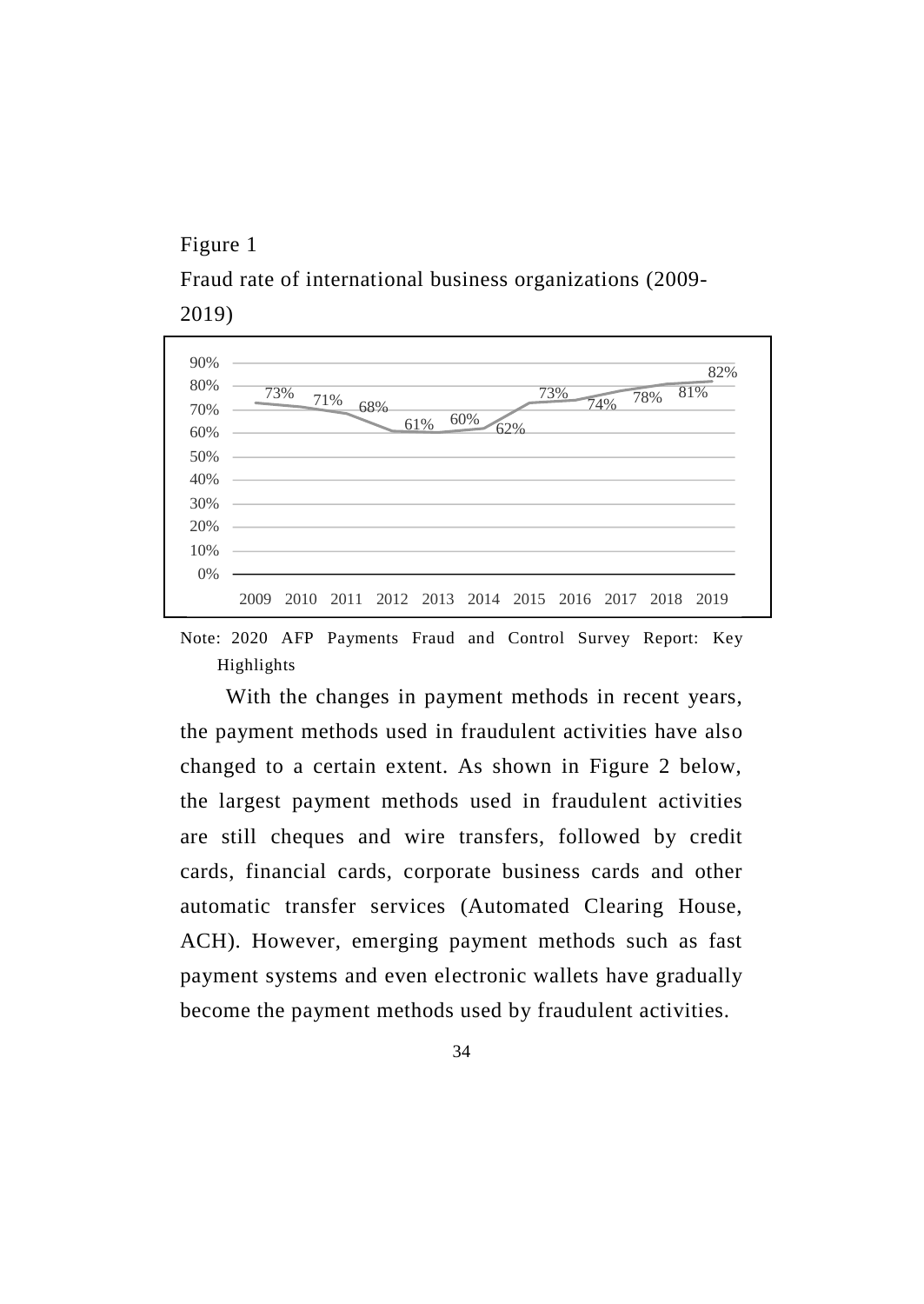## Figure 2

Fraud payment methods used by international business organizations (2019)



Note: 2020 AFP Payments Fraud and Control Survey Report

With the development of e-commerce in international business activities, derivative online payment of fraud has also received considerable attention. According to the statistics of Ingenico Payment Services, if the rate of online payment of fraud is calculated based on the ratio of the value of large companies' transaction fraud to the total transaction value, the global online payment fraud rate is about 0.47%. For a single country, as shown in Figure 3, the top three with the highest ranking are Mexico (1.31%), the

35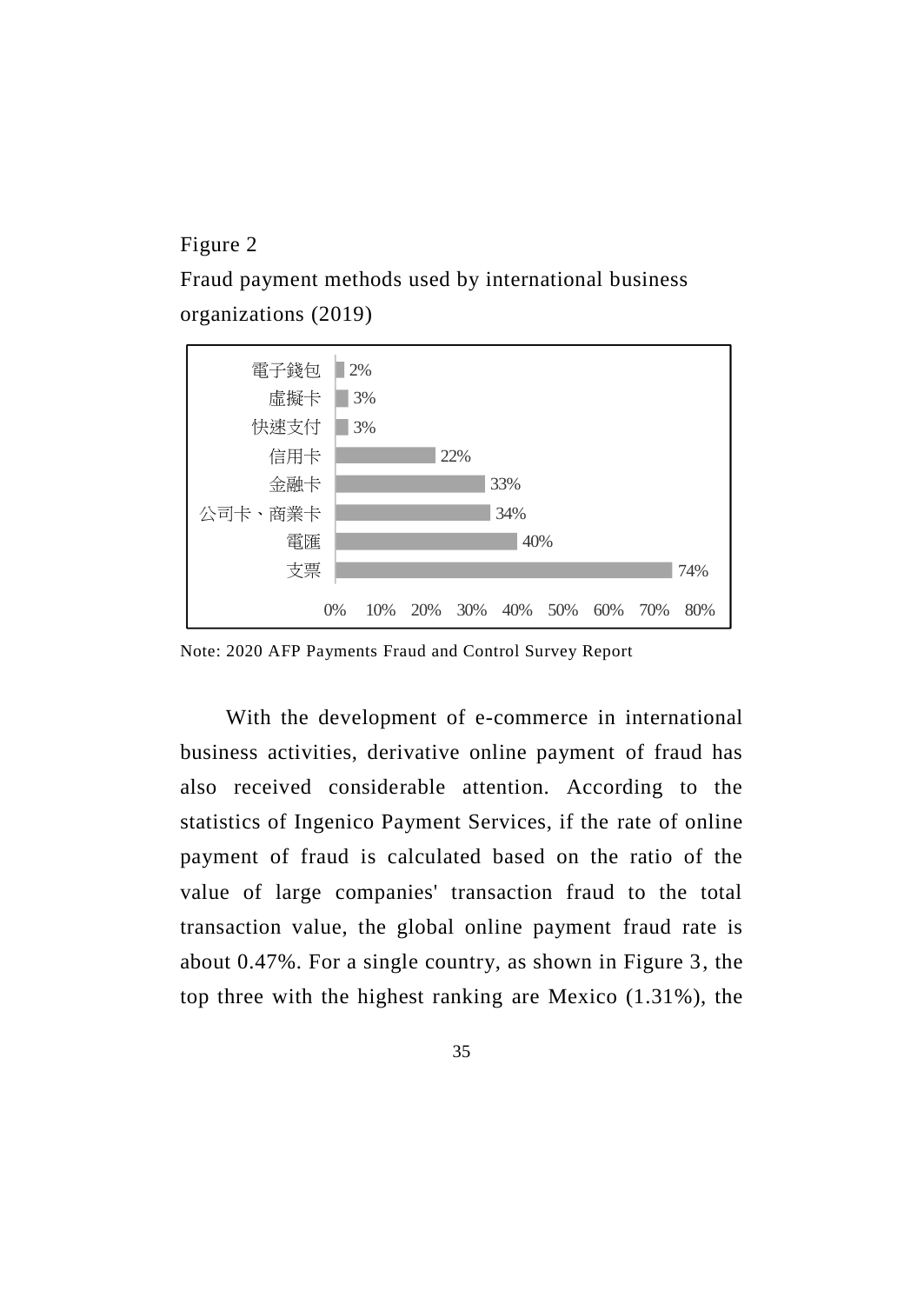Netherlands (0.80%) and France (0.74%).

#### Figure 3

Online payment fraud rate in major countries



Note: Online Payment Fraud Whitepaper 2016-2020

In terms of industry, online payment fraud is relatively concentrated in a number of specific industries. Based on the number of fraudulent transactions accounting for the total number of transactions, as shown in Figure 4 below, the aviation industry (46%), the foreign exchange industry (16%), and the computer electronics industry (13%) have relatively high proportions of fraudulent transactions.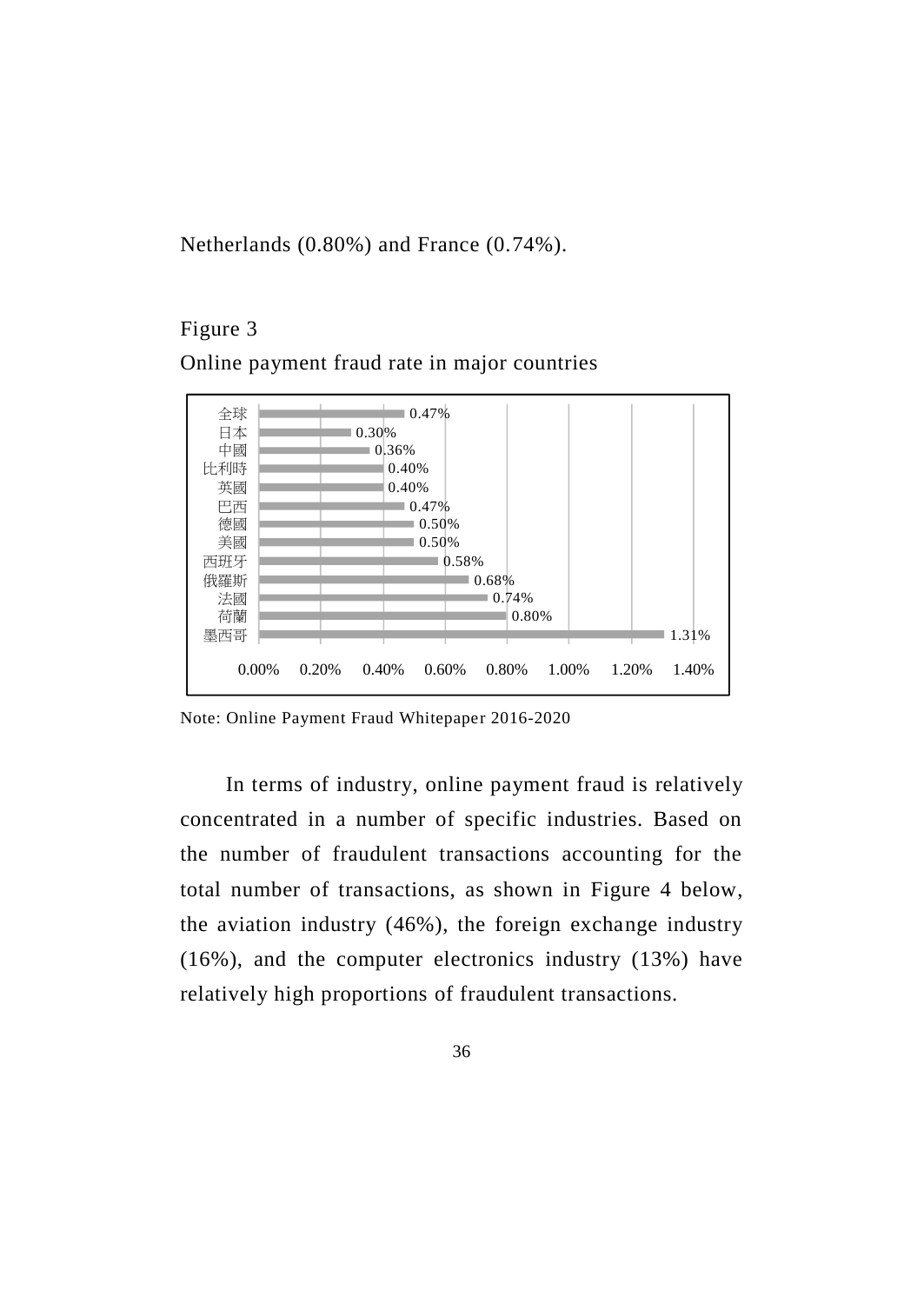## Figure 4

Proportion of online payment fraud transactions in major industries



Note: Online Payment Fraud Whitepaper 2016-2020

2. Statistics of crimes involving domestic payment instruments

This research is based on the Judgment Query System of the Judicial Yuan, using keywords: "electronic payment", "third-party payment", "mobile acquiring", "mPOS", "mobile electronic ticket", "mobile credit card", " "Mobile Banking Card", " GAMA PAY ", "International Link", " Pay2go ", "ezpay", " JKOPAY ", " O'Pay ", "Red Sun", "Green World", "Lanxin", "Alipay", "Youyoupay", "Gash",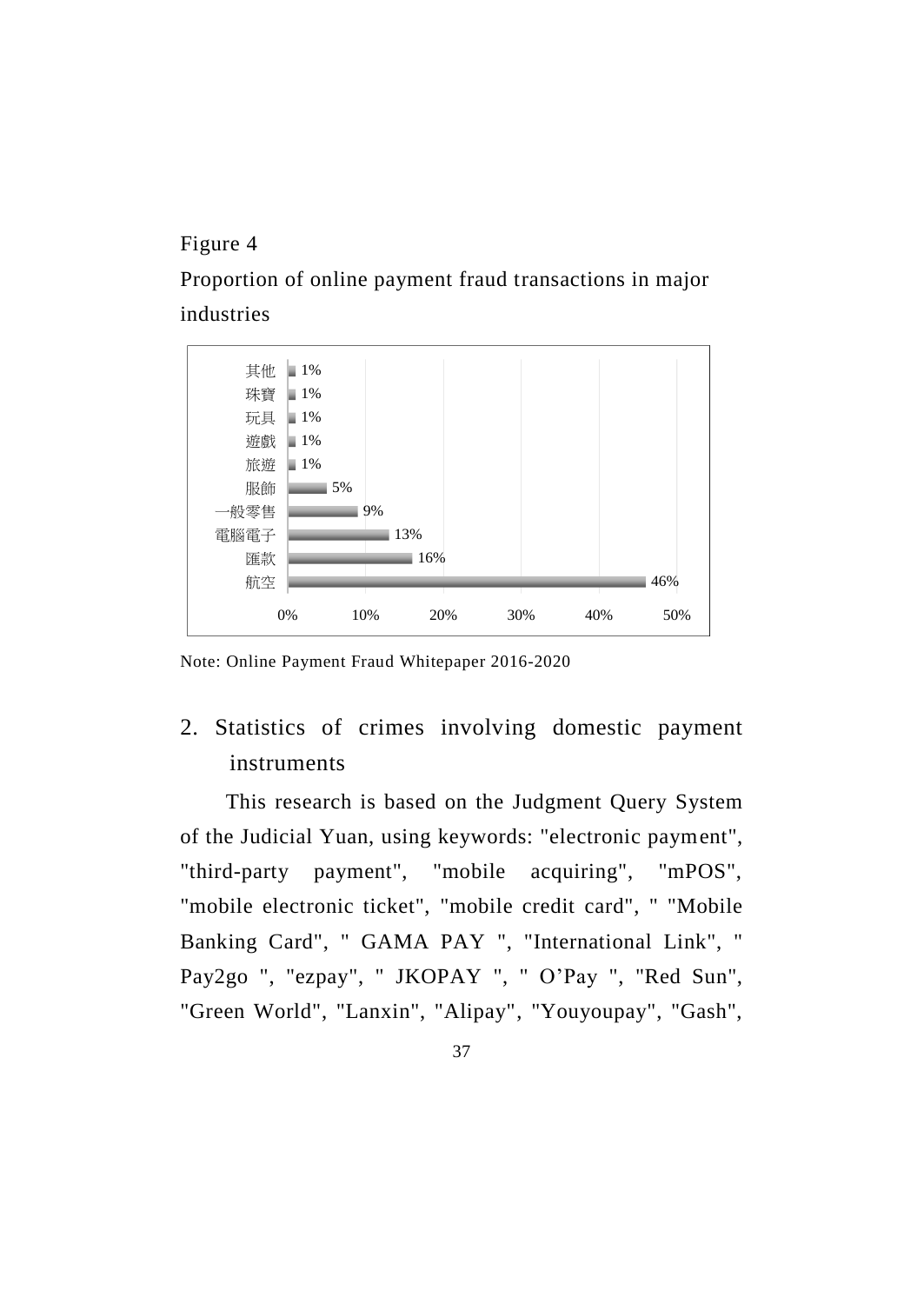"Taiwan pay", "Line Pay", "androidpay", "samsungpay", "applepay" and "pay", collected from 2014 to July 29, 2021 The search initially found 2,070 results. After screening judgments not related to the use of payment instruments for crimes, a total of 1,078 judgments related to payment instruments were finally obtained. After further sorting and classification of this research, preliminary observations show that payment instruments are mainly used in the following five types of crimes in Taiwan:

#### A. Using payment instruments to commit fraud

This type of crime mostly involves criminal groups using information voluntarily provided by certain individuals to apply for the establishment of electronic payment companies or third-party payment companies, or using the criminal perpetrator's own account, to inflict fraud on the victim by inducing the victim to wire money to the accounts through convenience stores. Figure 5 below shows the year-on-year trend of this type of crime, which has shown a trend of yearly growth until 2018.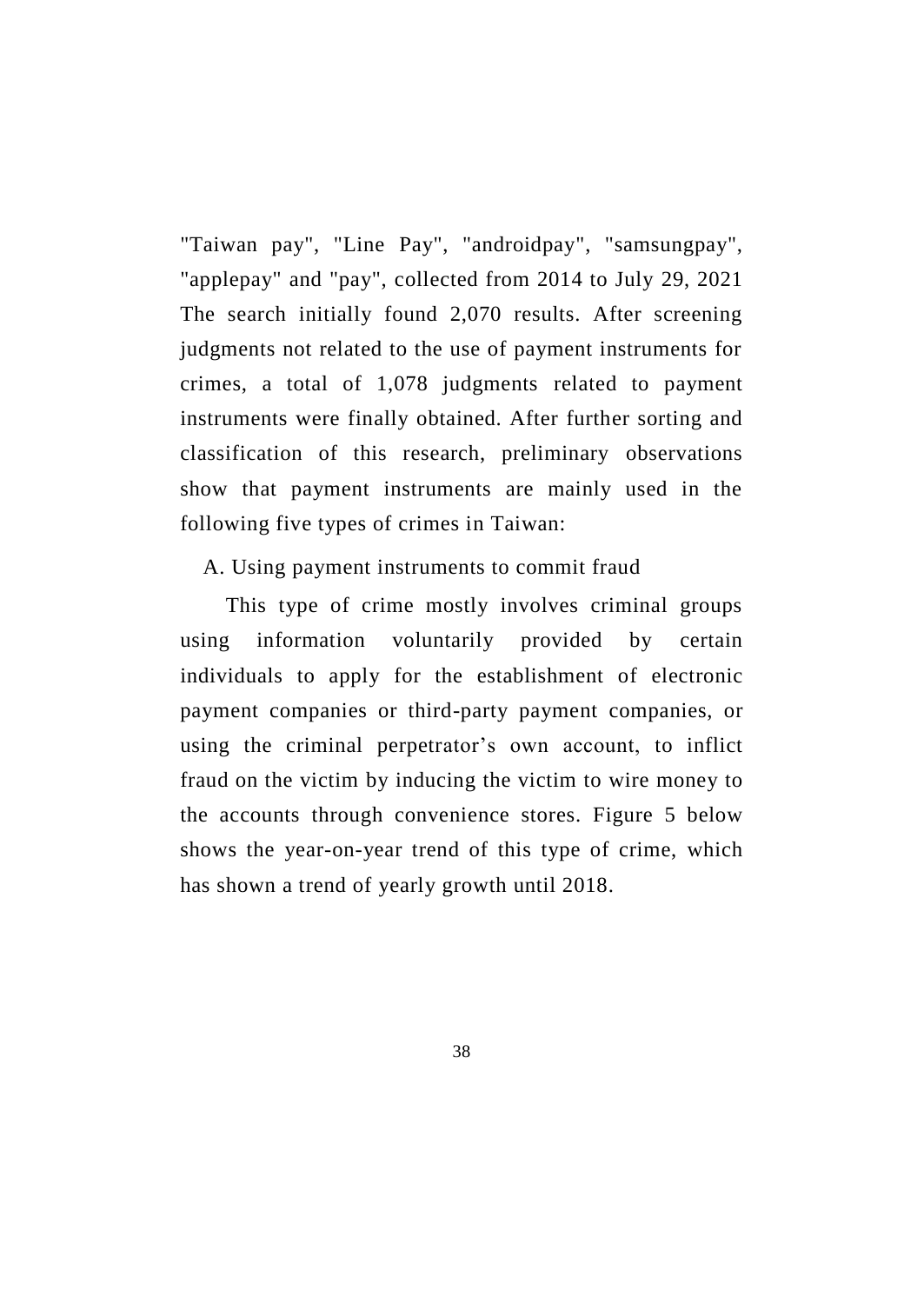# Figure 5

Time distribution of crimes in payment instutment fraud cases





# B. Online gambling deposits

This type of crime generally involves criminals operating online gambling platforms and using electronic payment or third-party payment providers to connect to designated bank accounts, allowing gamblers to use supermarket/convenience store printing codes or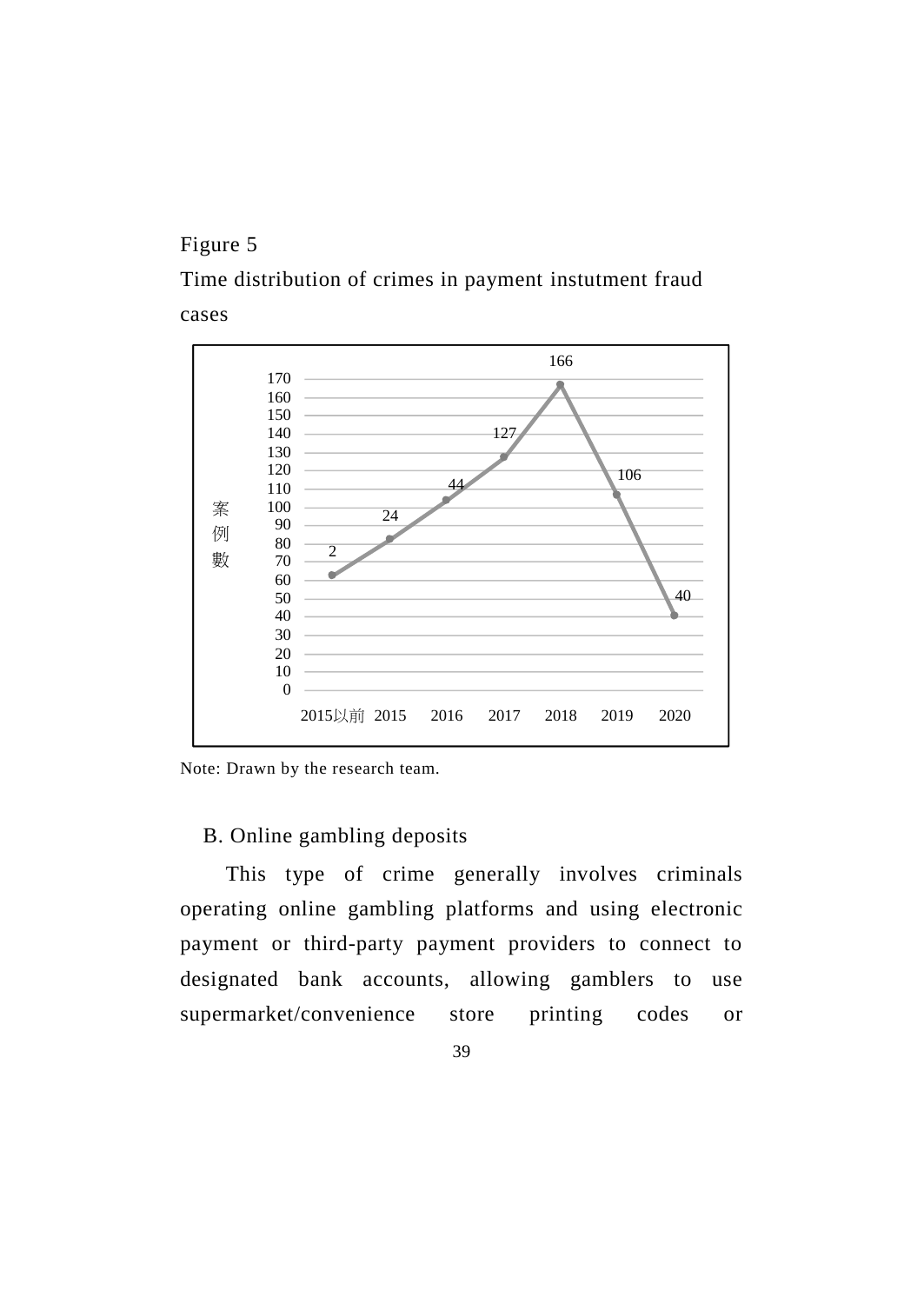remittances to make payments to the defendant. Figure 6 below shows the trend of this type of crime. We observe that most incidents of this crime are mainly concentrated in 2016.

# Figure 6

Time distribution of crimes in online gambling deposit cases



Note: Drawn by the research team.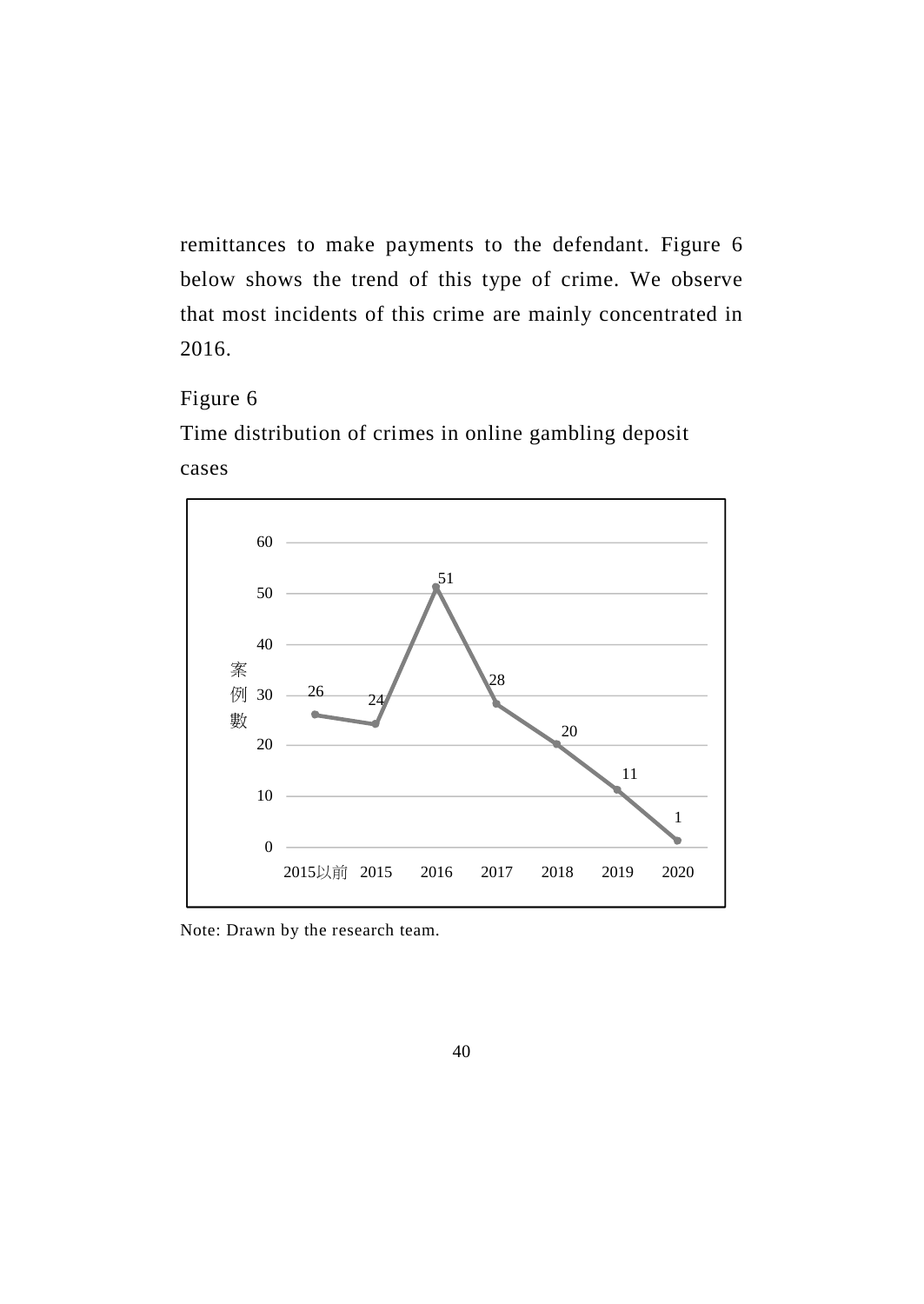C. Theft of electronic payment account for consumption

This type of crime mainly uses credit cards or payment accounts as criminal objects or tools. This mostly involves the defendant stealing the victim's credit card, debit card, or digital account information, and using it to purchase things online through the payment service provided by online merchants. Therefore, under this type of crime, the payment service mainly acts as the financial intermediary of the crime, and the subjects involved include card issuing banks, payment service providers, consumer merchants, criminal perpetrators and victims.

Figure 7 below shows the trend of this type of crime. We observe that most incidents of this crime are mainly concentrated from 2016 to 2018.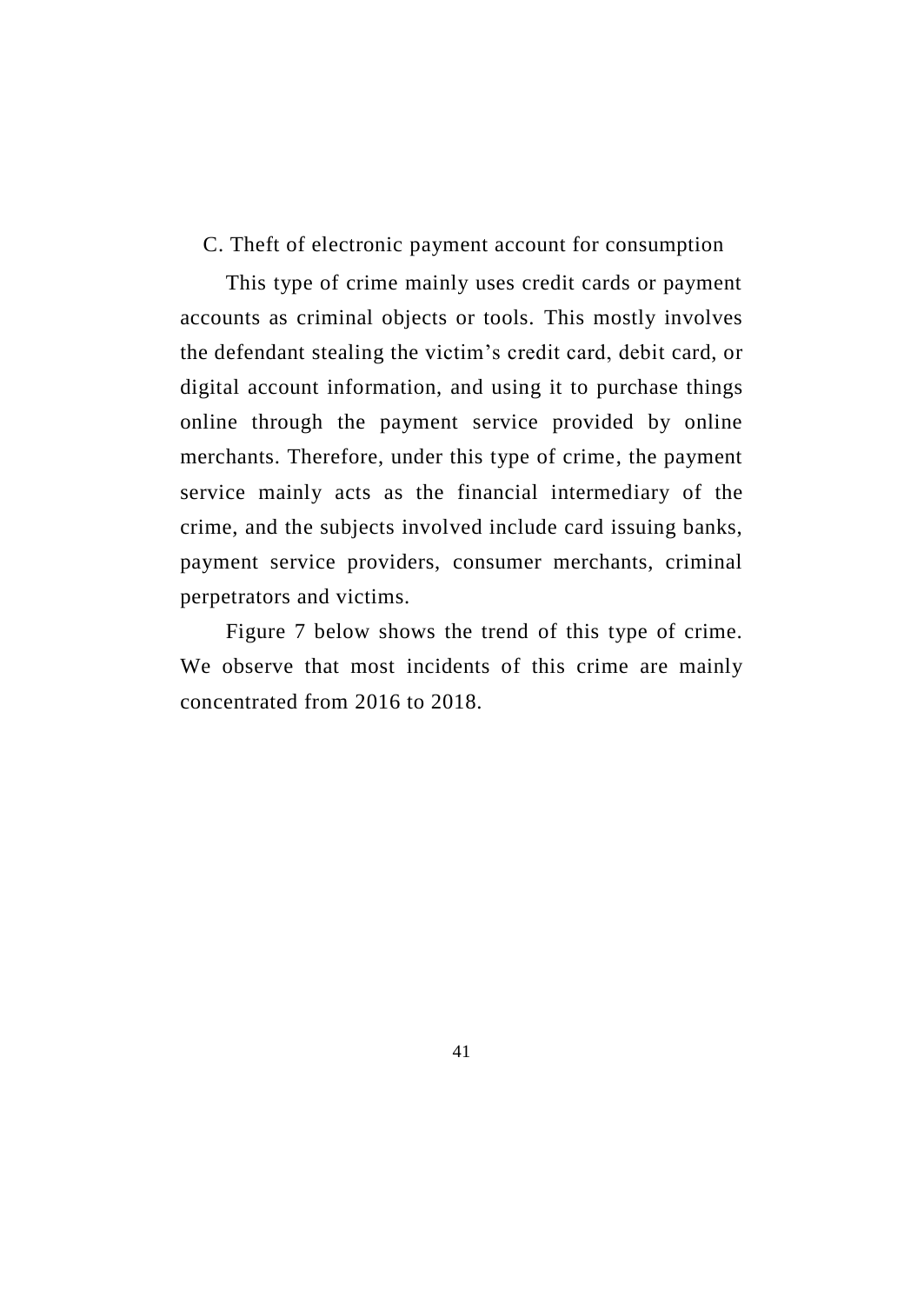# Figure 7

Time distribution of crimes of stealing other people's information for consumption use





D. Theft of personal information to create fraudulent payment account

In this type of crime, the perpetrator first obtains the victim's personal information, including identity information, bank account information, credit card or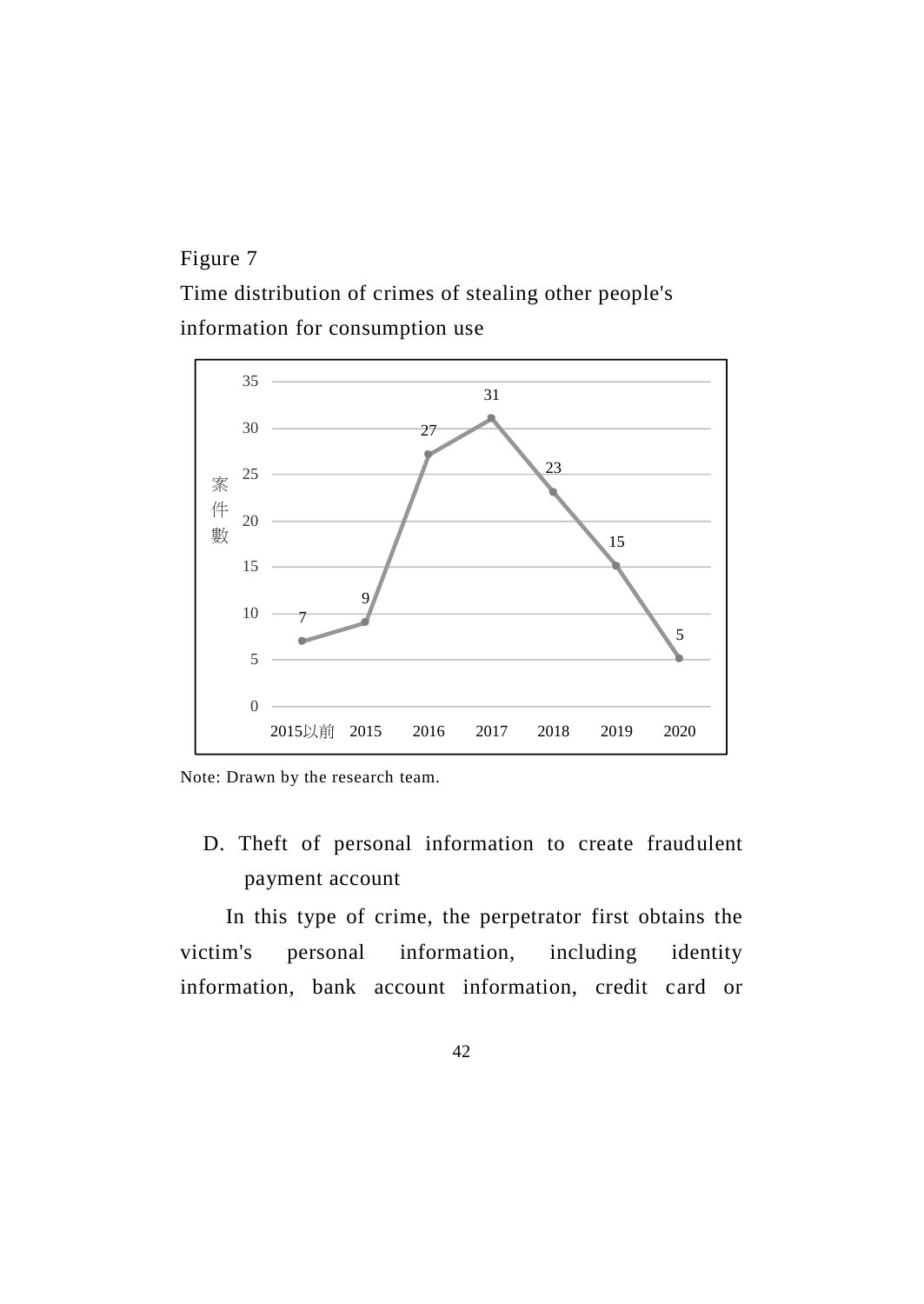telecommunications number, etc., and then binds the information to a specific payment account, and conducts consumption or fraud based on this information. Figure 8 below shows the trend of this type of crime. We observe that most incidents of this crime are mainly concentrated from 2016 to 2018.

# Figure 8

Time distribution of crimes of embezzling other people's information to set up payment accounts



Note: Drawn by the research team.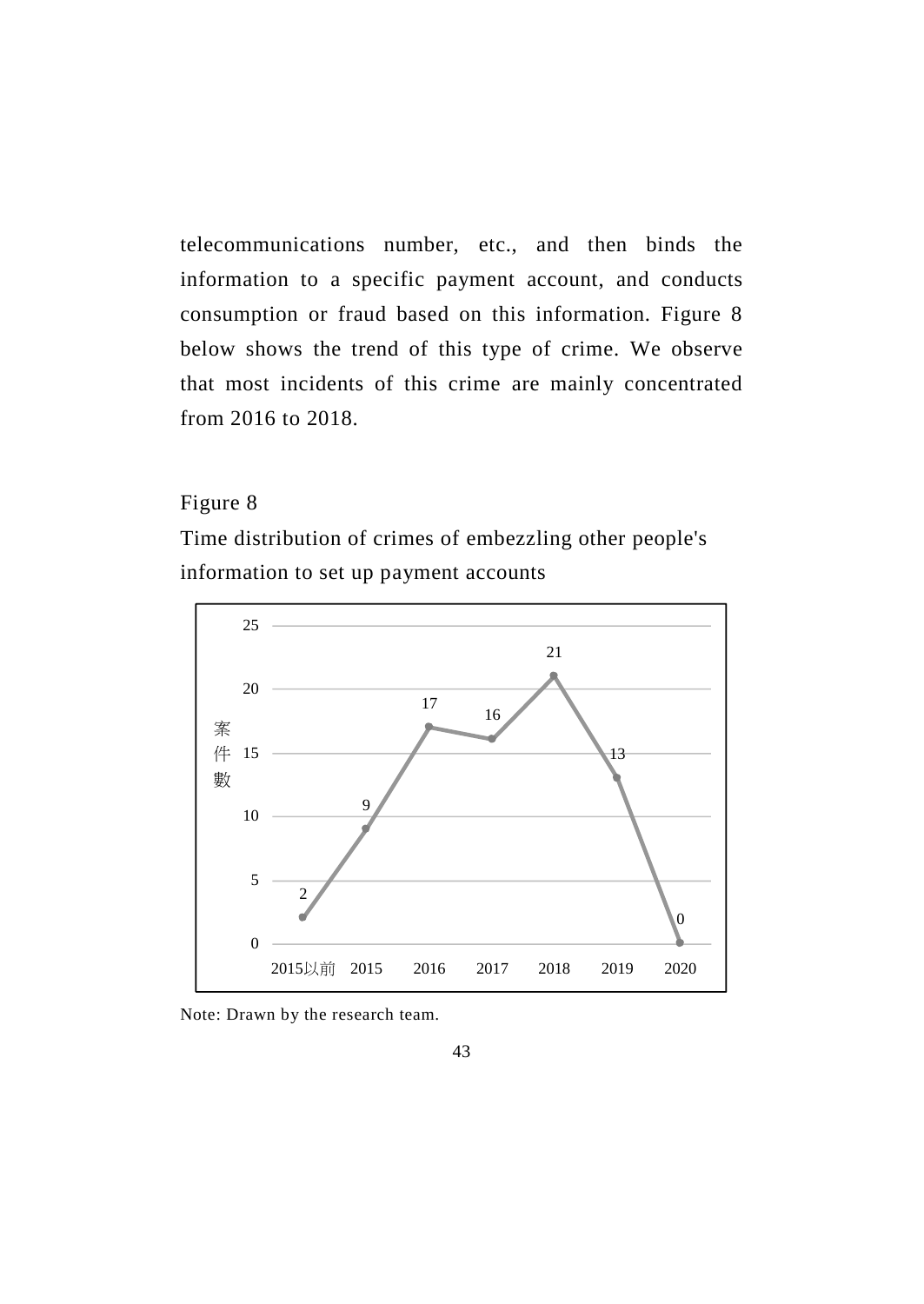#### E. Others

In addition to the four common types of crimes mentioned above, this study also examines some smaller but representative crime types for reference, including illegal handling of domestic foreign exchange, illegal operation of multi-level MLM, illegal operation of futures consulting industry, etc. These crimes mostly involve a large number of victims and a large number of payment delivery activities, which have the need for remote payment. The characteristics of payment tools may help the scale of such crimes to expand and also reduce costs. In summary, in the criminal judgments of local courts found in this research, the distribution of the number of various types of crimes is shown in Figure 9 below. Among related crime types, fraud cases accounted for the highest proportion, with 640 cases recorded in the judgments collected in this study, about 53.9%. The remaining crimes are distributed in descending order: 112 online gambling deposit cases (approximately 9.4%), 114 (approximately 9.5%) of stealing credit card or digital account information of others, and 72 cases of embezzling other people's information to set up payment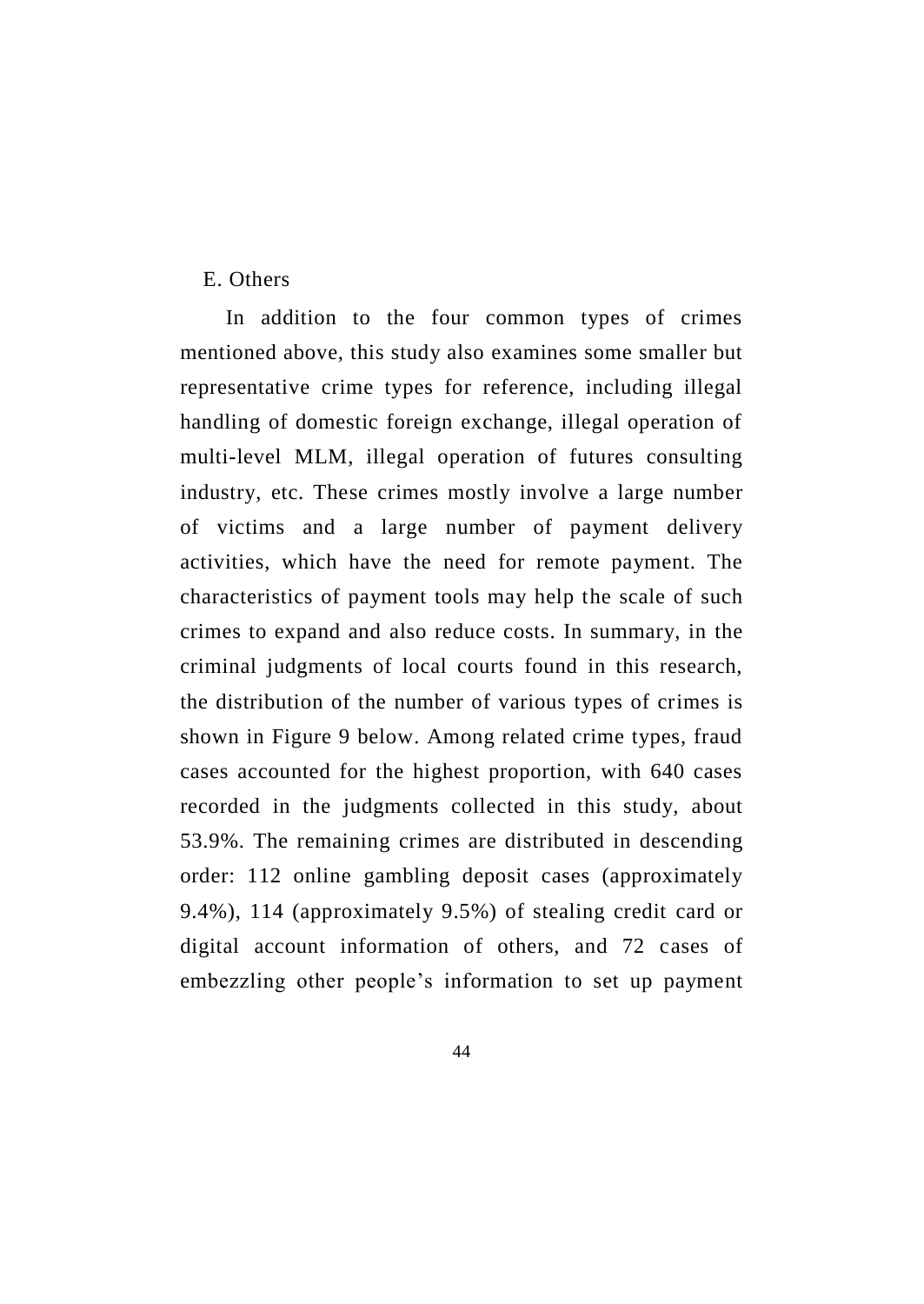accounts (approximately 6%), and a total of 250 other cases (approximately 21.2%).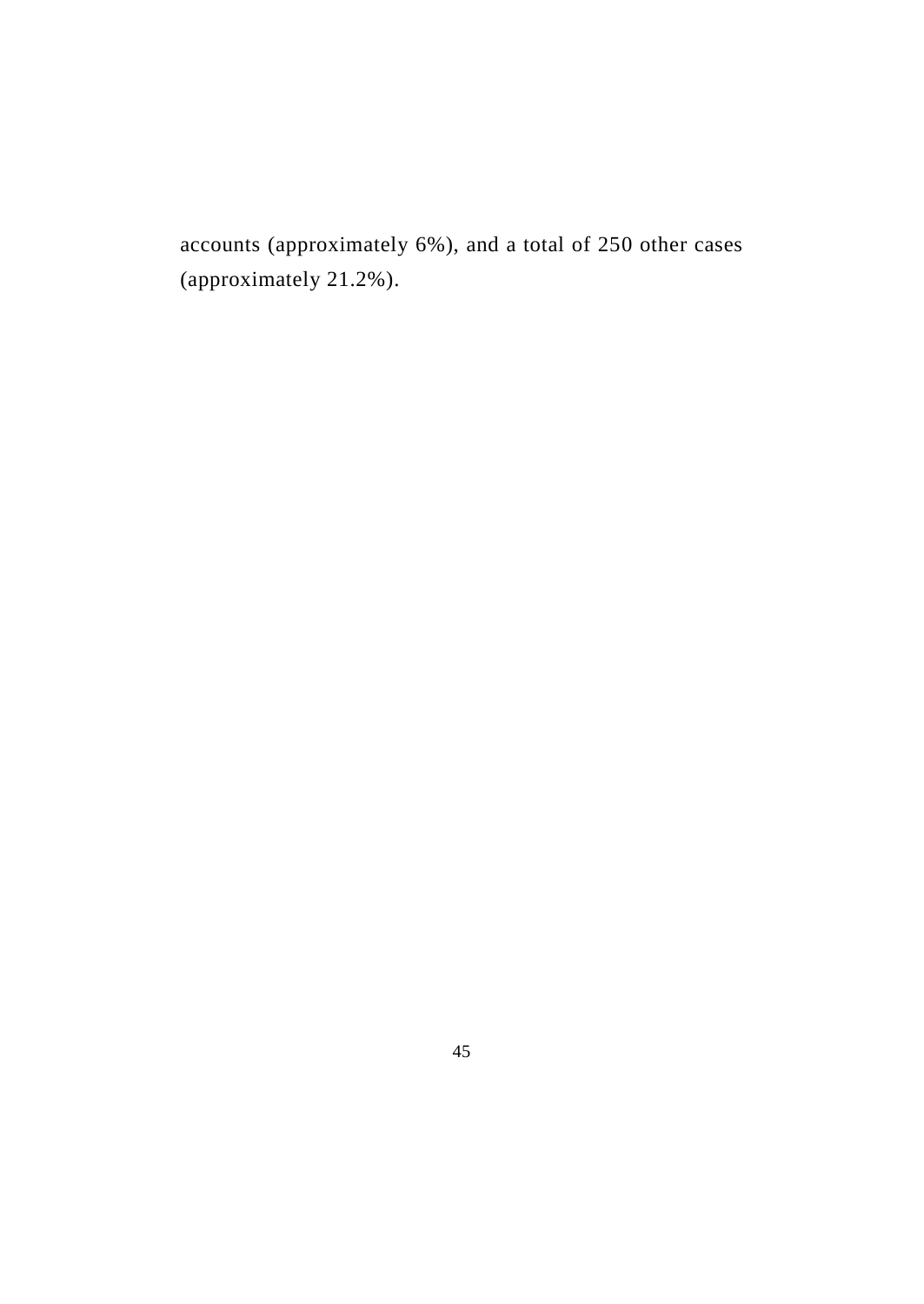# Figure 9

Distribution of types of criminal cases involved in payment



Note: Drawn by the research team.

Among different payment tools, third-party payment and electronic payment are most commonly used in crimes. Common payment companies involved include Green World (235 cases in total), OuPay (214 cases in total), Lanxin (172 cases in total), Alipay ( 158 items in total), Hongyang (54 items in total). In addition, among the searched cases, a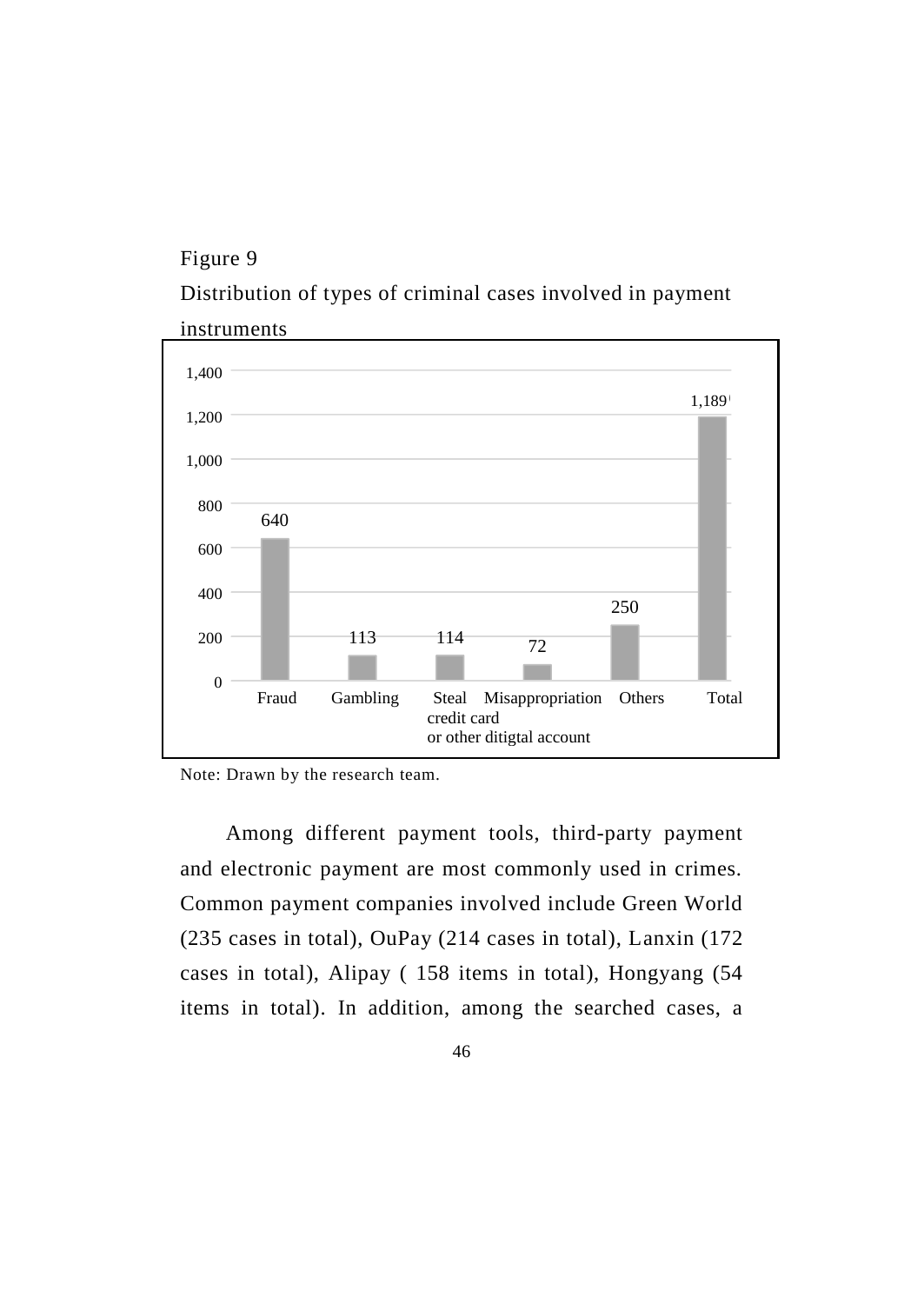total of 947 were local-based cases, accounting for approximately 87.8% of the total number of judgments, and the proportion of foreign-related cases was approximately 12.2%. Among the foreign-related cases, the number of cases involving mainland China is the largest, with a total of 124 cases, of which most are cases involving fraudulent syndicates and illegal operations of domestic foreign exchange, and most of the payment tools used are Alipay.

Finally, in terms of the amount of crime, Figure 10 shows the statistics of the amount of crime involved in various payment instruments. This figure shows that although the number of cases not involving money laundering crimes is relatively small, the monetary amount involved is considerable, involving more than NT\$7.7 billion. In comparison, the number of fraud cases accounted for 53.9% of total, involving roughly NT\$530 million. It is obvious that there are a large number of fraud cases, but the average monetary amount of each crime is low.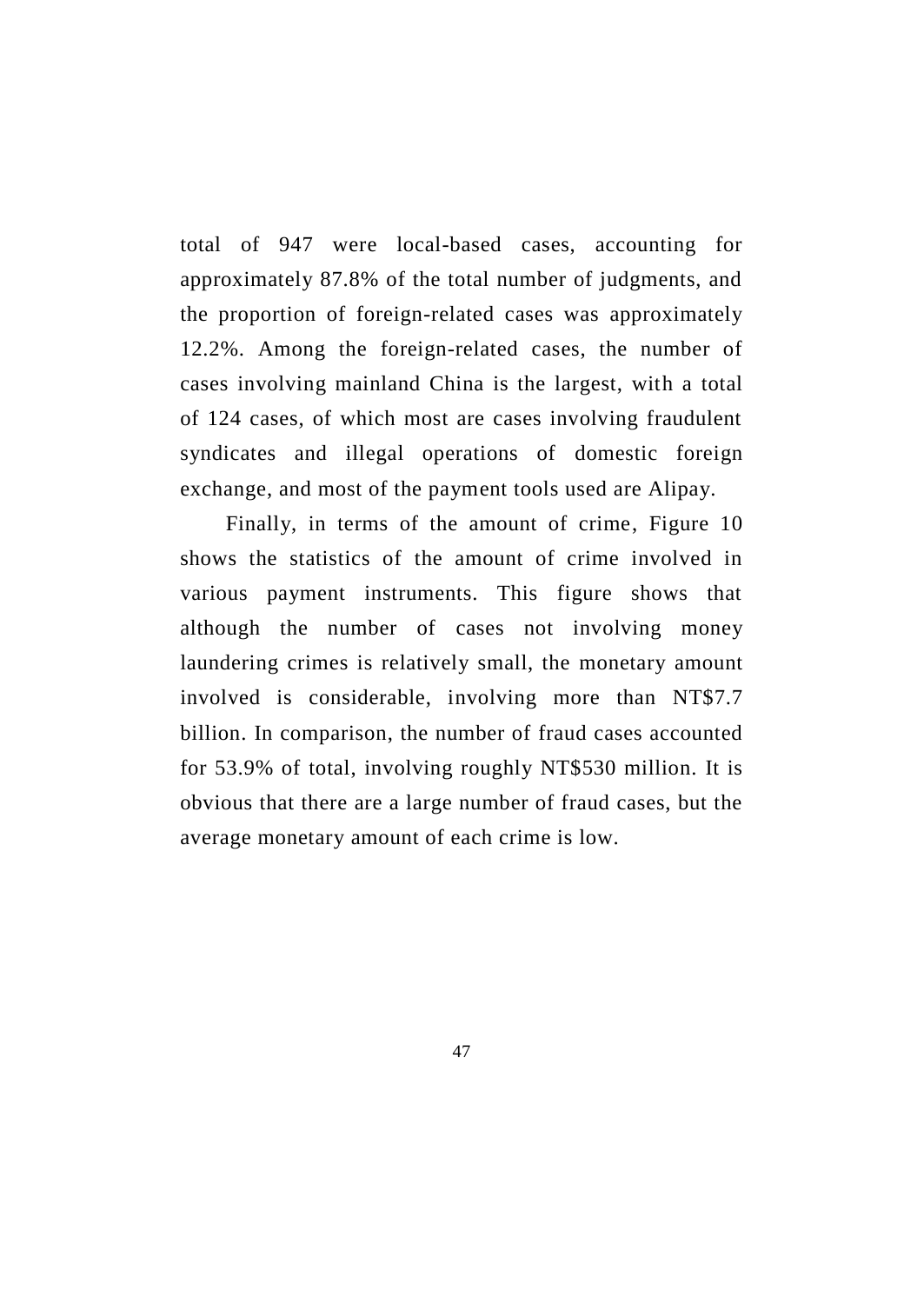# Figure10

#### The distribution of the monetary amount of crimes

#### involving payment instruments



Note: Drawn by the research team.

# 3. Summary

Through the above-mentioned empirical research on judicial judgments, this study found that most fraudsters engage in fraud using dummy accounts. In addition, the proportion of cases where criminals embezzled the identity of others or other information to create payment service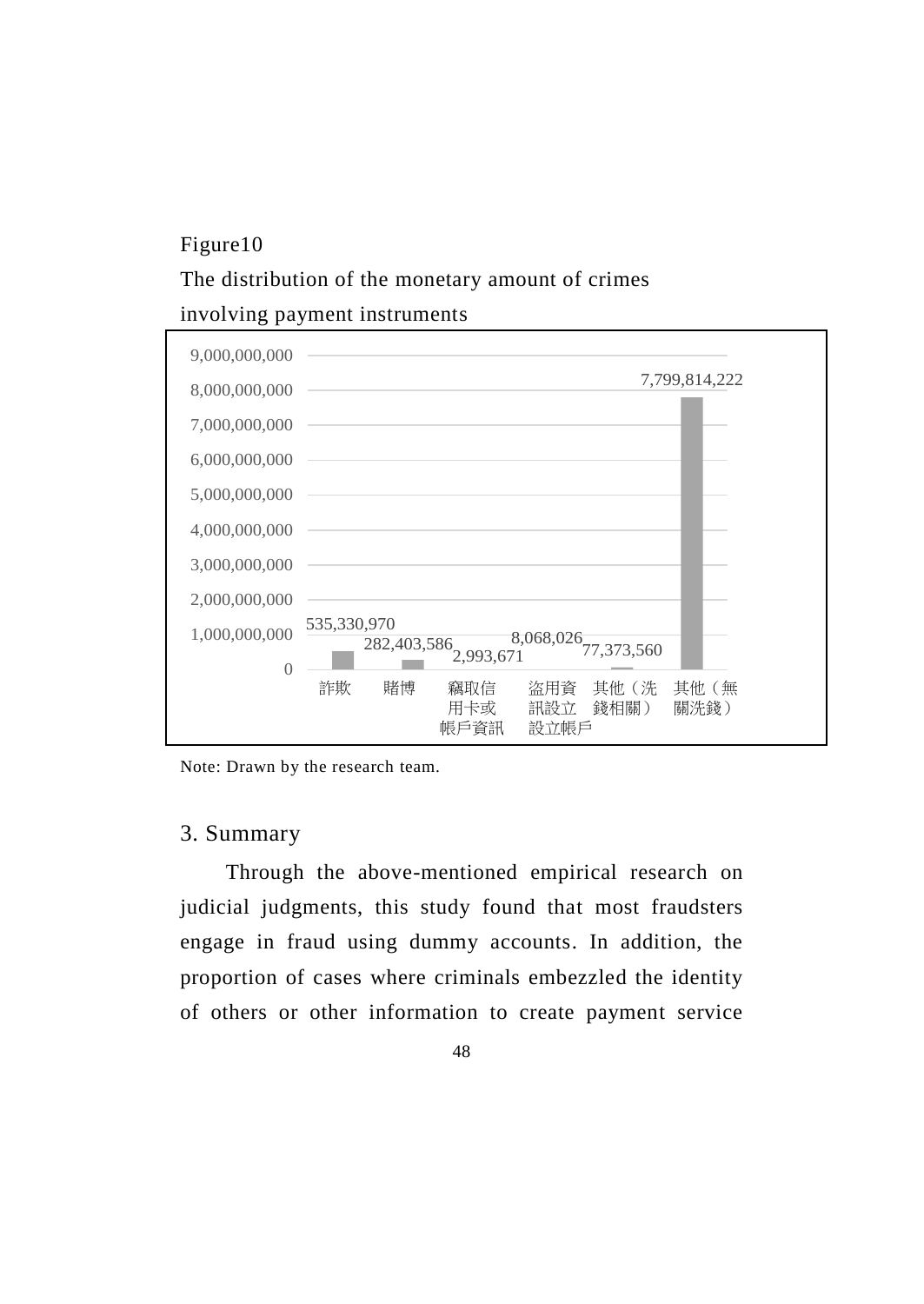accounts is also considerable, which shows that there is a risk that the current establishment of payment accountsmay be flooded with false information. The foregoing will lead to difficulties in tracing the cash flow of related property crimes, and because the application cost of the account is relatively low, it may also have a considerable degree of attraction for criminals as well. In the subsequent chapters of this research, relevant policy research and suggestions will be put forward in order to reduce the possibility of related crimes.

In addition to fraud cases, this research also found that the monetary amount of crimes involving payment tools used in certain illegal financial activities and online gambling is higher than other crimes. The preliminary conclusion is that such a result is related to the "fastness" and "cross-border nature" of payment tools. The above characteristics help criminals to quickly engage in the cross-border collection of money, which in turn helps the gaming industry to expand the scope of their online gambling business to not be limited to the participation of people in specific areas.

The last supplement is that this study recognizes that the criminal methods related to payment tools are changing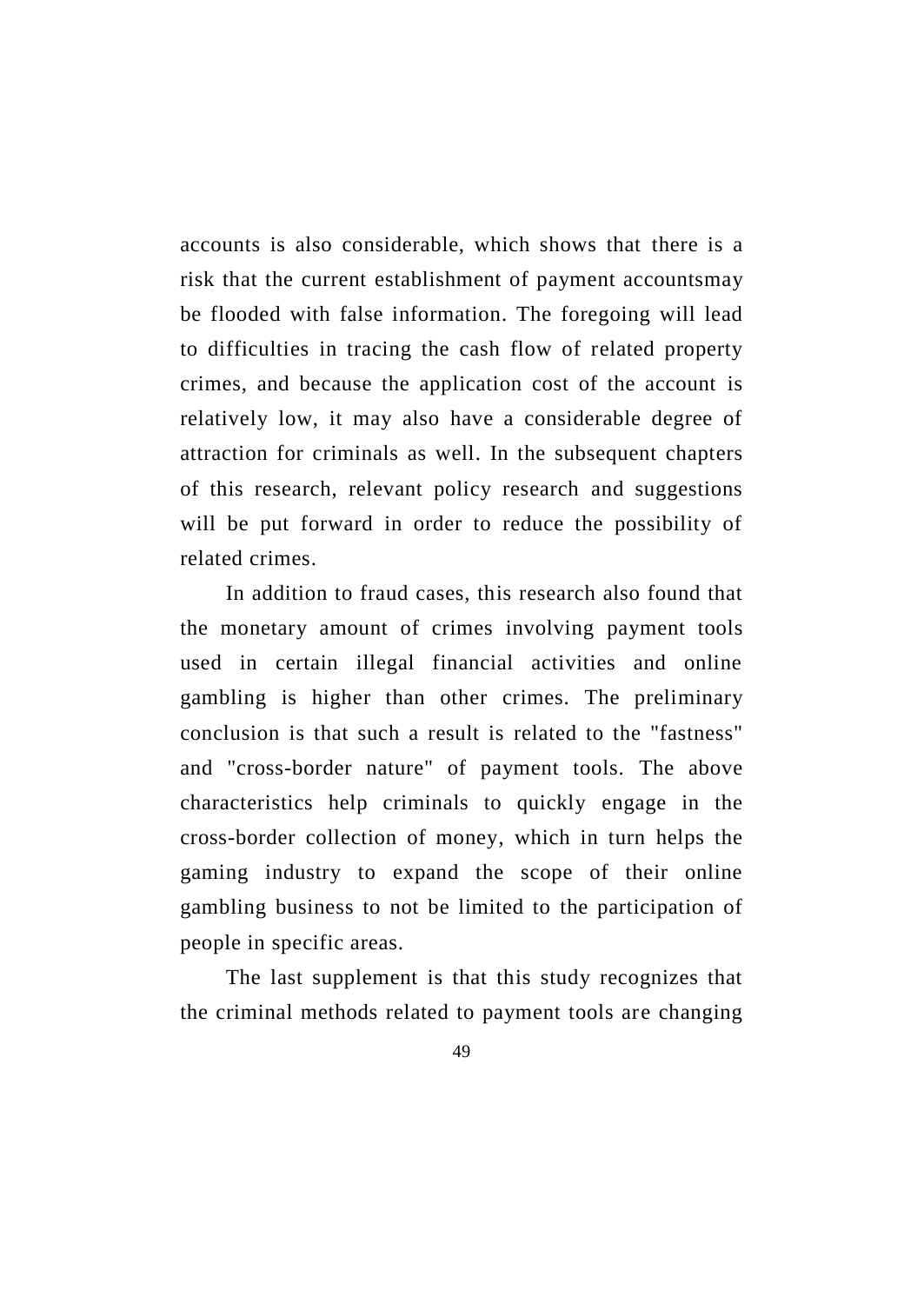day by day, and there is often a time difference between the time when the judgment is made and the time when the crime is committed. Therefore, the crime trend summarized by the empirical study of judicial judgment alone may not fully reflect the current status of such crimes and related investigation. This is an inevitable limitation of this research method.

# Chapter 4. Analysis of Types of Crimes

# Involving Virtual Currency

1. Global trend analysis

The stunning growth in the value of virtual currencies like Bitcoin in recent years has attracted investors, speculators and thieves. In 2017 and 2018 alone, a small number of criminals have gained US\$1.21 billion in virtual currency equivalent from virtual currency exchanges. The virtual currency (value) stolen in the first half of 2018 alone was three times that of the entire year of 2017.

Figure 10: The value of virtual currency stolen from the exchange from 2016 to 2018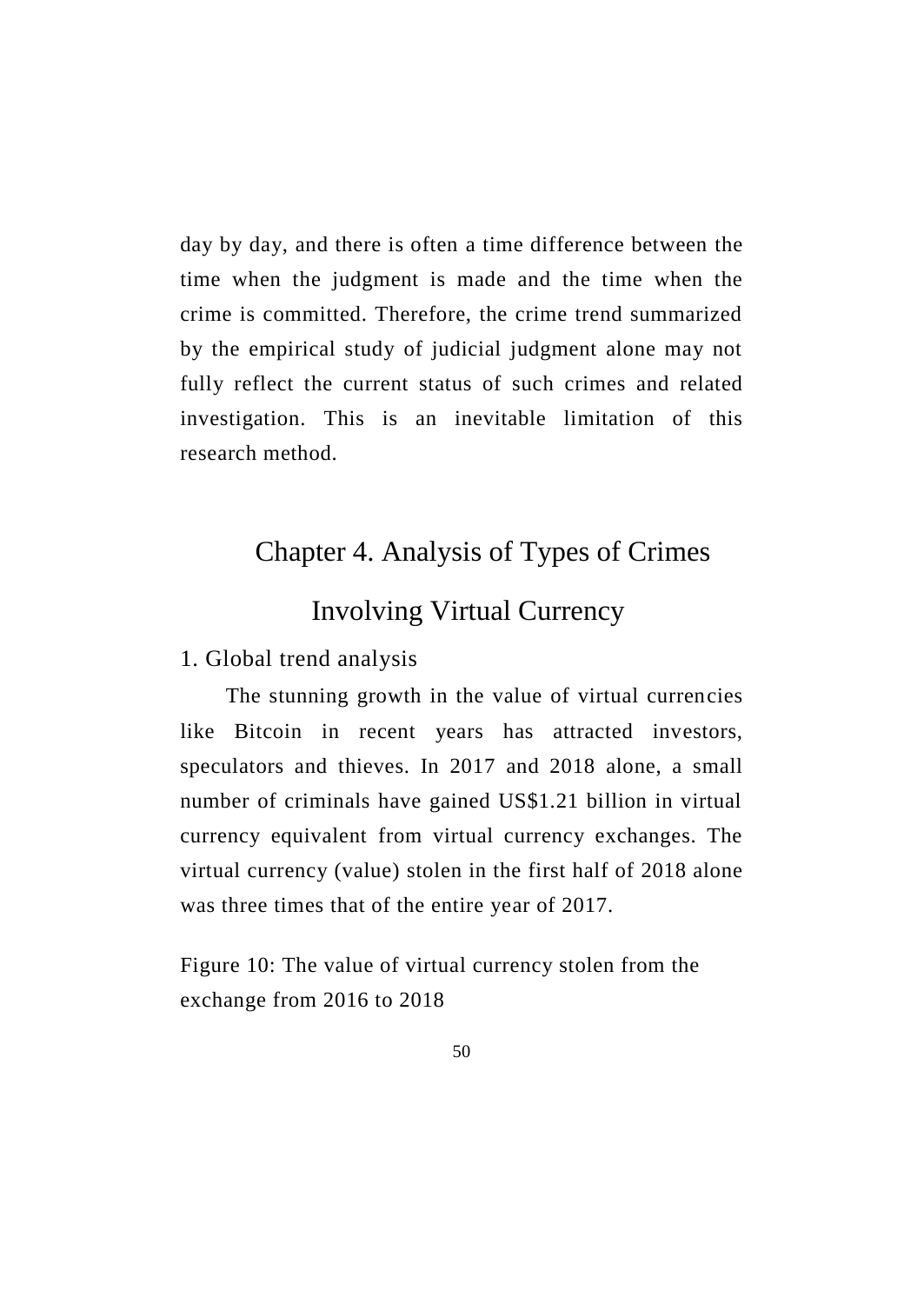

source: Q2 2018 Cryptocurrency Anti-Money Laundering Report。

B. According to the virtual currency crime and antimoney laundering report released by CipherTrace in 2020, the total amount of criminal proceeds related to virtual currency, hacking, and fraud in 2020 reached 1.9 billion U.S. dollars, the second highest in annual history. But there was a significant drop compared with the 4.5 billion U.S. dollars in 2019.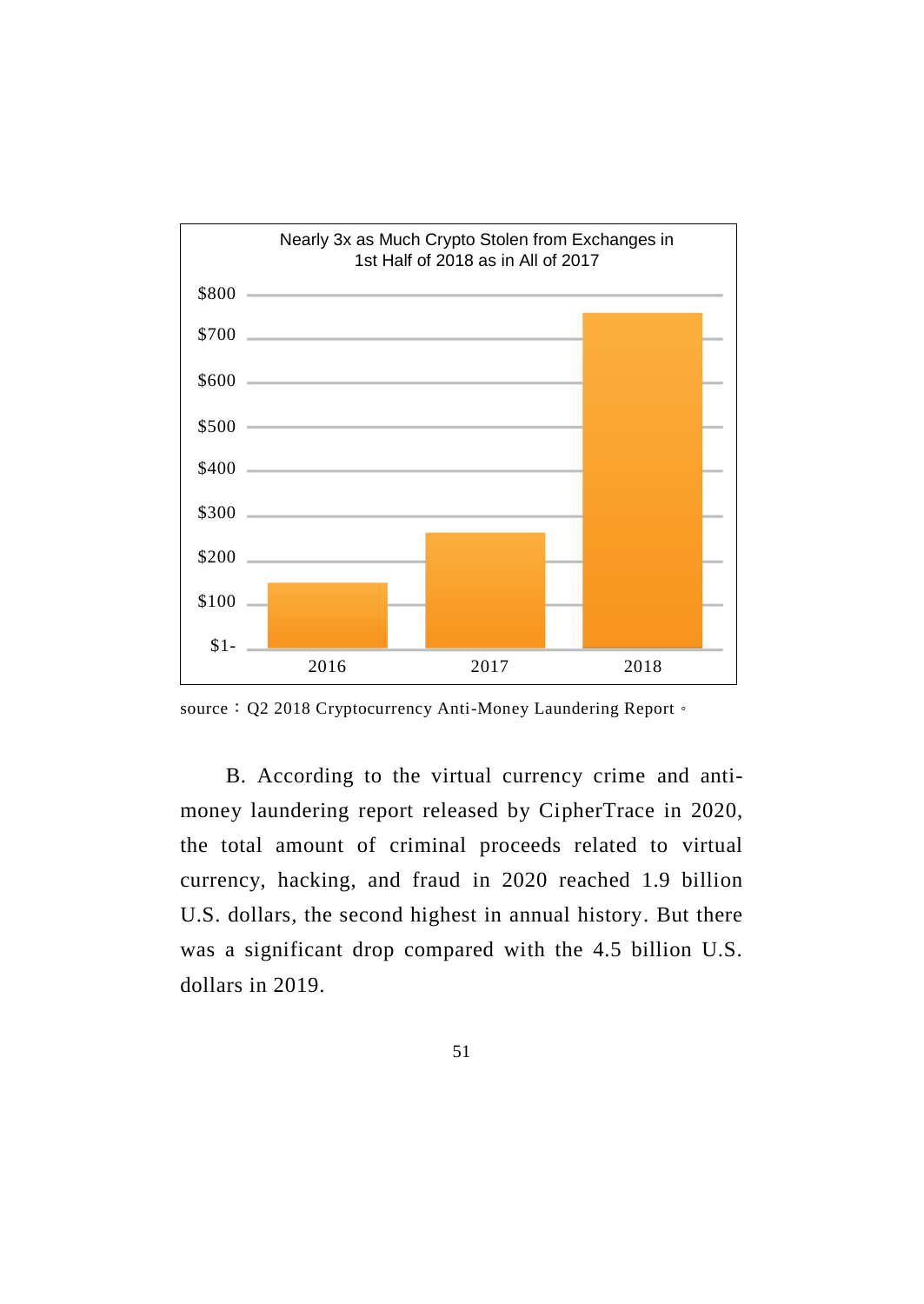

Figure 11: Trends in virtual currency fraud and hacking from 2018 to 2020

C. In the past two years, large-scale cross-border online scams have become one of the main sources of virtual currency crime. The PlusToken Ponzi scheme that broke out in 2019 generated up to 2.9 billion U.S. dollars in illegal gains, accounting for 64% of the amount of crime involved in virtual currency in that year. In 2020, WoToken broke out. It was an MLM plan operated by the MLM

52

Note: Cryptocurrency Crime and Anti-Money Laundering Report, February 2021。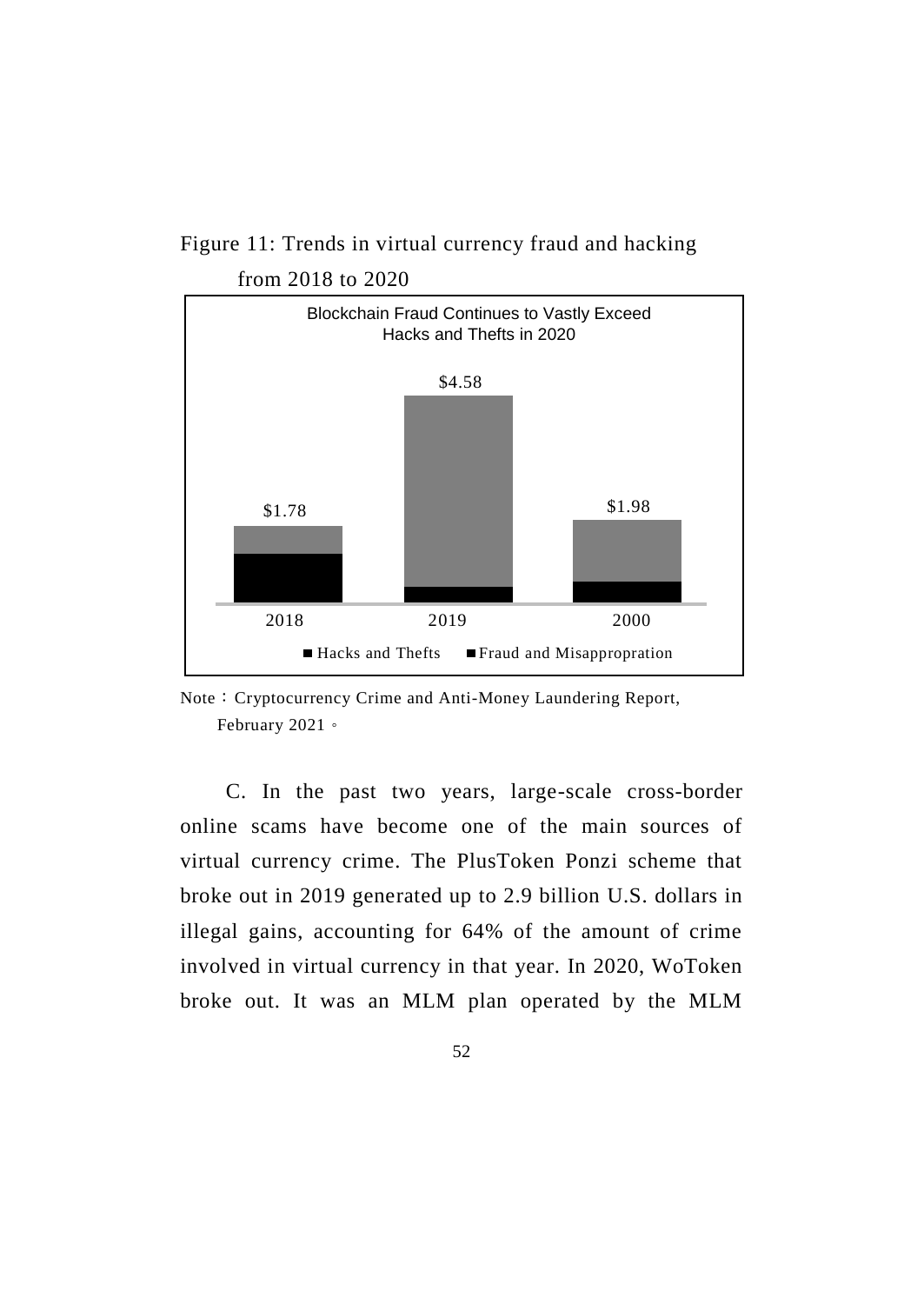structure, which was similar to PlusToken. By the time WoToken disintegrated, it defrauded investors of more than 1.1 billion U.S. dollars, accounting for 58% of the total amount of fraud losses in 2020. Although the number of major frauds involving virtual currencies has decreased significantly in 2020 as compared with the past, it still accounted for 73% of the total crimes in 2020.

D. The data shows that the number of cyber hacking attacks (including theft) and fraud incidents that occurred in 2020 is the same as in 2019 (it has stopped growing), and the illegal gains involved in crimes in 2020 have significantly declined as compared to 2019; the average profit per crime in 2019 was 160% higher than in 2020, indicating that strengthening the information security system and taking preventive measures can effectively respond to internal and external threats. In 2020, the KuCoin virtual currency exchange was hacked and lost US\$281 million. However, the KuCoin exchange stated that it has recovered 84% of the stolen funds. Such cases have almost been unheard of in the past few years.

E. In 2020, more than half of the cases of hackers stealing virtual currency adopted the DeFi protocol (this model was very rare in the past, almost negligible), but in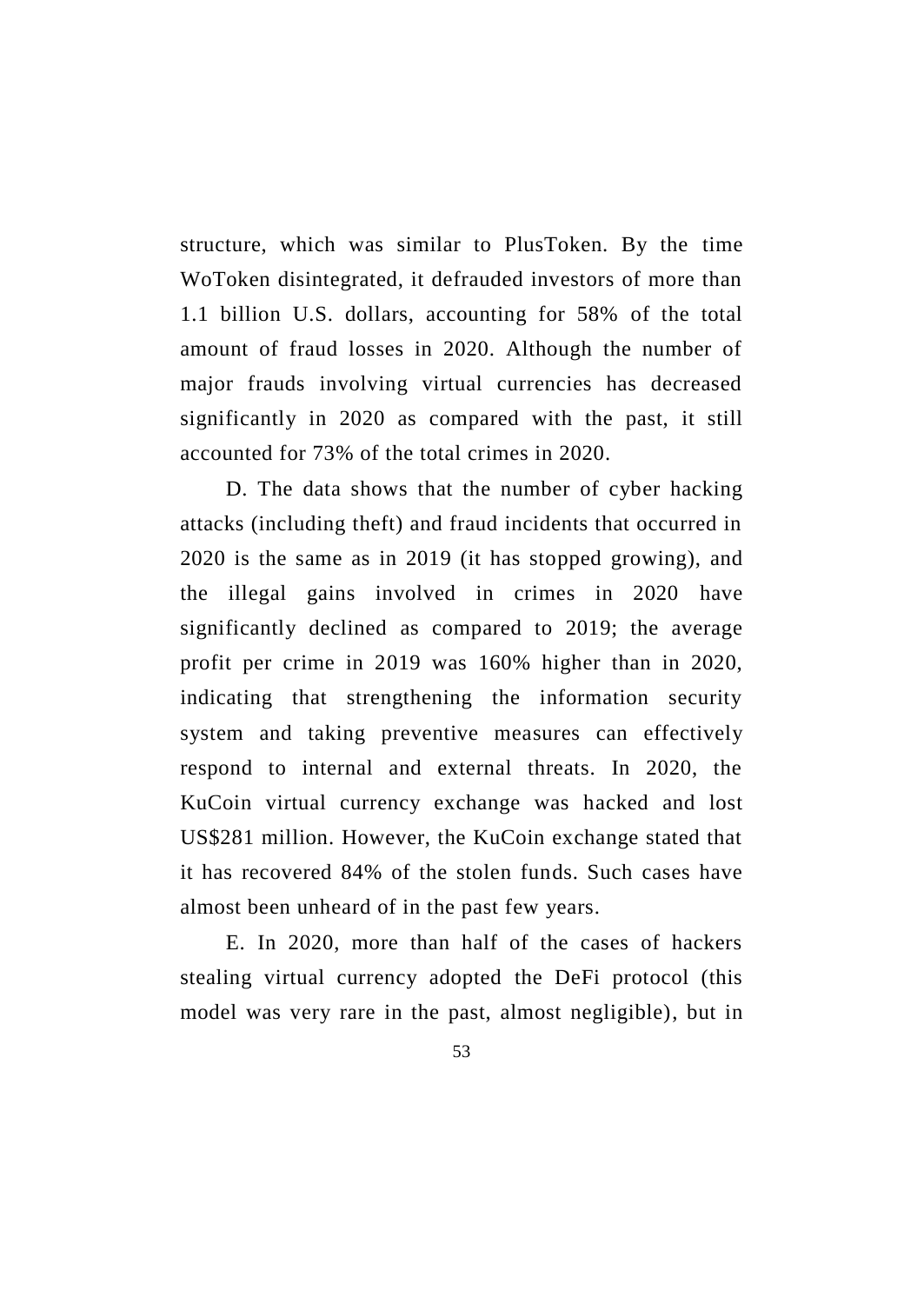the second half of 2020 alone, 99% of major frauds were derived from the DeFi agreement. This emerging criminal behavior shows that the vigorous development of Defi's virtual currency economic activities has led to rampant criminal behavior, similar to the ICO mania in 2017.

In summary, virtual currency has become a hotbed of money laundering and a tool used by criminals due to its characteristics of "anonymity", "carrier of economic value", and "incomplete supervision of virtual currencies in various countries". Virtual currency also poses challenges to traditional financial supervision. For instance, when using ICO (Initial Coin Offering) and Defi agreements to raise (or absorb) virtual currency around the world, because of the cross-border nature of virtual currency, current securities laws and regulations are unable to regulate such cases.

#### 2. Statistics of domestic virtual currency crimes

According to the search results of judgments on the Judicial Yuan's Judicial Database, from 2016 to September 27, 2021, a total of 919 court criminal judgments were found using keywords such as virtual money, virtual currency, and encrypted currency. Excluding the judgments that mention the above keywords but are not substantively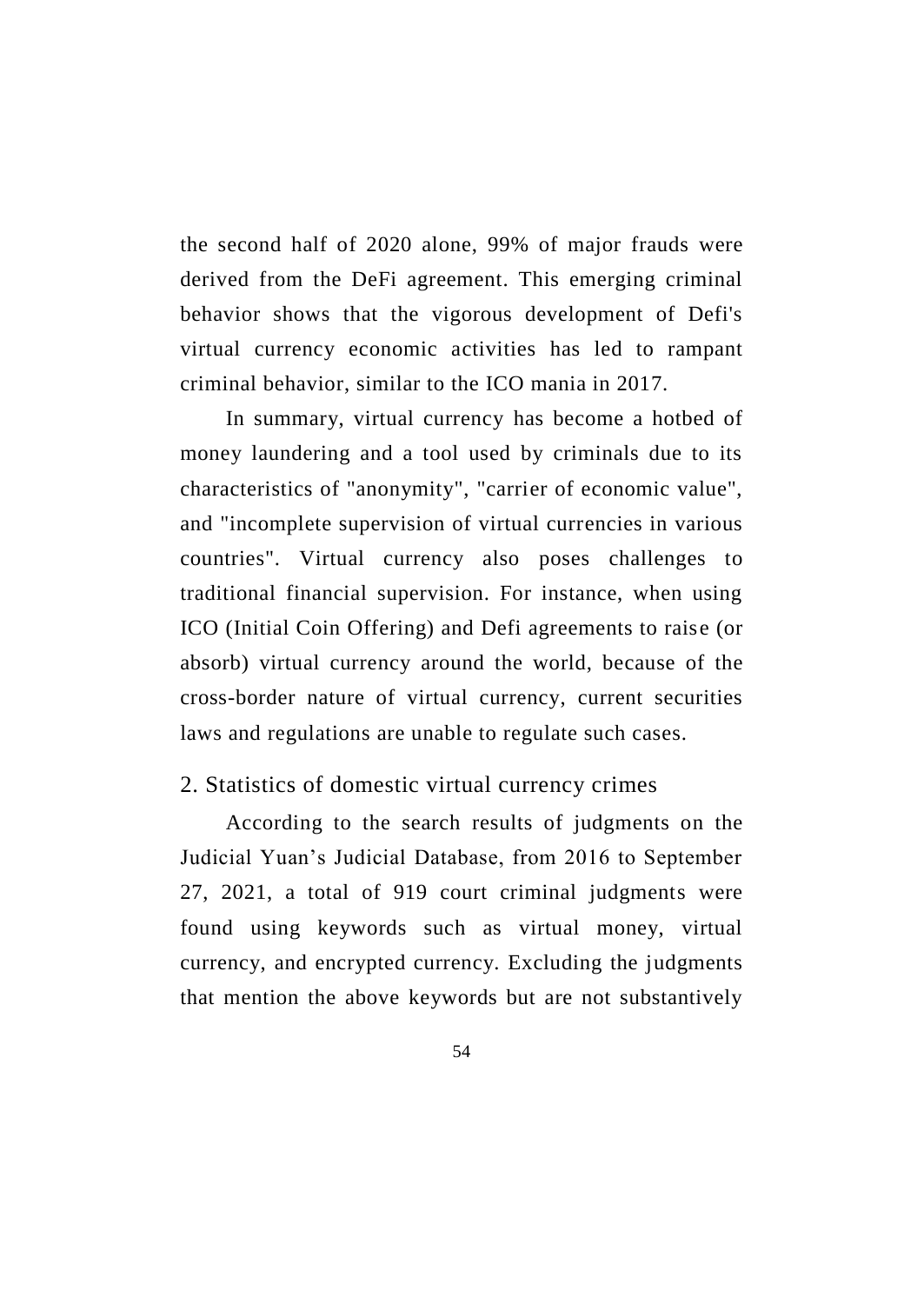related, a total of 819 cases were ultimately analyzed. In these 819 court judgments, based on the defendant's use of virtual currency in crimes, we found that based on the criminal charges and the manner in which virtual currency is used, they can be classified into the following six types of crimes:

A. Virtual currency as transaction subject

The defendant used virtual currency as the subject of investment or trading. The basic method is that the fraudster falsely claims that it is selling virtual currency, or hold seminars to defraud victims and conduct illegal fundraising, tricking victims to remit money. This type of crime began to increase rapidly in 2018 and reached a peak in 2020. According to this research, the rapidly increasing number of cases is related to the false trading, embezzlement, and investment disputes of virtual currency. This type of case is currently the largest type, with a total of 432 cases, accounting for 53% of the total number of six types of cases.

Figure 12: Trend chart of the "virtual currency as transaction subject" type cases over the years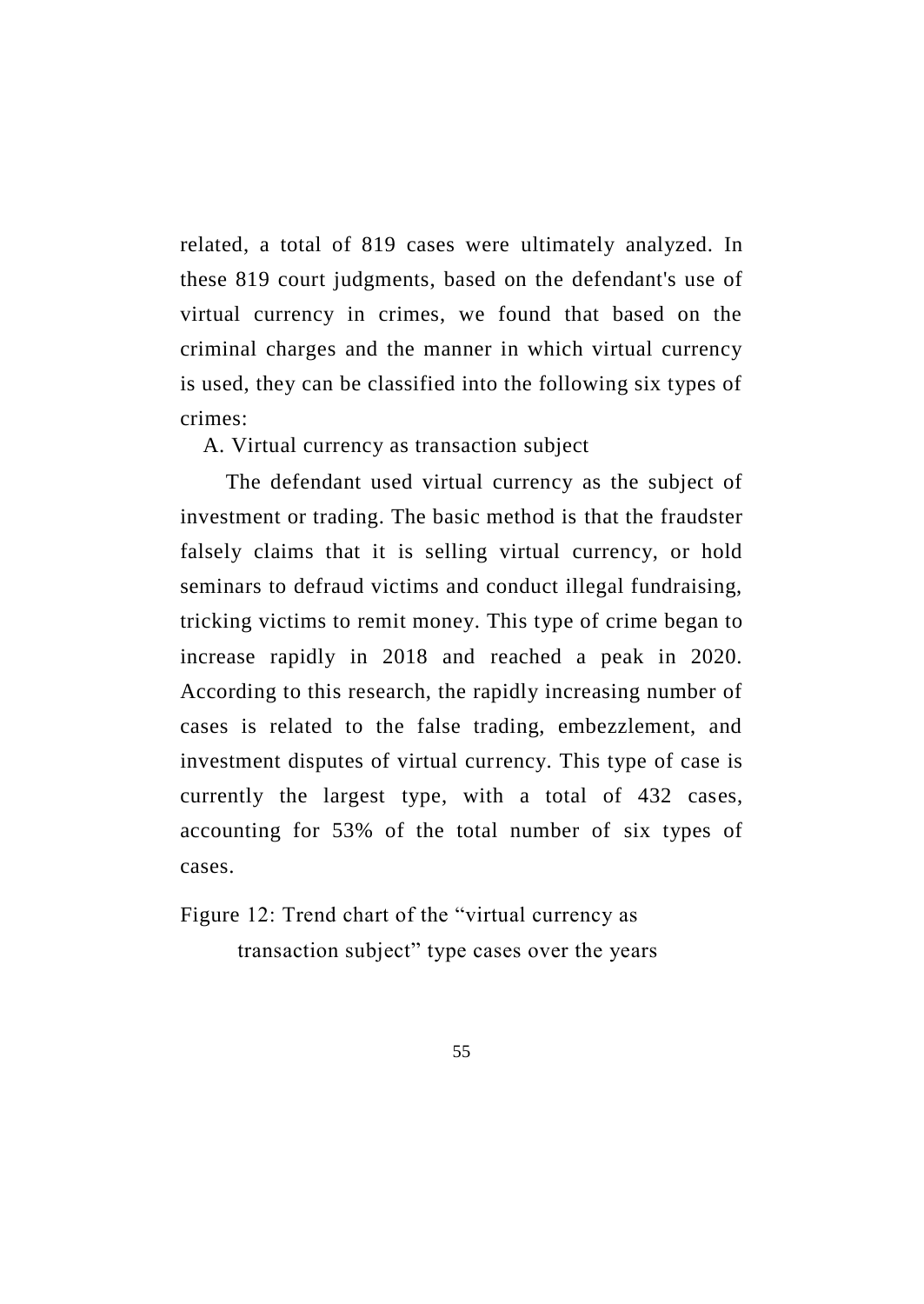

Note: Drawn by the research team.

B. Providing personal information

These cases involve the provision of personal information such as financial accounts and mobile phone numbers, or serving as a "driver" of a fraudster, in furtherance of fraud or money laundering. This type of criminal tactics is not new, but the number of cases which use virtual currency as bait began to increase year by year in 2018, and suddenly increased sharply in 2021. This type of case is currently the second most numerous case type, with a total of 222 cases, accounting for 27% of the total number of six types of cases.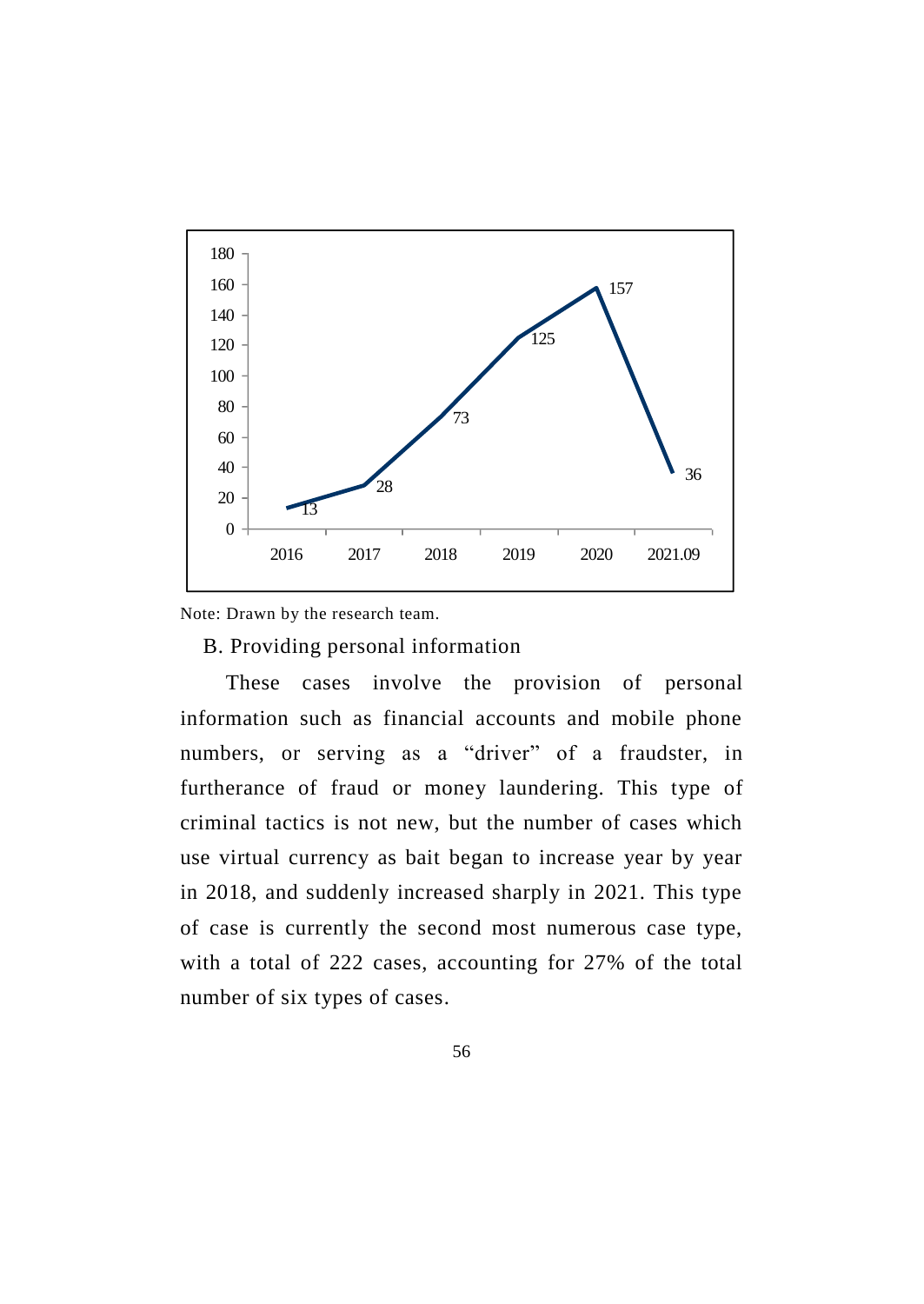Figure 13: Trend chart of the "providing personal information" type cases over the years



Note: Drawn by the research team.

## C. Providing virtual currency account

Under current regulation, all the major virtual currency exchanges in Taiwan are required to implement user's realname authentication procedure when users apply for accounts. Users should provide personal name, mobile phone account number, email address and other information and verify them before they can start trading. In these types

57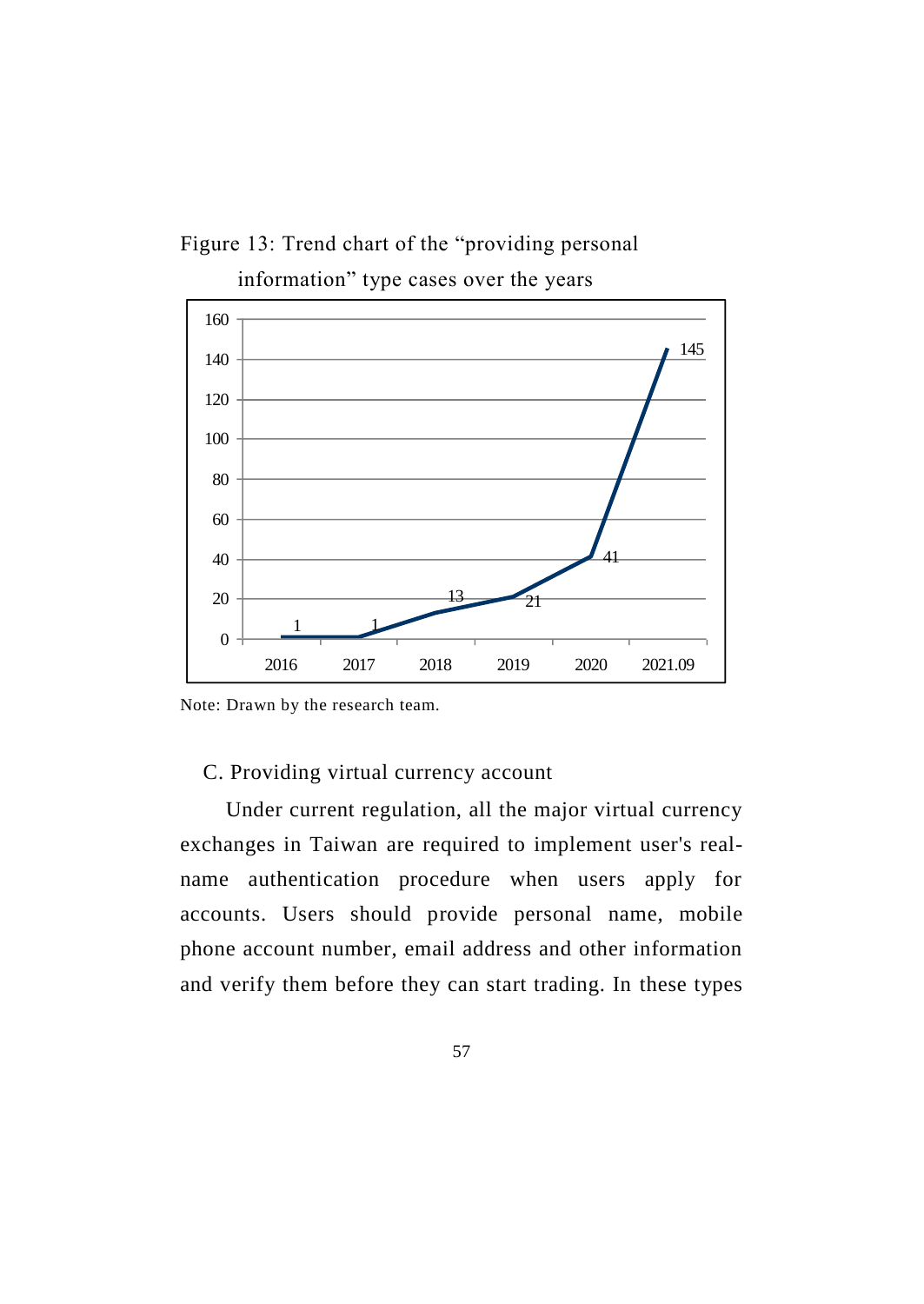of cases, the defendant rents out or sells his account registered on the virtual currency exchanges to fraudsters, and thus constitutes the crime of helping fraud or money laundering. This is a new type of crime as it had not occurred before 2018, and it began to appear in 2018, and it has grown rapidly in recent years. The total number of such cases is 63, accounting for 8% of all six types of cases.





account" type cases over the years

Note: Drawn by the research team.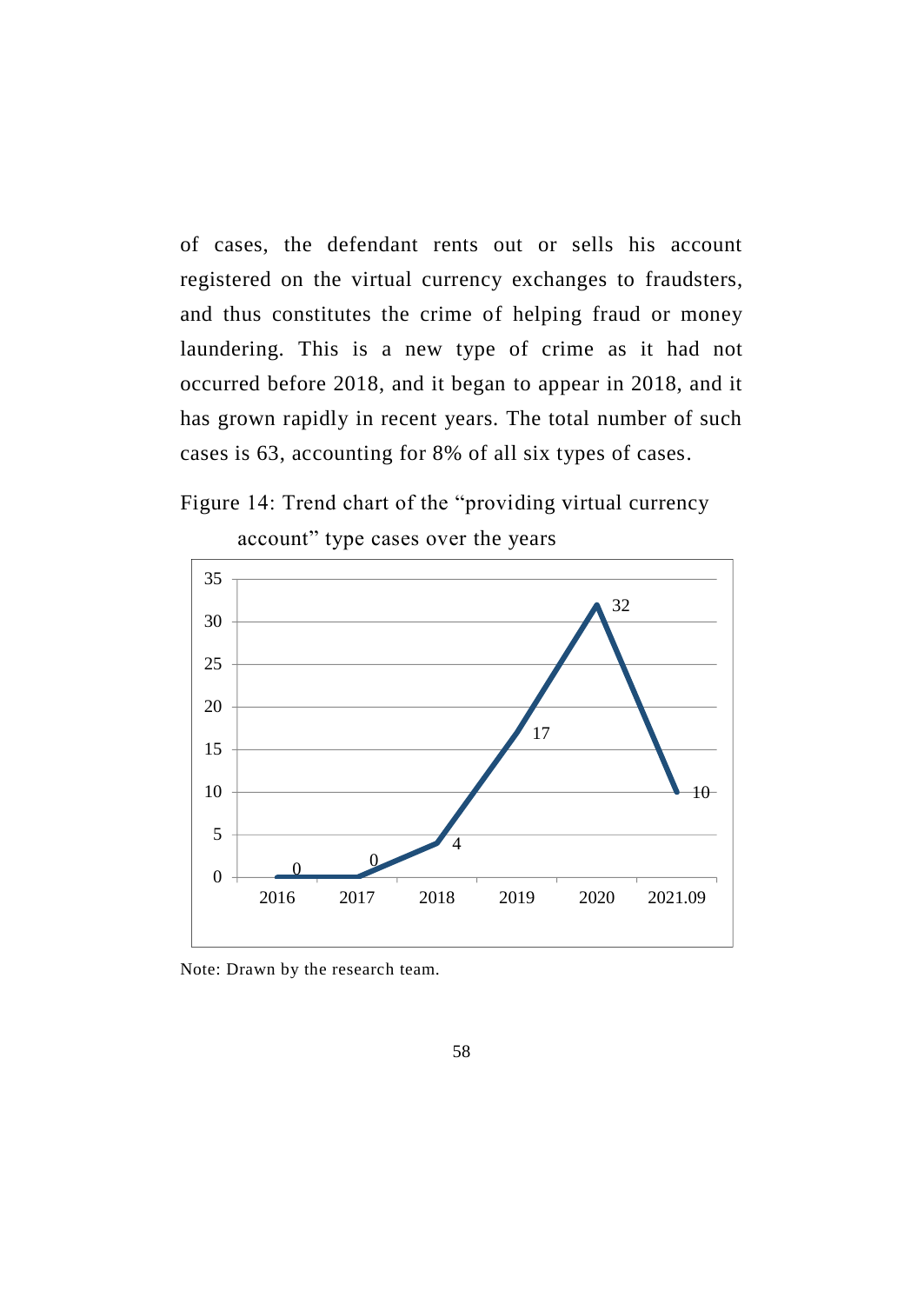D. Virtual currency as consideration

In this type of case, the defendant takes advantage of the secrecy and convenience of virtual currency to use virtual currency as a transaction price for buying or selling prohibited items, and is ultimately convicted of violating the Narcotics Hazard Prevention Act or The Smuggling Penalty Act.

Court judgements regarding cases of using bitcoin to pay for drugs first appeared in Taiwan in 2017, although there were also cases of using game currency to buy drugs before. In addition, some defendants paid virtual currency through anonymous dark web, decentralized exchanges wallets, or convenience store payment machines. The total number of such cases is 72, accounting for 9% of all six types of cases.

Figure 15: Trend chart of the "virtual currency as consideration" type cases over the years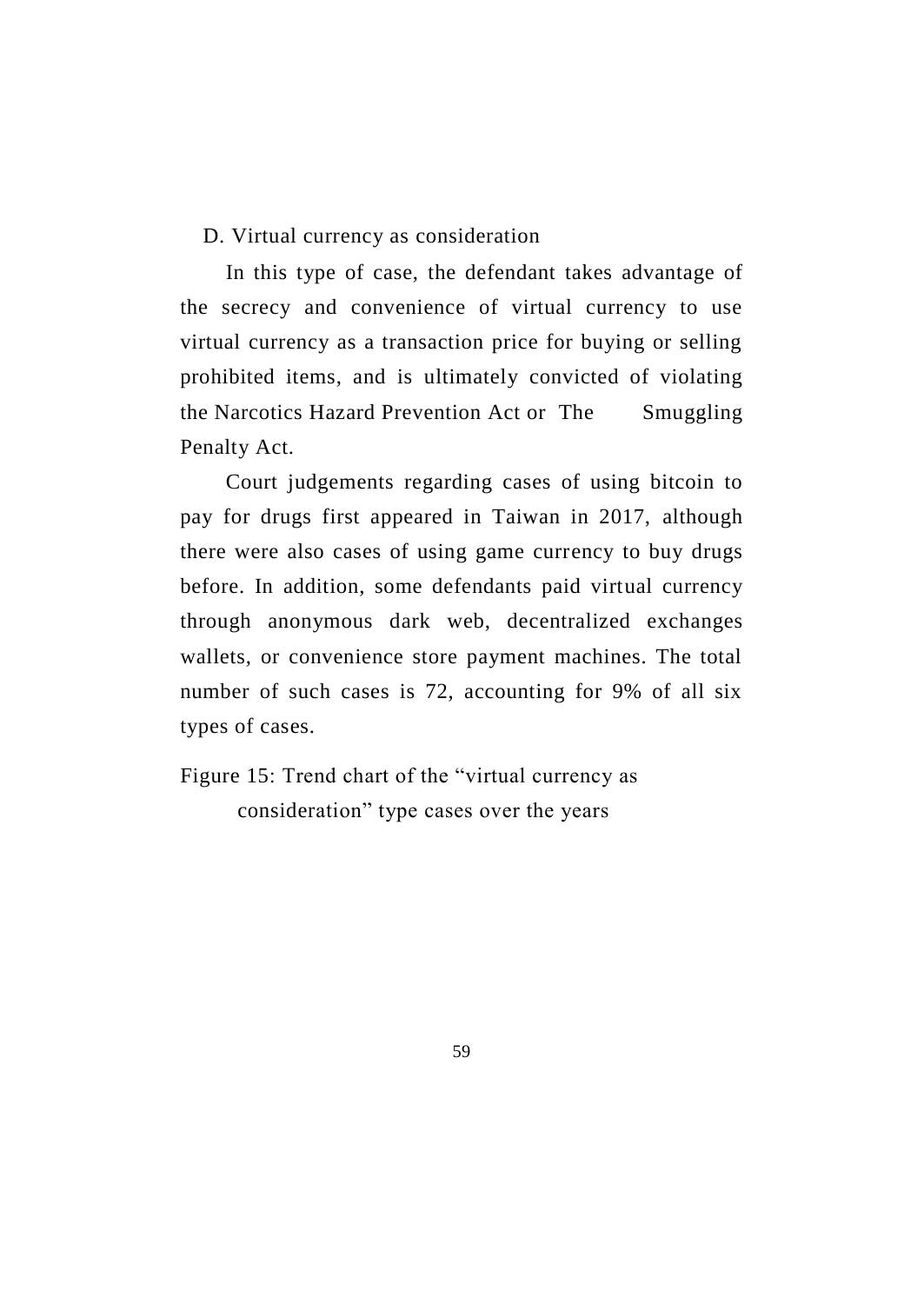

Note: Drawn by the research team.

E. Money laundering

The defendants used virtual currency as money laundering tool in this type of crime. They first committed fraud, theft or other crimes, and then converted the money generated by fraud and theft into virtual currency or transferred it to a virtual currency wallet with a non-real name system to cut the payment flow to avoid detection. This type is an emerging crime case that began to appear in 2018, with a total of 15 cases, accounting for 2% of all six types of cases.

Figure 16: Trend chart of the "money laundering" type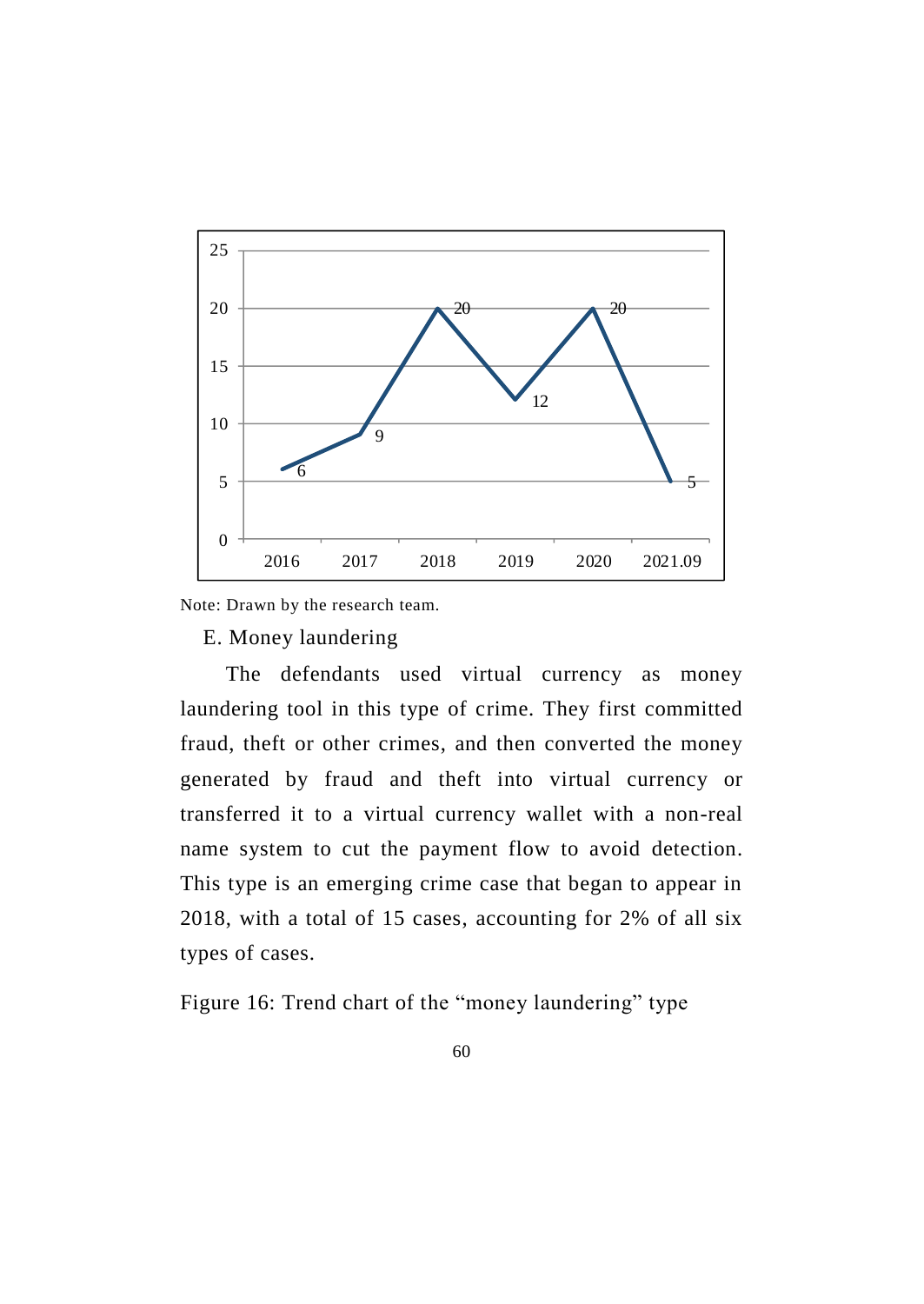

cases over the years

Note: Drawn by the research team.

## F. Stealing electricity for mining

The principle of virtual currency mining is to use computer computing power to perform cryptographic calculations and decoding to obtain virtual currency. The calculation process requires a lot of electricity. In this type of crime, the defendant sets up a computer room and equipment to conduct large-scale virtual currency mining, and to provide electricity for mining, the defendant would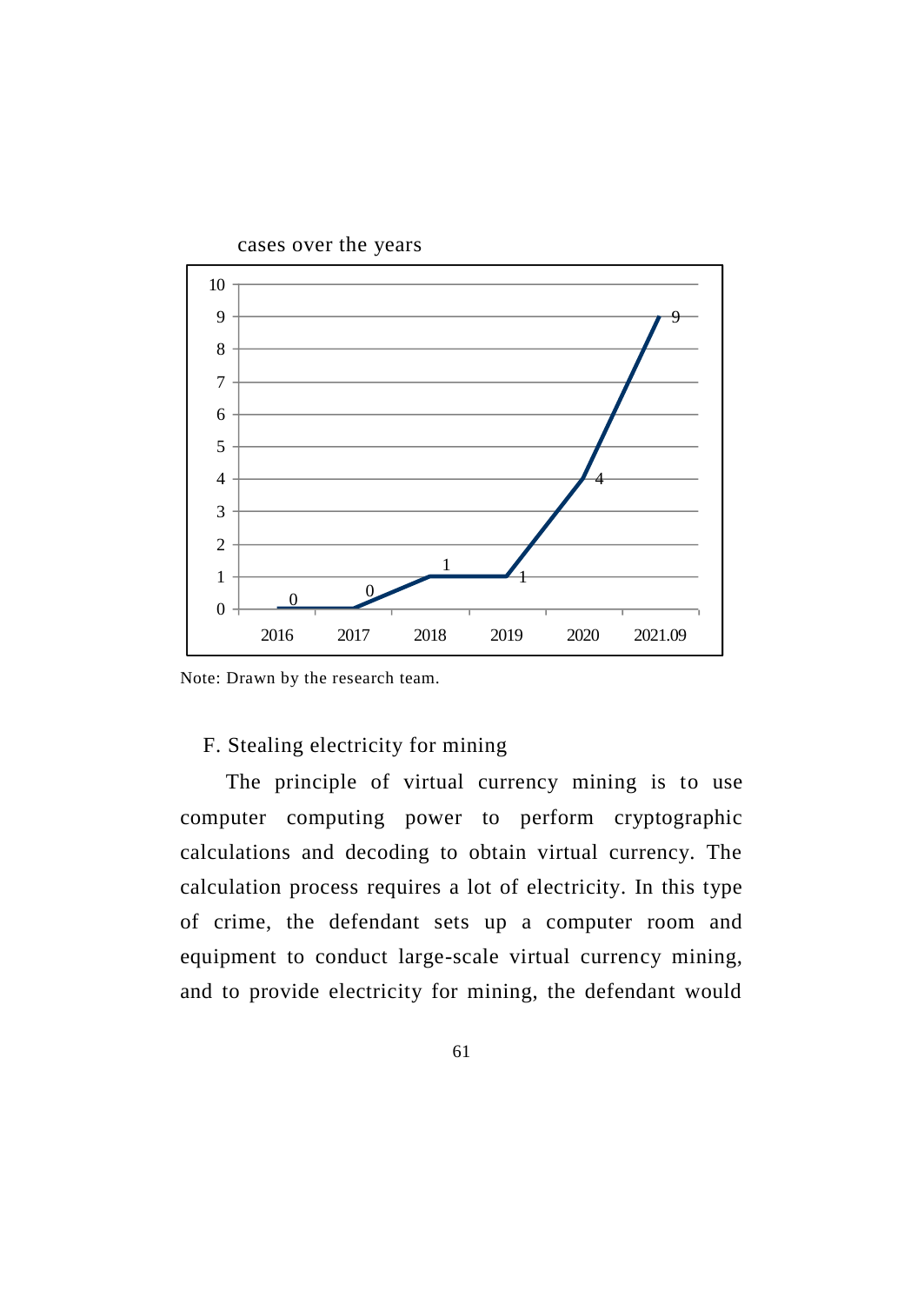steal electrical energy by private electric wires, which is theft. This type of crime is a new type of crime that began to appear in 2019, with a total of 12 cases, accounting for 1% of all six types of cases.





mining" type cases over the years

Note: Drawn by the research team.

# 3. Summary

The three types of crimes involving virtual currency in Taiwan are below: Using virtual currency as the subject of investment or trading; providing personal information such as financial account or cellphone number, or serving as a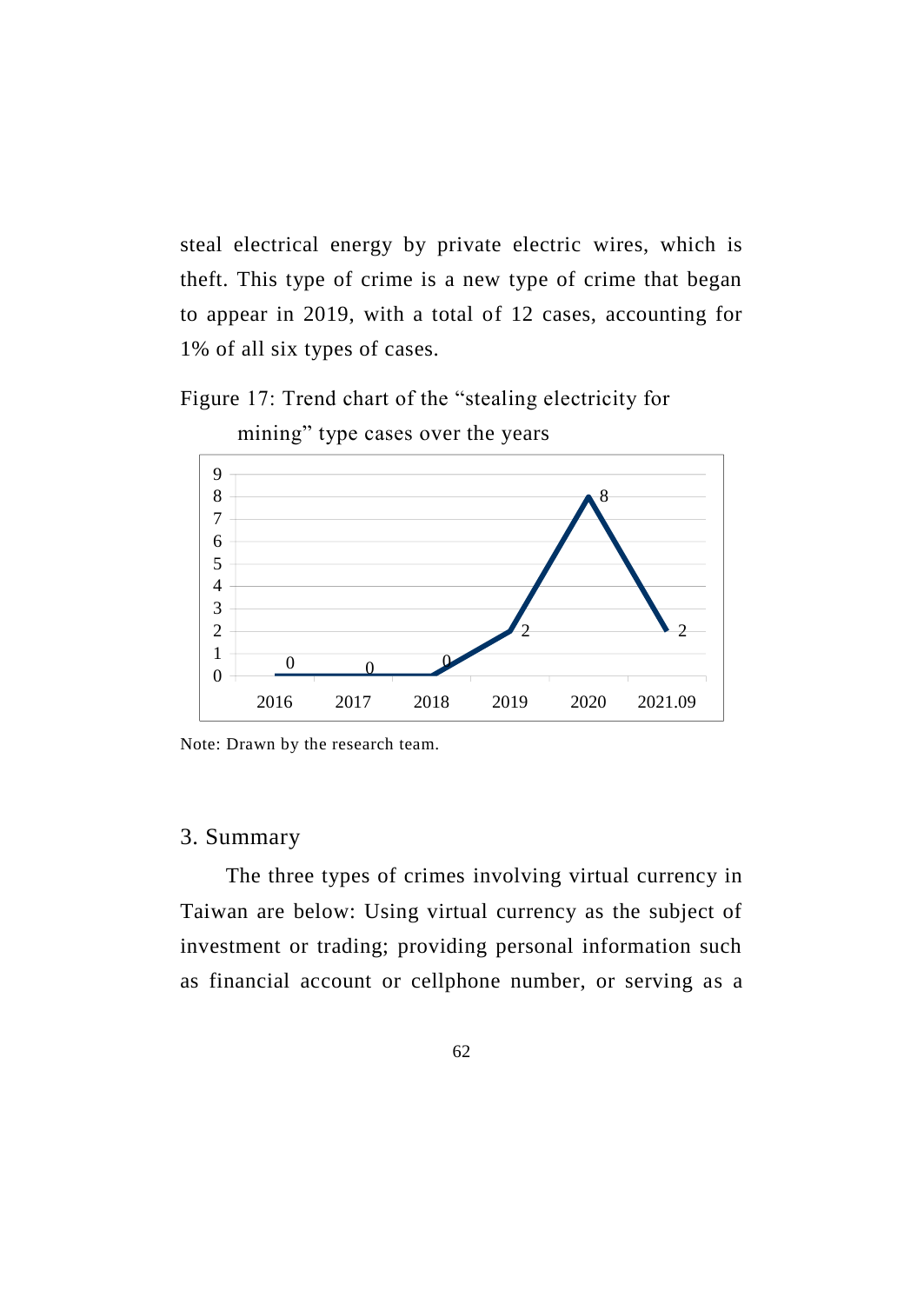"driver" of a fraudster, and being charged for helping fraud and money laundering; renting or selling one's account registered in a virtual currency exchanges to a fraudster.

Due to its characteristics, blockchain technology is easily used by money laundering criminals, and blockchain technology has become the money laundering tool for criminals. The problem of money laundering is unavoidable in the virtual currency field. However, there is a strange trend in Taiwan's cases: in the past three years, a large number of defendants have provided personal information for fraudsters to conduct virtual currency fraud, resulting in them being charged for helping fraud.

In addition, judgements involving the Money Laundering Control Act in Taiwan have seem to agree to a consensus on certain interpretations of the law. The court's general interpretation is that the person who provides a personal Bitcoin wallet account or other type of virtual currency account to the fraudster is also the perpetrator of money laundering, if the illegal gains are deposited into the wallet. That is to say, the wallet account of virtual currency is considered similar to the bank account provided by the driver in the online fraud case. However, the wallet account of virtual currency is a product under decentralized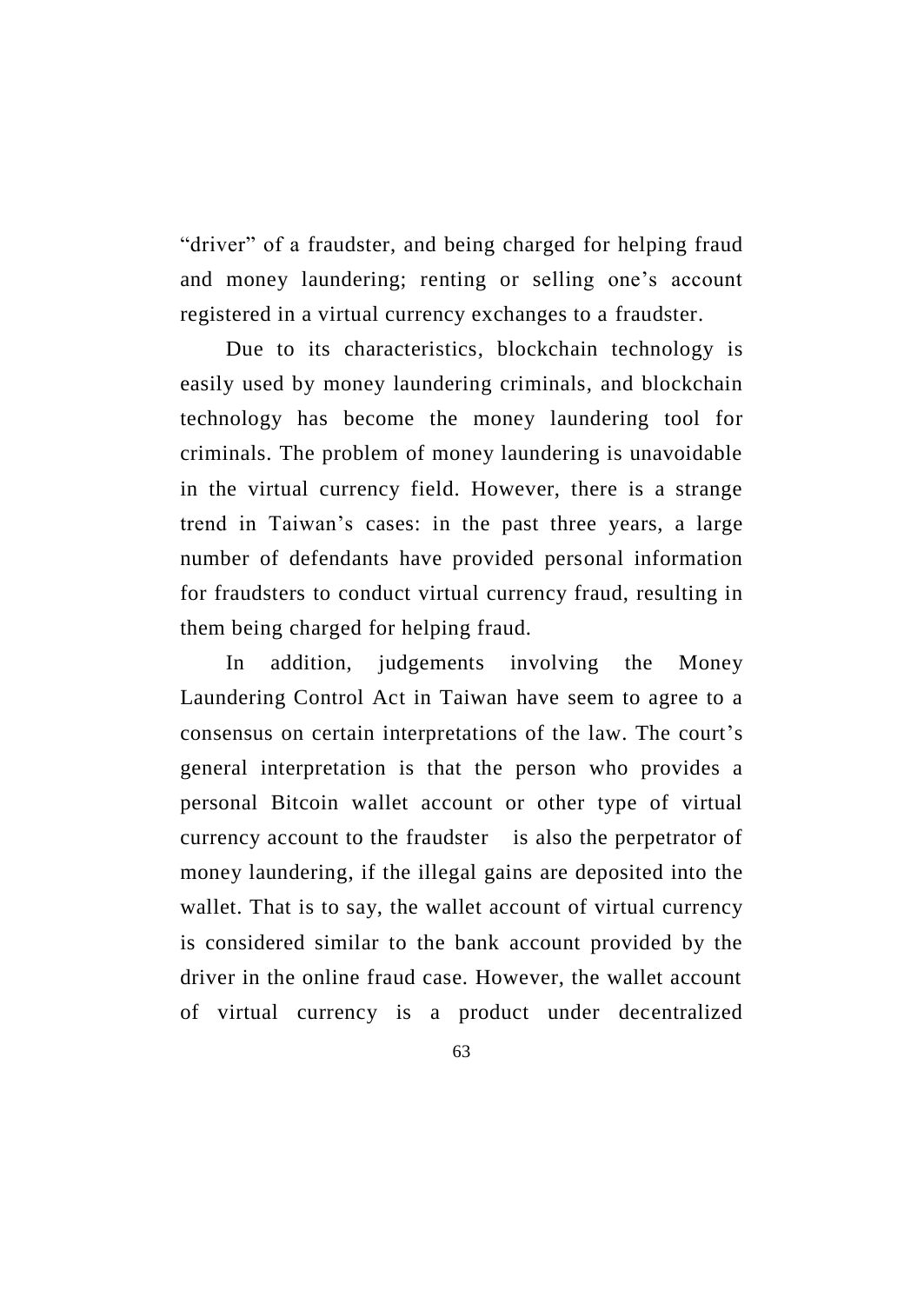governance structure, which is different from an account provided by a financial institution. Whether such an interpretation by the courts runs contrary to the principle of legality and expand the penal power improperly, deserves further observation.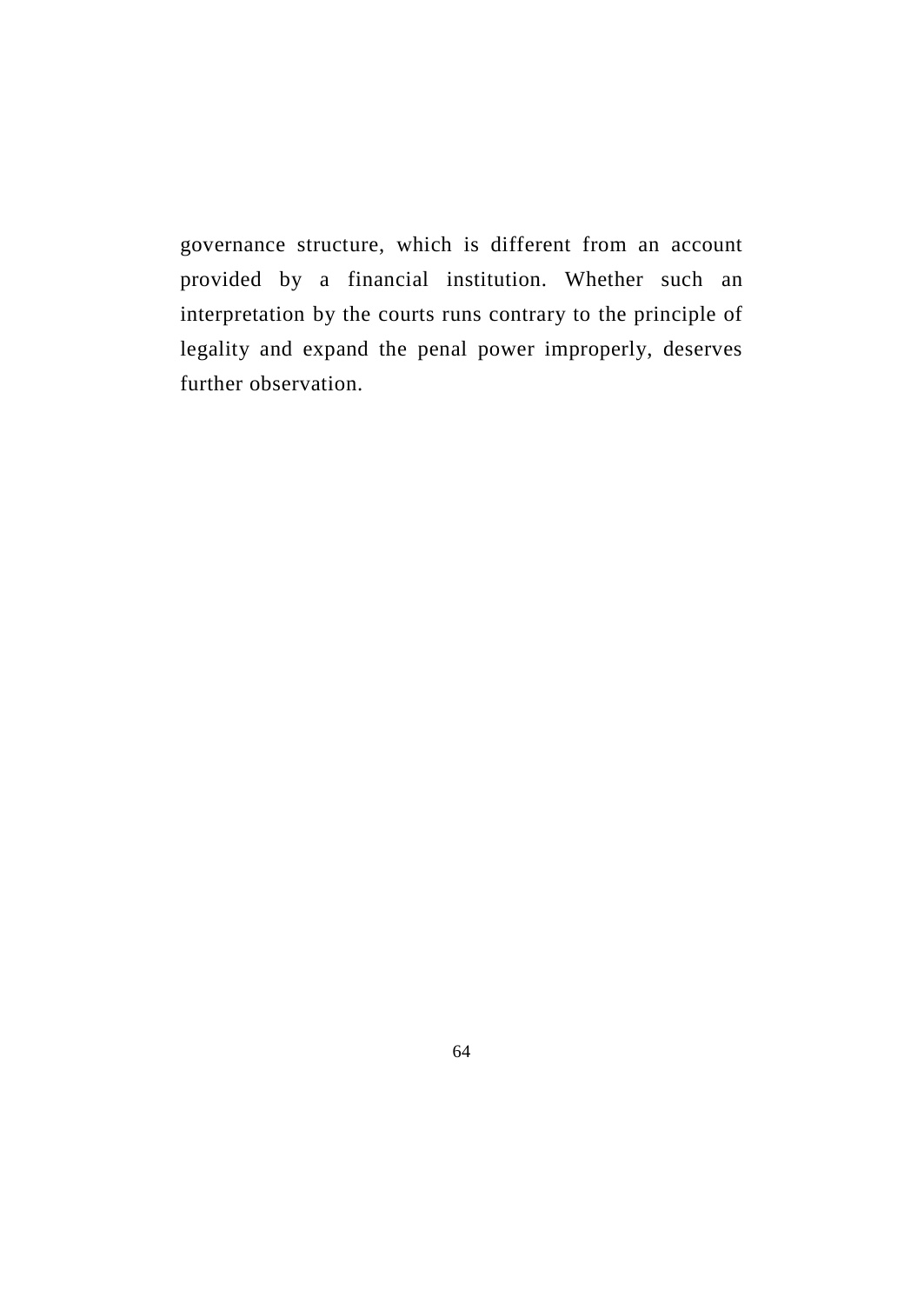# Chapter 5 Research conclusions and policy

# recommendations

- 1.This study analyzes foreign statistical data and empirical research on judicial judgments in Taiwan. It was discovered that as far as electronic payment tools are concerned, fraudulent groups in fraud cases using electronic payment tools often use dummy accounts to apply for mobile payment accounts. In addition, the proportion of cases where criminals embezzled the identity of others or other information to create electronic payment service accounts is also considerable, which shows that the current establishment of electronic payment accounts is at risk of being flooded with false information. Among the cases, a certain proportion of cases involved third-party payment service providers and convenience stores which, combined with the aforementioned creation of a large number of dummy accounts, has resulted in challenges for investigations and the tracing of related cash flows. In addition, as far as virtual currency is concerned, there are still endless cases of abuse of virtual currency in crime both
	- 65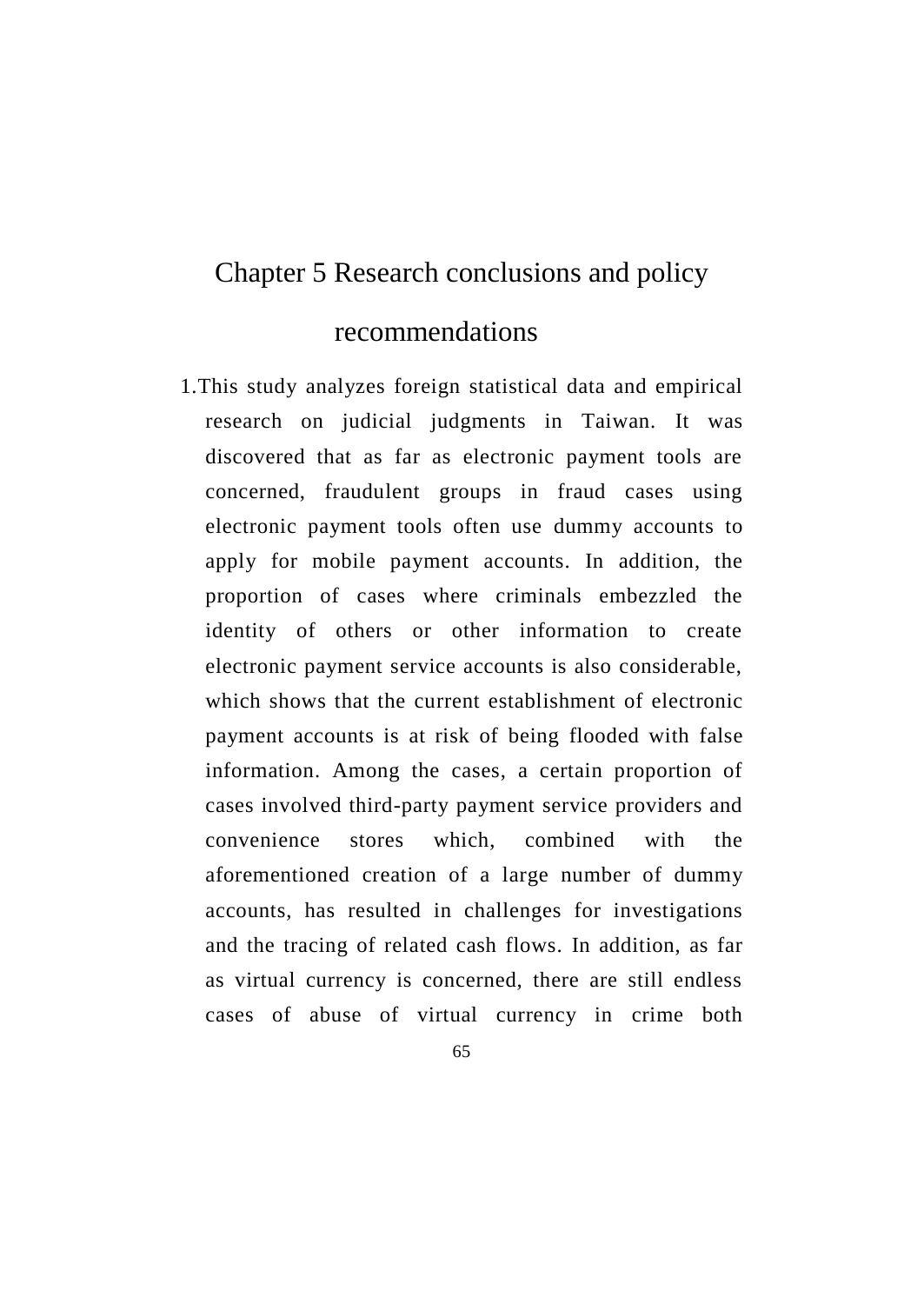internationally and domestically, and because of the gradual growth of related economic activities, the abuse of virtual currency in crime is also increasing in severity year by year. Virtual currency operators can implement measures such as money laundering prevention and anticapital terrorism, which can indeed prevent crimes effectively, or minimize the scope of influence after crimes occur.

- 2. The research team would like to make specific research suggestions as follows, in order to reduce the possibility of related crimes:
- A.To implement money laundering prevention measures for electronic payment tool:
	- a. On August 18, 2021, the Executive Yuan issued Yuantaifazi No. 1100181600 to authorize the designation of third-party payment services as nonfinancial enterprise or personnel per Article 5, Paragraph 3, Subparagraph 5 and Article 5, Paragraph 4 of the Money Laundering Prevention Law. Current law has relatively clear requirements that electronic payment tool-related businesses (including electronic payment institutions and thirdparty payment businesses) must have the obligation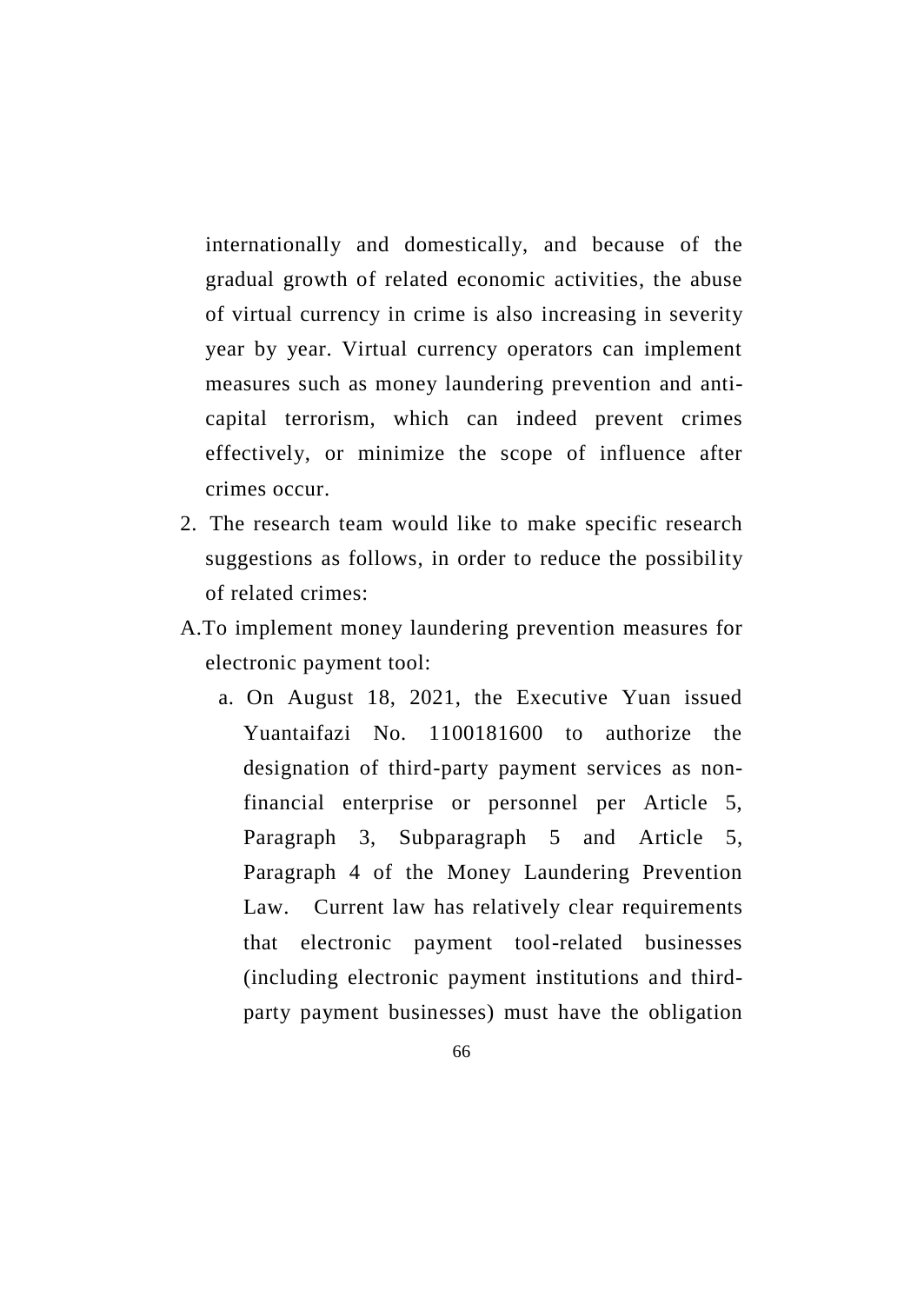to prevent money laundering. The focus of the next step is to implement relevant measures for the prevention of money laundering by electronic payment companies, including customer identification and continuous review, transaction data preservation and suspicious transaction reporting, etc. In addition to relying on electronic payment tool related companies to establish internal legal compliance procedures, they must also rely on the competent authority to implement external supervision to urge the industry to implement money laundering prevention measures. Therefore, the competent authority should regularly and irregularly check the anti money laundering measures of electronic payment tool companies.

- b. Among the electronic payment tool related businesses, there are currently only 5 electronic payment institutions that are specialized in business, so the pressure on the competent authority is still controllable; however, there are currently 13,113 third-party payment providers registered, and the competent authority is obviously unable to supervise all of them.As such, it is necessary to adopt risk-
	- 67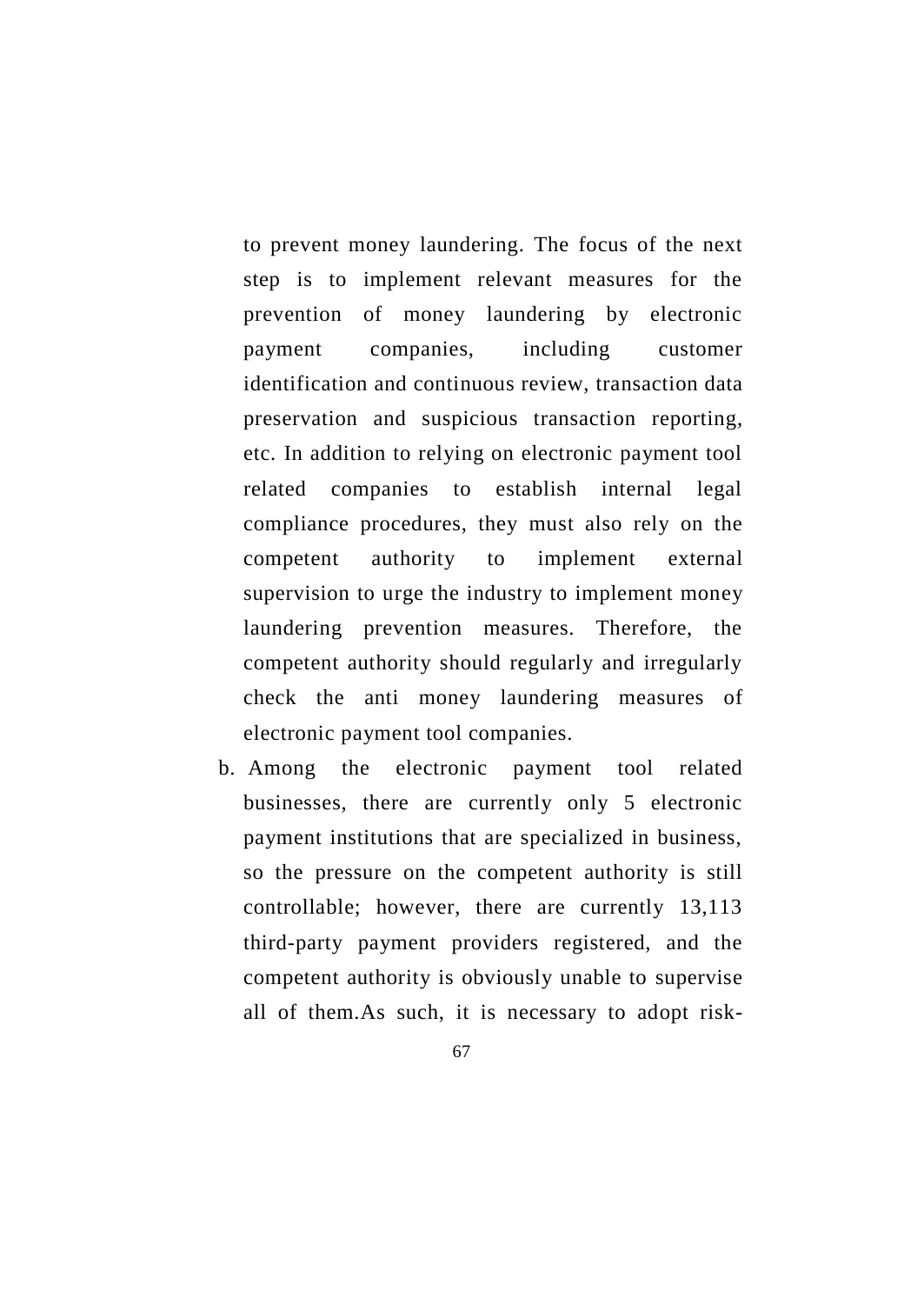based supervision according to the money laundering risk and scale of the businesses. In addition to relying on the external supervision of the competent authority, after the right and responsiblities of the competent authority's supervision of the third-party payment industry have been clarified as described above, this research suggests that the inspector must obtain relevant information from the electronic payment tool related industry for the investigation of crimes. If it is discovered that any business has not fulfilled the obligation to prevent money laundering, they can take the initiative to notify the competent authority for inspection and punishment so as to integrate the resources of the executive branch of the government so as to moderately relieve the external supervision pressure of the competent authority.

B. It is recommended to set the effective date of Article 7 (travel rules) of the Measures for the Prevention of Money Laundering and Anti-Terrorism Measures for Virtual Currency Platforms and Transaction Business Enterprises as soon as possible.

- a. Based on our observation of the current investigation practice of virtual currency crimes, it can be seen
	- 68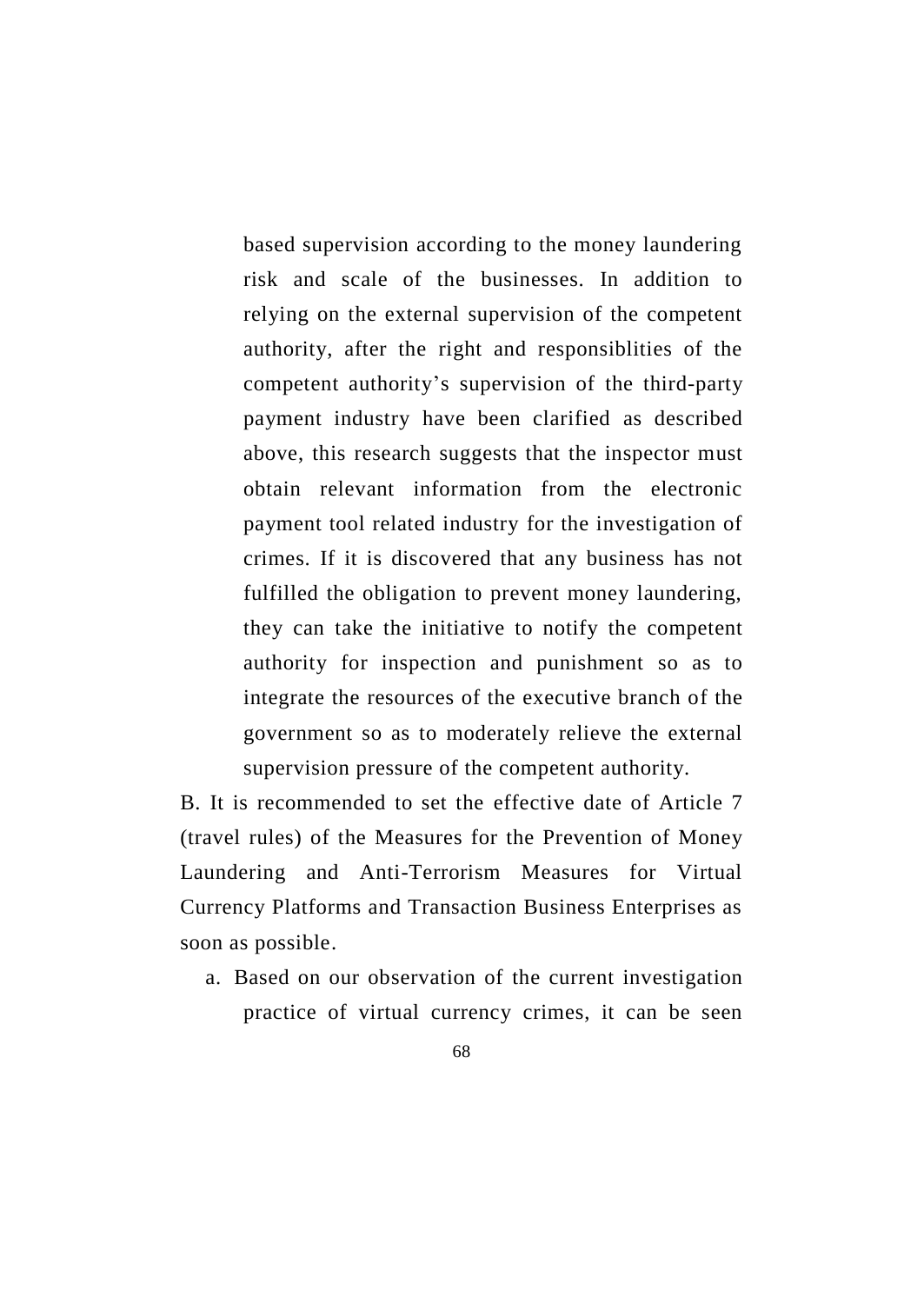that the illegal gains involved in virtual currency crimes are often laundered through the virtual currency industry, or through the use of dummy account to conceal the illegal gains , and the flow of related virtual currency is difficult to be investigated by the investigative agency.

- b. In October 2018, the FATF revised and approved the 15th recommendation, mentioning that countries should ensure that virtual currency service providers (VASPs) are regulated to prevent money laundering and terrorism funding. In June 2019, the FATF issued the 15th recommendation and specific guidelines for supervising virtual currency service providers. The FATF's review report issued in June 2020 promised to further revise the guidelines and evaluate the proposed amendments to Article 15. FATF also issued a draft FATF guidelines in March 2021, including the revised definition of virtual currency, the scope of applicable industry, and specific recommendations to prevent money laundering and whether to formulate a "Travel Rule", etc. Due to the huge range of amendments to the existing money laundering prevention standards and
	- 69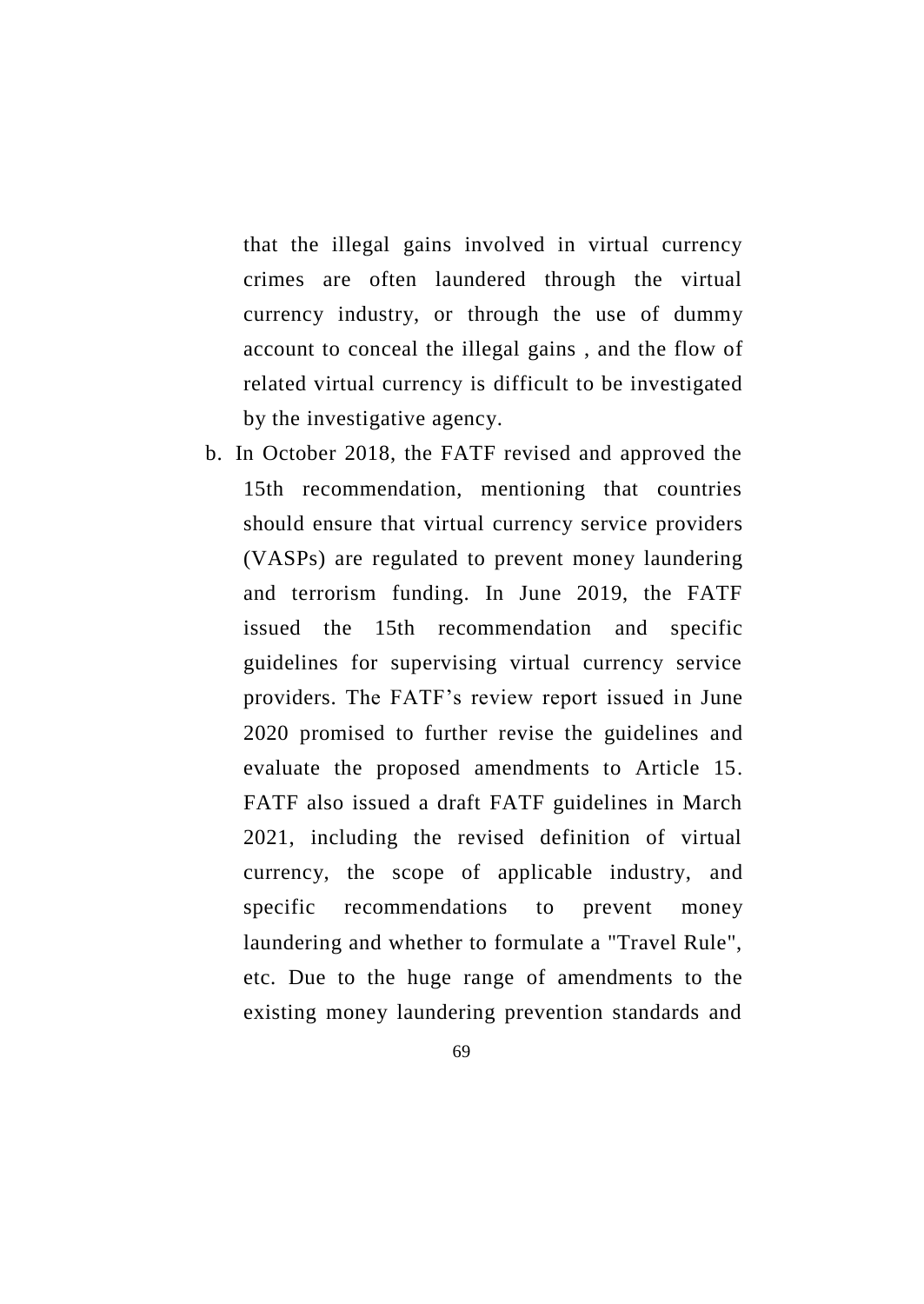measures, and the substantial increase in the related obligations of virtual currency operators, industry associations and academic institutions in various countries have expressed many public opinions on the draft FATF guidelines. Whether the standards of the draft FATF guidelines will be officially announced in the future are still inconclusive. Therefore, most of the current governments have not yet initiated formal amendment procedures in accordance with the draft FATF guidelines.

- c. Article 7 of the Regulations stipulates the "Travel Rule", which requires the transferor and receiver of virtual currency to implement the real-name system and the preservation of virtual currency cash flow information, which should be able to effectively solve the problem of difficulty in detecting virtual currency flow by investigative agencies.
- d. However, in accordance with Article 18 of the Regulations: "Except for Article 7 which will be implemented separately by the Association, the Regulations shall be implemented on July 1, 2021. " Therefore, under the current law, if the flow of virtual currency involves different virtual currencies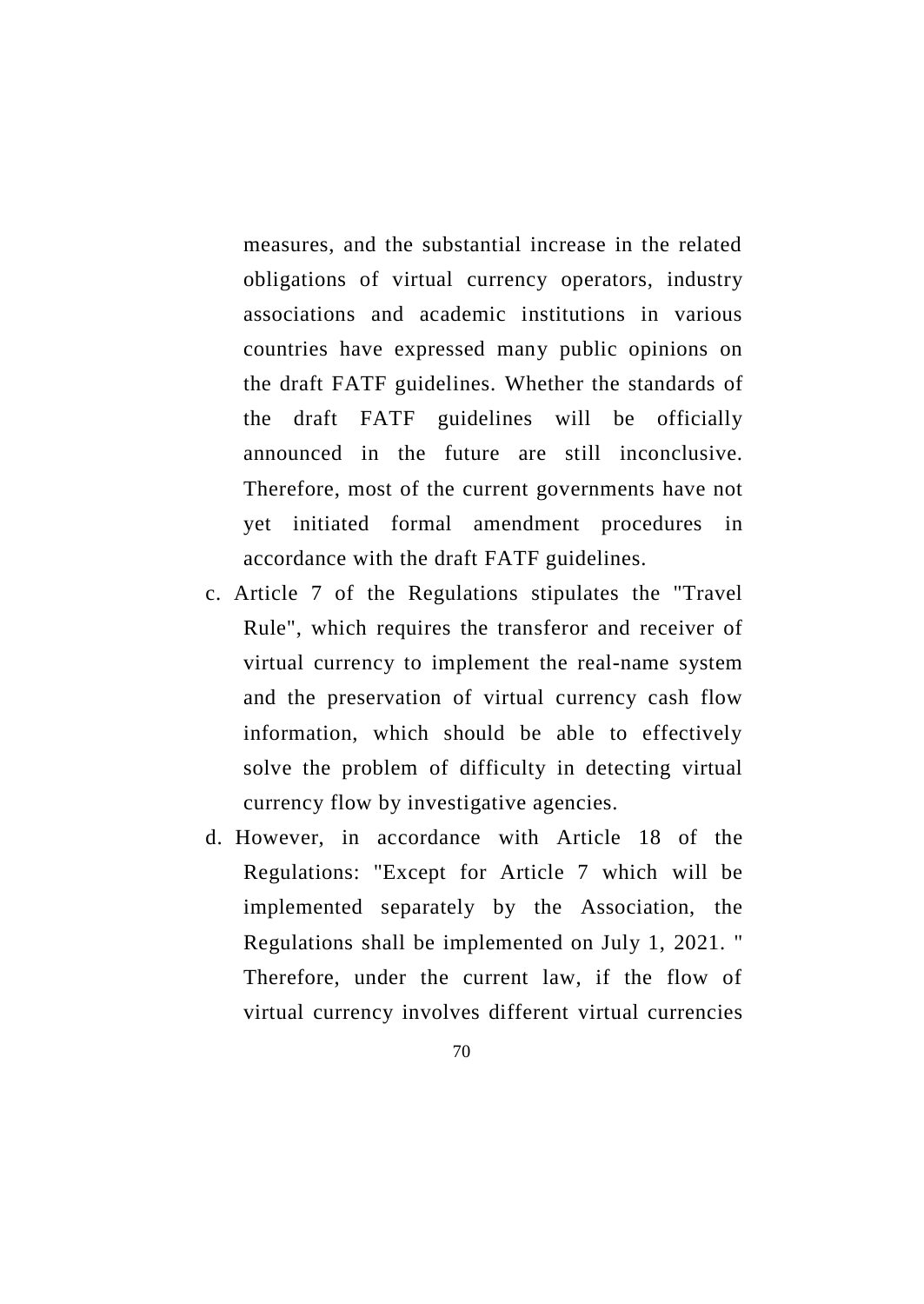transferring between platforms, especially those involving foreign virtual currency platforms, the flow of relevant virtual currency is also difficult to be grasped by investigative agencies, which increases the difficulty of detecting and detaining illegal gains. Therefore, the study proposes to fix the implementation date of Article 7 at an appropriate time.

3.In order to reduce the occurrence of crimes involving emerging financial technologies including electronic payment tools and virtual currencies, the study proposes a number of policy recommendations as follows:

A. A database related to financial technology crimes should be established:

In order to balance the competing interests of supervision of and benefiting the financial industry, FATF clearly pointed out that the key is that the competent authority should adopt a risk-based approach to supervision. It is not advisable to terminate or restrict the business of related businesses without proper risk assessment and risk mitigation measures, otherwise it will cause customers to transfer to services or channels with higher criminal risks. Therefore, the research team tried to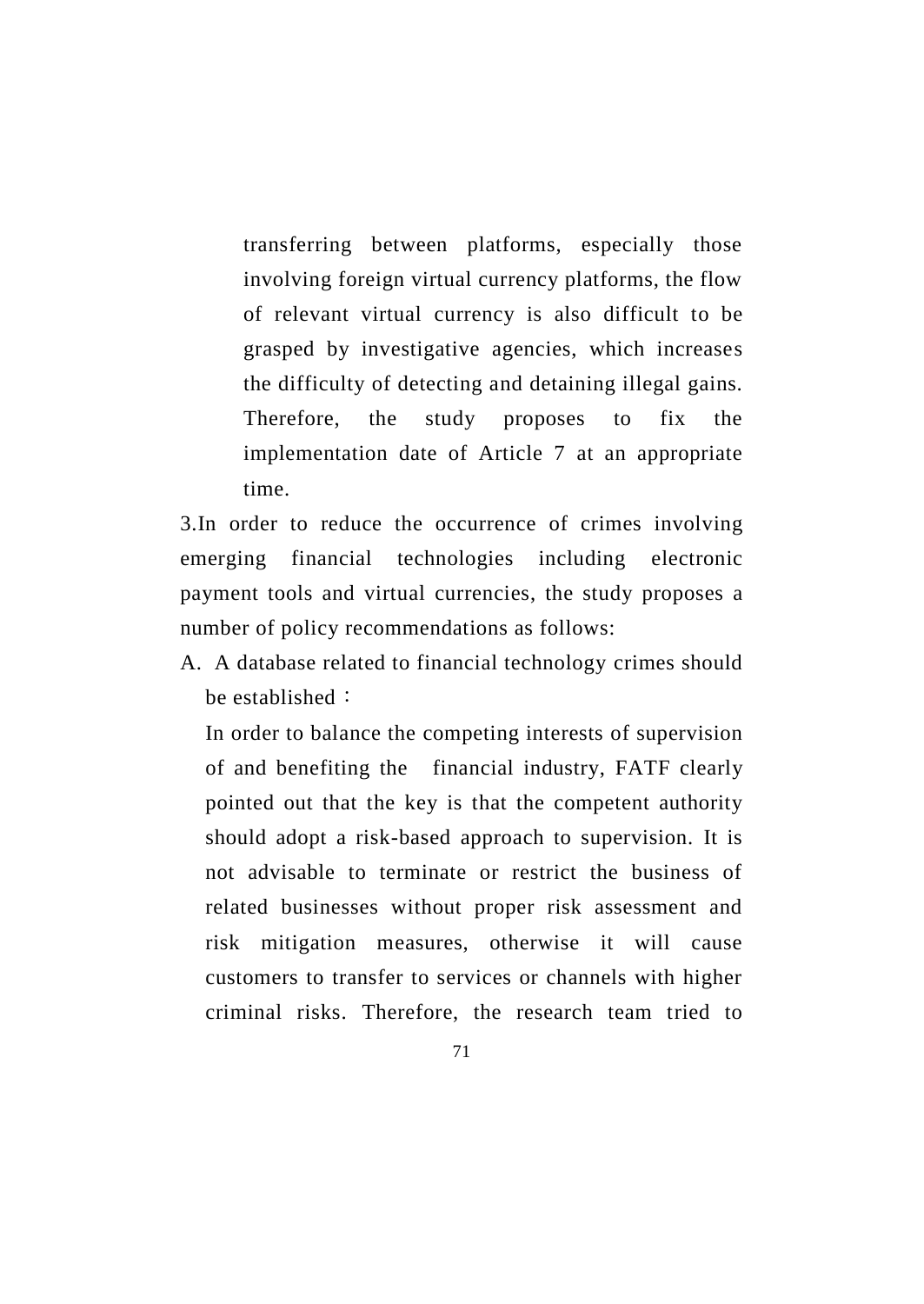conduct empirical research through the public judicial judgment database to clarify the situation of relevant financial technology companies engaging in criminal acts in Taiwan. However, the judicial judgment database only covers prosecuted cases and does not cover all crimes that have occurred, so there are still limitations with this method. In addition, according to the research team's understanding, the current government database does not specifically provide statistics on crimes involving electronic payment tools, virtual currency and other financial technology tools. Therefore, the criminal risk assessment of financial technology tools in Taiwan is indeed facing the challenge of insufficient empirical data. This study suggests that the relevant authorities can start to establish a database of financial technology-related crimes in order to assess the crime profile involved in financial technology tools in the long-term.

B.The digitization of criminal investigation data and other regulatory technologies should be strengthened: With limited supervision manpower and resources, the concept of supervisory technology (SupTech) has been gradually valued in recent years. That is to say, the supervision agency uses technology to effectively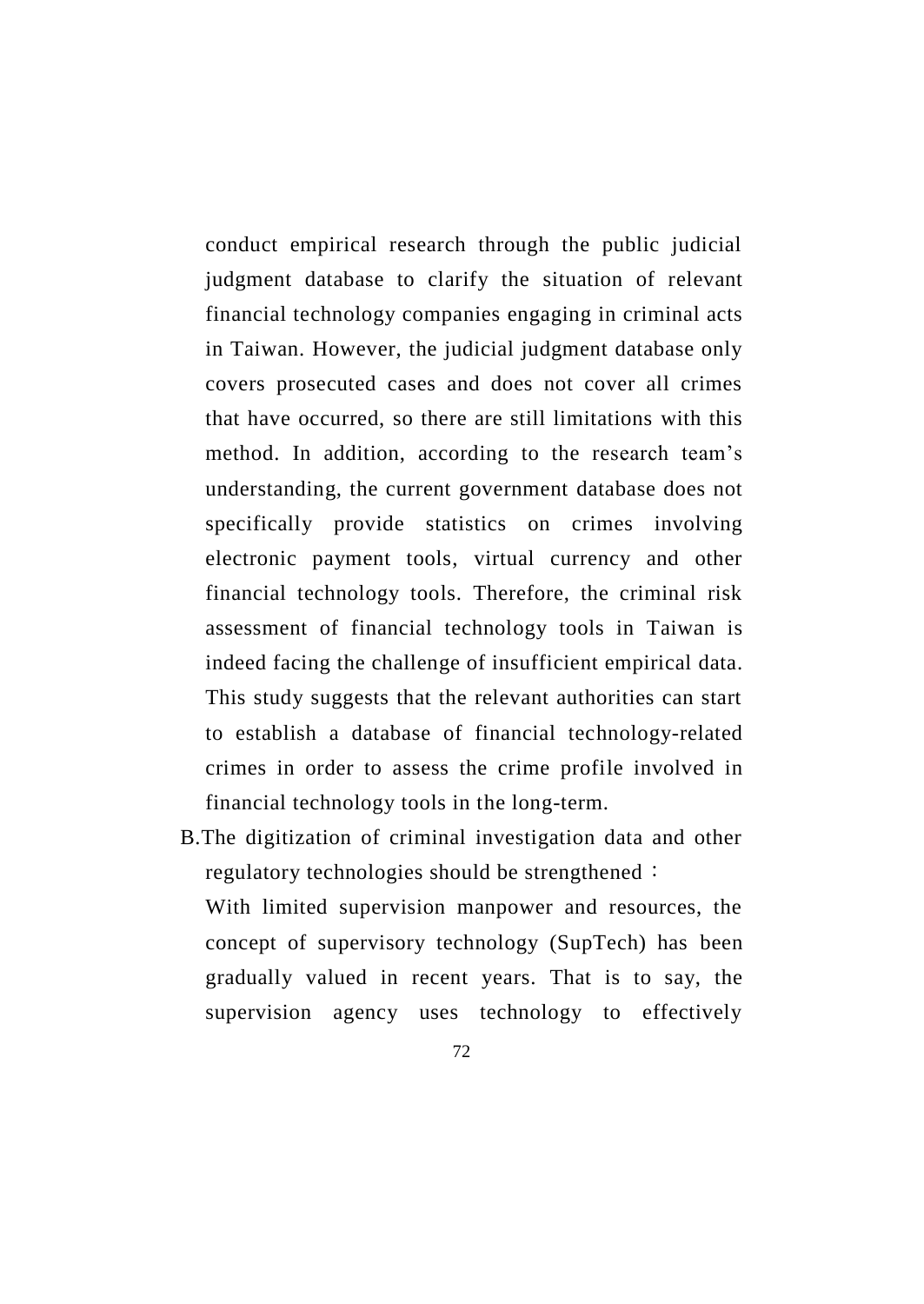implement its supervision responsibilities, and through technological methods, it assists itself to supervise the huge and complex system as comprehensively and promptly as possible under its limited supervision resources. It is necessary to digitalize the database of the criminal investigation to implement supervision technology to make relevant technological methods such as big data analysis or artificial intelligence work. It is possible to establish digital database to analyze relevant data, and to truly grasp the crime risk profile of financial technology tools in Taiwan.

- C.It is recommended to add criminal law provisions for forgery and alteration of digital payment instruments for the following reasons:
	- a. There are more and more diversified types of emerging payment tools that have no physical presence. Based on the principle of*nulla poena sine lege*, the provisions of Article 201-1 of the Criminal Law cannot be applied. As a result, the current criminal law only protects the authenticity of cardbased payment instruments, but does not protect the authenticity of other payment instruments that are intangible, obviously reflecting the shortcomings of
		- 73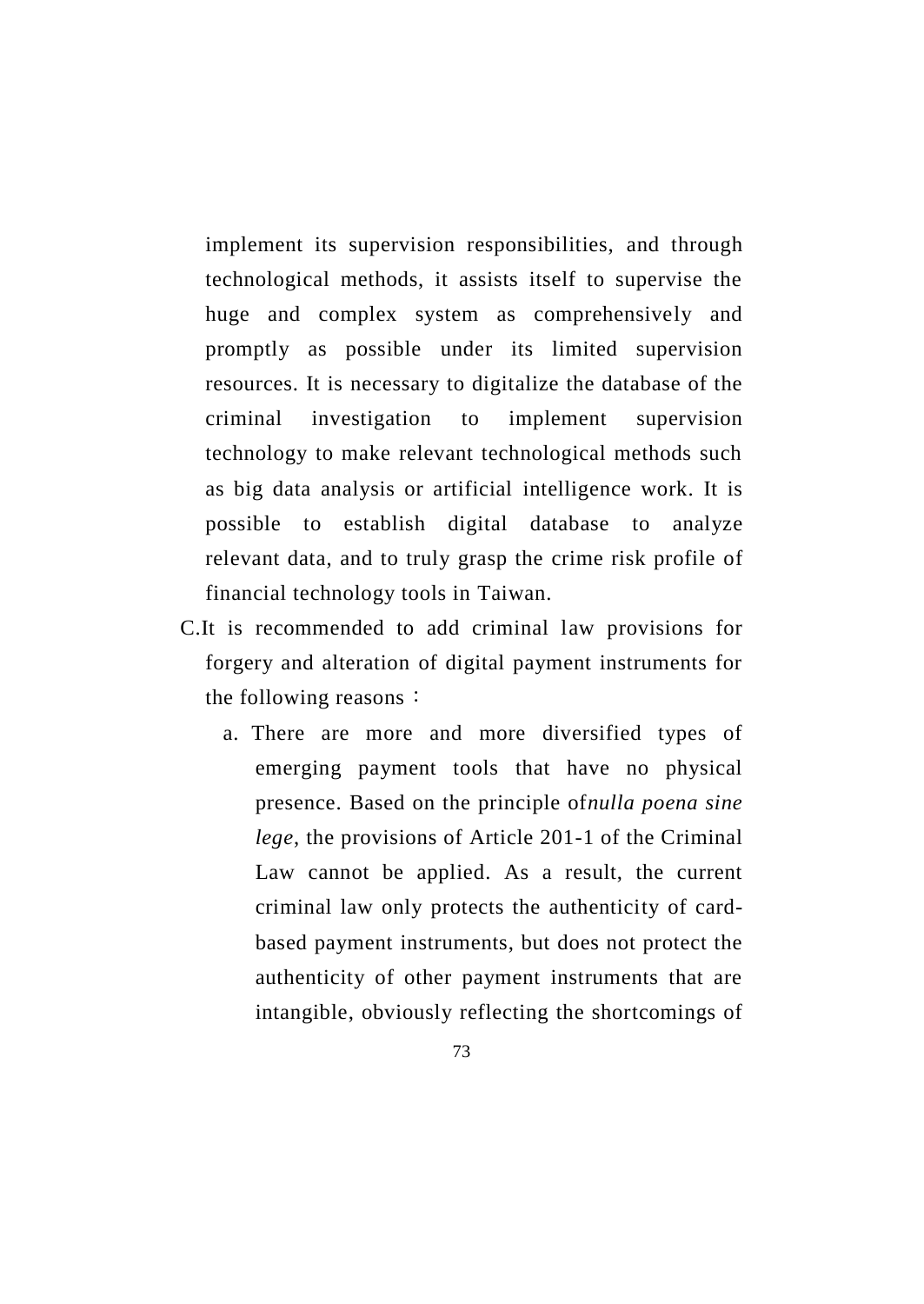the current criminal law.

- b. The provisions of Article 201-1 of the Criminal Law were revised in 2001. At that time, card-type payment tools such as financial cards and credit cards were among the emerging payment tools of the era and crimes of counterfeiting and altering financial cards and credit cards emerged endlessly. Most of the crimes were carried out by corporate, diversified and transnational criminal organizations. It severely endangered the integrity of the payment system, thereby endangering the overall social and economic order. Therefore, the legislators decided to punish the act of forgery and alteration of card payment instruments with a higher penalty than the crime of fraud, and established a fixed-term imprisonment of not less than one year and not more than seven years. But the contextual background at that time was dominated by card payment tools, therefore, the crime was limited to "credit card, financial card, stored-value card or other similar electromagnetic record "object" as a means of spending, withdrawing, transferring or paying." In other words, it is limited to tangible
	- 74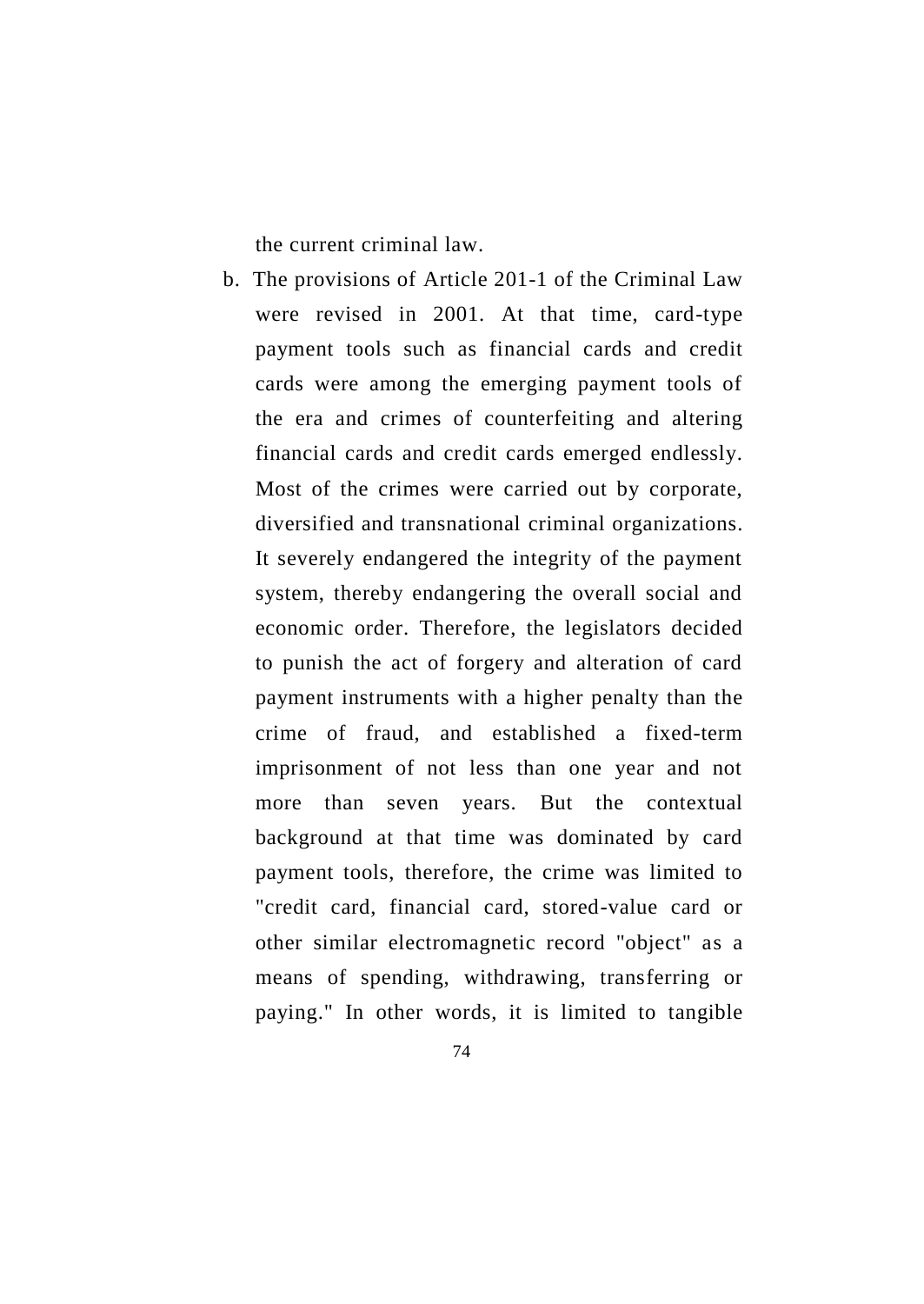payment instruments.

- c. Emerging payment tools need to first gain public trust, so it can maintain the basic transactional liquidity, and then meet the public payment demand. Forging and altering the account records of emerging payment instruments may affect the public's trust in emerging payment instruments. Furthermore, it is unfavorable for the development of new payment tools in Taiwan. Therefore, this research suggests that emerging intangible payment tools should be included in the relevant definition of the criminal offense .
- d. The specific amendment suggestions for this study are as follows:

| Amendments                                   | Current provisions     |    |  | Explanation                                              |
|----------------------------------------------|------------------------|----|--|----------------------------------------------------------|
| Article 201-2<br>A person who                | <b>New</b><br>article) | in |  | this 1. Consider the rise of<br>emerging digital payment |
| counterfeits or alters a                     |                        |    |  | tools such as electronic                                 |
| electronic payment<br>account record, third- |                        |    |  | payment, third-party<br>payment, virtual currency,       |
| party payment account<br>record, virtual     |                        |    |  | etc. in recent years.<br>However, the first              |
| currency or other                            |                        |    |  | provision of Article 201 of                              |
| similar types of<br>electromagnetic          |                        |    |  | the current Criminal Law<br>is only applicable to        |
| records used as                              |                        |    |  | tangible card-type                                       |
| payment tools used                           |                        |    |  | payment instruments such                                 |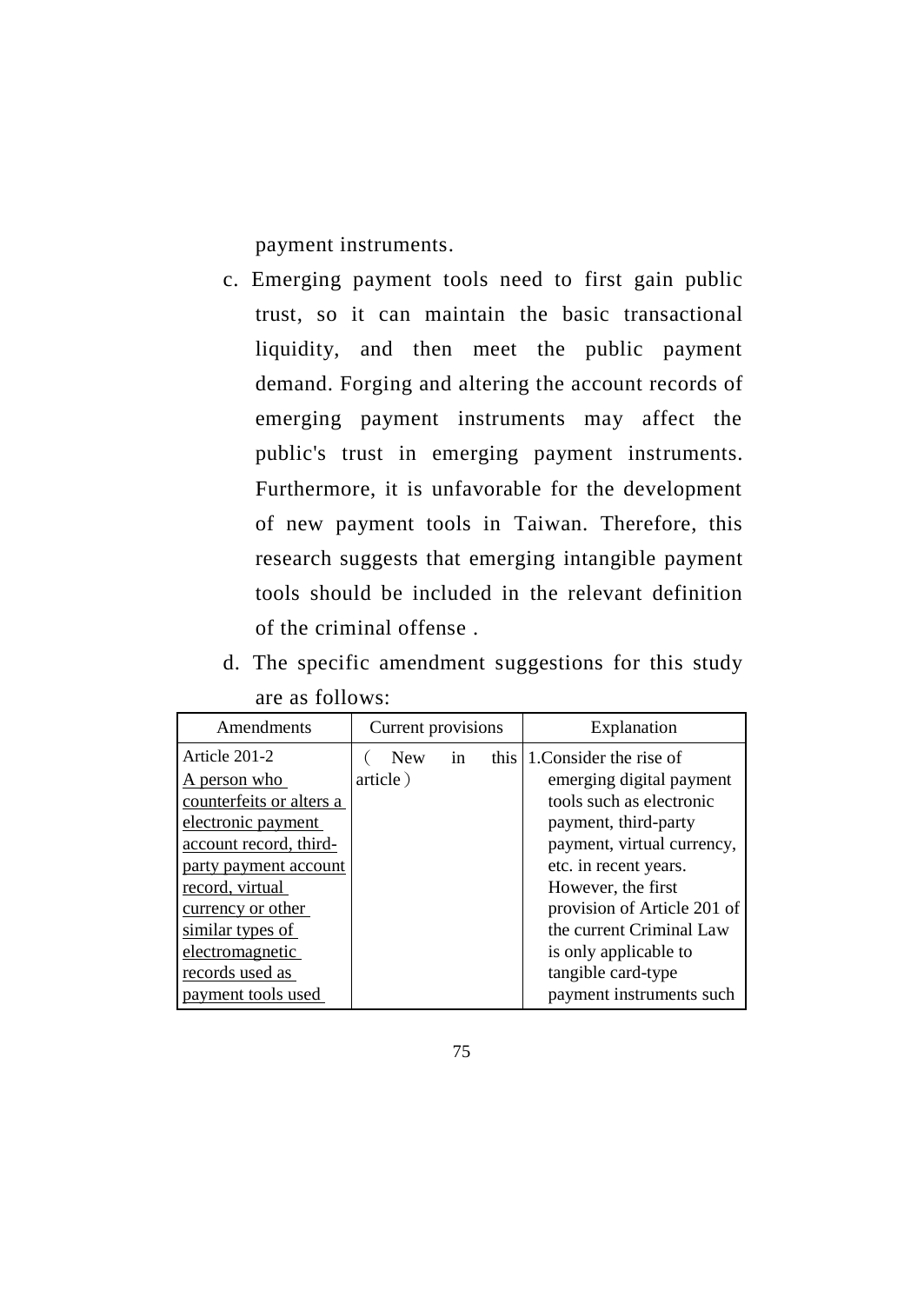| Amendments               | Current provisions | Explanation                  |
|--------------------------|--------------------|------------------------------|
| for closing a bill,      |                    | as forged credit cards,      |
| withdrawing money,       |                    | financial cards, stored-     |
| transferring money, or   |                    | value cards, etc.            |
| paying money, with       |                    | Therefore, it is necessary   |
| the intention that it be |                    | to update the scope          |
| put into use, shall be   |                    | offorgery and alteration of  |
| sentenced to             |                    | intangible digital payment   |
| imprisonment for not     |                    | instruments to protect the   |
| less than one year but   |                    | integrity of the digital     |
| not more than seven      |                    | payment system.              |
| years; in addition       |                    | According to the first       |
| therefore, a fine of not |                    | provision of Article 201 1   |
| more than ninety         |                    | of the Criminal Law, the     |
| thousand dollars may     |                    | first provision of this      |
| be imposed.              |                    | article is updated so that   |
| A person who uses the    |                    | the criminal act of forging  |
| counterfeit or altered a |                    | and altering digital         |
| electronic payment       |                    | payment electromagnetic      |
| account record, third-   |                    | records are included in the  |
| party payment account    |                    | scope of the offense.        |
| record, virtual          |                    | 2. With reference to the     |
| currency or other        |                    | second paragraph of          |
| similar types of         |                    | Article 201 of the           |
| electromagnetic          |                    | Criminal Law, the second     |
| records for closing a    |                    | paragraph of this article is |
| bill, withdrawing        |                    | revised to regulate the use, |
| money, transferring      |                    | transfer, or transfer of     |
| money, or paying         |                    | forgery and alteration of    |
| money or who takes       |                    | digital payment              |
| such an instrument       |                    | electromagnetic records.     |
| from or gives one to     |                    |                              |
| another with the         |                    |                              |
| intention to circulate   |                    |                              |
| shall be sentenced to    |                    |                              |
| imprisonment of not      |                    |                              |